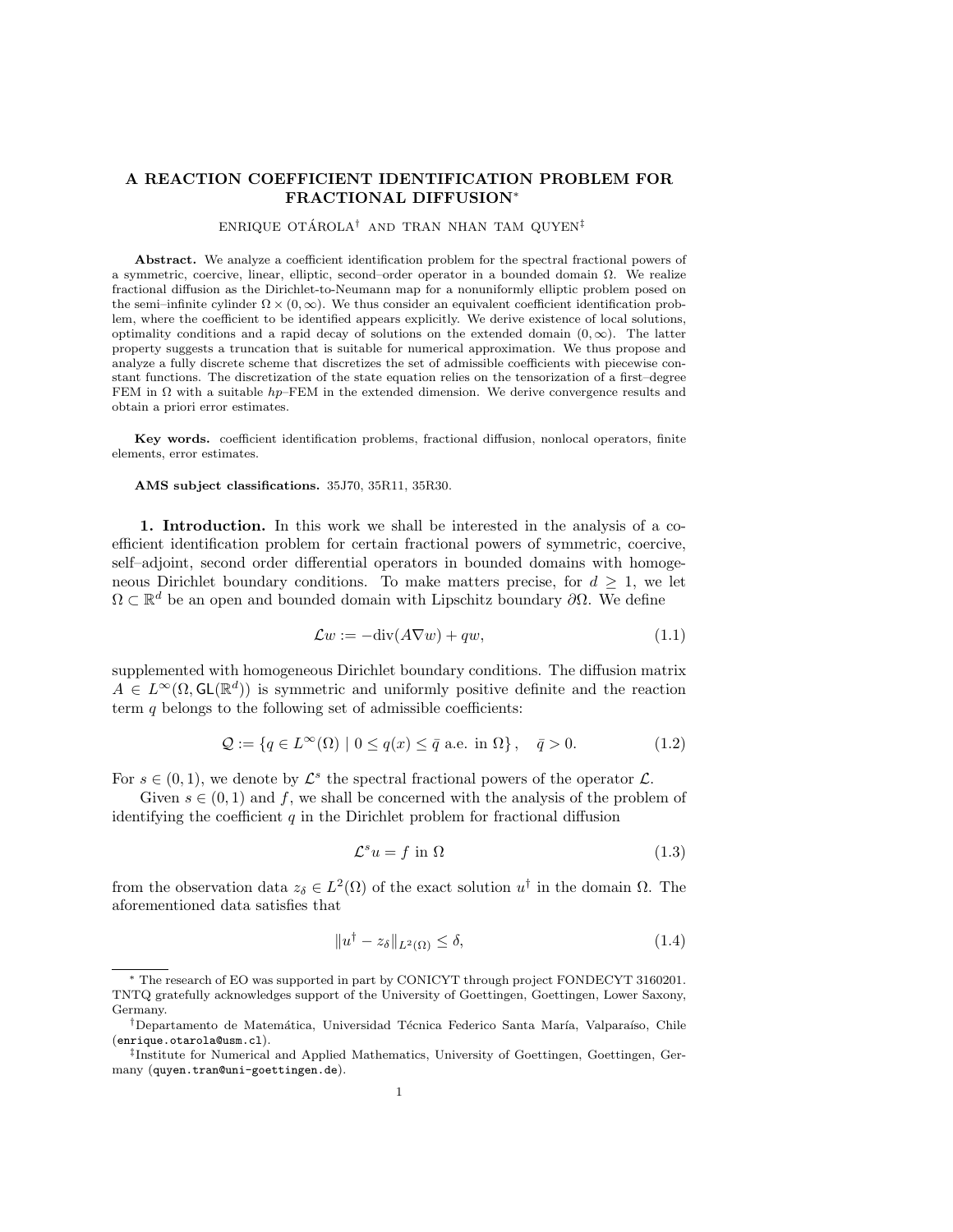where  $\delta > 0$  denotes the level of measurement error. To solve the proposed identification problem in a stable manner, we will utilize the standard output least squares method with Tikhonov regularization [\[16,](#page-23-0) [20,](#page-23-1) [40\]](#page-24-0). In fact, for estimating the coeffi-cient q in [\(1.3\)](#page-0-0) from the observations  $z_{\delta}$  of the exact solution  $u^{\dagger}$ , we will invoke the following cost functional

<span id="page-1-0"></span>
$$
J_{\delta,\rho}(q) := \frac{1}{2} ||U(q) - z_{\delta}||_{L^{2}(\Omega)}^{2} + \frac{\rho}{2} ||q - q^{*}||_{L^{2}(\Omega)}^{2},
$$
\n(1.5)

where  $U$  denotes the so-called coefficient–to–solution operator, which associates to an element  $q \in \mathcal{Q}$  a unique weak solution  $u =: U(q)$  of problem [\(1.3\)](#page-0-0). In [\(1.5\)](#page-1-0),  $q^*$ corresponds to an a priori estimate of the coefficient q to be identified and  $\rho > 0$ denotes the so–called regularization parameter. We will thus consider a minimizer of the optimization problem

<span id="page-1-1"></span>
$$
\min_{q \in \mathcal{Q}} J_{\delta,\rho}(q) \tag{1.6}
$$

as a reconstruction. One of the main difficulties in the analysis and design of solution techniques for problem [\(1.6\)](#page-1-1) is that  $\mathcal{L}^s$  is a nonlocal operator [\[8,](#page-23-2) [9,](#page-23-3) [10,](#page-23-4) [11,](#page-23-5) [13,](#page-23-6) [14\]](#page-23-7). We must immediately notice that the coefficient  $q$  to be identified does not appear explicitly neither in the strong nor the weak formulation of problem [\(1.3\)](#page-0-0). The coefficient q acts, however, modifying the spectrum of the differential operator  $\mathcal L$  and thus the definition of the fractional powers  $\mathcal{L}^s$ ; see definition [\(2.4\)](#page-3-0) below. As a consequence, the analysis of the coefficient identification problem [\(1.6\)](#page-1-1) is intricate.

The mathematical analysis of fractional diffusion has been one of the most studied topics in the past decade  $[8, 9, 10, 11, 12, 14, 34, 46]$  $[8, 9, 10, 11, 12, 14, 34, 46]$  $[8, 9, 10, 11, 12, 14, 34, 46]$  $[8, 9, 10, 11, 12, 14, 34, 46]$  $[8, 9, 10, 11, 12, 14, 34, 46]$  $[8, 9, 10, 11, 12, 14, 34, 46]$  $[8, 9, 10, 11, 12, 14, 34, 46]$  $[8, 9, 10, 11, 12, 14, 34, 46]$ . A breakthrough in the theory, that allows for the localization of  $\mathcal{L}^s$ , is due to Caffarelli and Silvestre [\[11\]](#page-23-5). When  $\Omega = \mathbb{R}^d$  and  $\mathcal{L} = -\Delta$ , i.e., in the case when  $\mathcal L$  coincides with the Laplace operator in  $\mathbb{R}^d$ , Caffarelli and Silvestre proved that any power  $s \in (0,1)$  of the fractional Laplacian  $(-\Delta)^s$  can be realized as the Dirichlet–to–Neumann map for an extension problem posed on the upper half–space  $\mathbb{R}^{d+1}_+ := \mathbb{R}^d \times (0, \infty)$  [\[11\]](#page-23-5). Such an extension problem involves a nonuniformly but local elliptic PDE. This result was later adapted in [\[10,](#page-23-4) [14,](#page-23-7) [42\]](#page-24-3) to bounded domains  $\Omega$  and more general operators, thereby obtaining a extension problem posed on the semi–infinite cylinder  $\mathcal{C} := \Omega \times (0, \infty)$ . The latter corresponds to the following local boundary value problem

<span id="page-1-2"></span>
$$
\begin{cases}\n-\text{div}\left(y^{\alpha}\mathbf{A}\nabla\mathscr{U}\right) + qy^{\alpha}\mathscr{U} = 0 & \text{in } \mathcal{C}, \\
\mathscr{U} = 0 & \text{on } \partial_L \mathcal{C}, \\
\partial_{\nu^{\alpha}}\mathscr{U} = d_s f & \text{on } \Omega \times \{0\},\n\end{cases}
$$
\n(1.7)

where  $\mathbf{A} = \text{diag}\{A, 1\} \in L^{\infty}(\mathcal{C}, GL(\mathbb{R}^{d+1}))$  and  $\partial_L \mathcal{C} := \partial \Omega \times (0, \infty)$  denotes the lateral boundary of C. In addition, in [\(1.7\)](#page-1-2),  $d_s$  denotes a positive normalization constant given by  $d_s := 2^{1-2s}\Gamma(1-s)/\Gamma(s)$  and the parameter  $\alpha$  is defined as  $\alpha := 1-2s \in (-1,1)$ (cf. [\[11,](#page-23-5) [42\]](#page-24-3)). The conormal exterior derivative of  $\mathcal{U}$  at  $\Omega \times \{0\}$  is defined by

$$
\partial_{\nu^{\alpha}} \mathscr{U} = -\lim_{y \to 0^{+}} y^{\alpha} \mathscr{U}_{y}, \tag{1.8}
$$

where the limit is understood in the distributional sense. We will call  $y \in (0, \infty)$  the extended variable and call the dimension  $d+1$  in  $\mathbb{R}^{d+1}_+$  the extended dimension. With the extension  $\mathscr U$  at hand, the fractional powers of  $\mathscr L$  in [\(1.3\)](#page-0-0) and the Dirichlet–to– Neumann operator of problem [\(1.7\)](#page-1-2) are related by

$$
d_s \mathcal{L}^s u = \partial_{\nu^\alpha} \mathcal{U} \text{ in } \Omega. \tag{1.9}
$$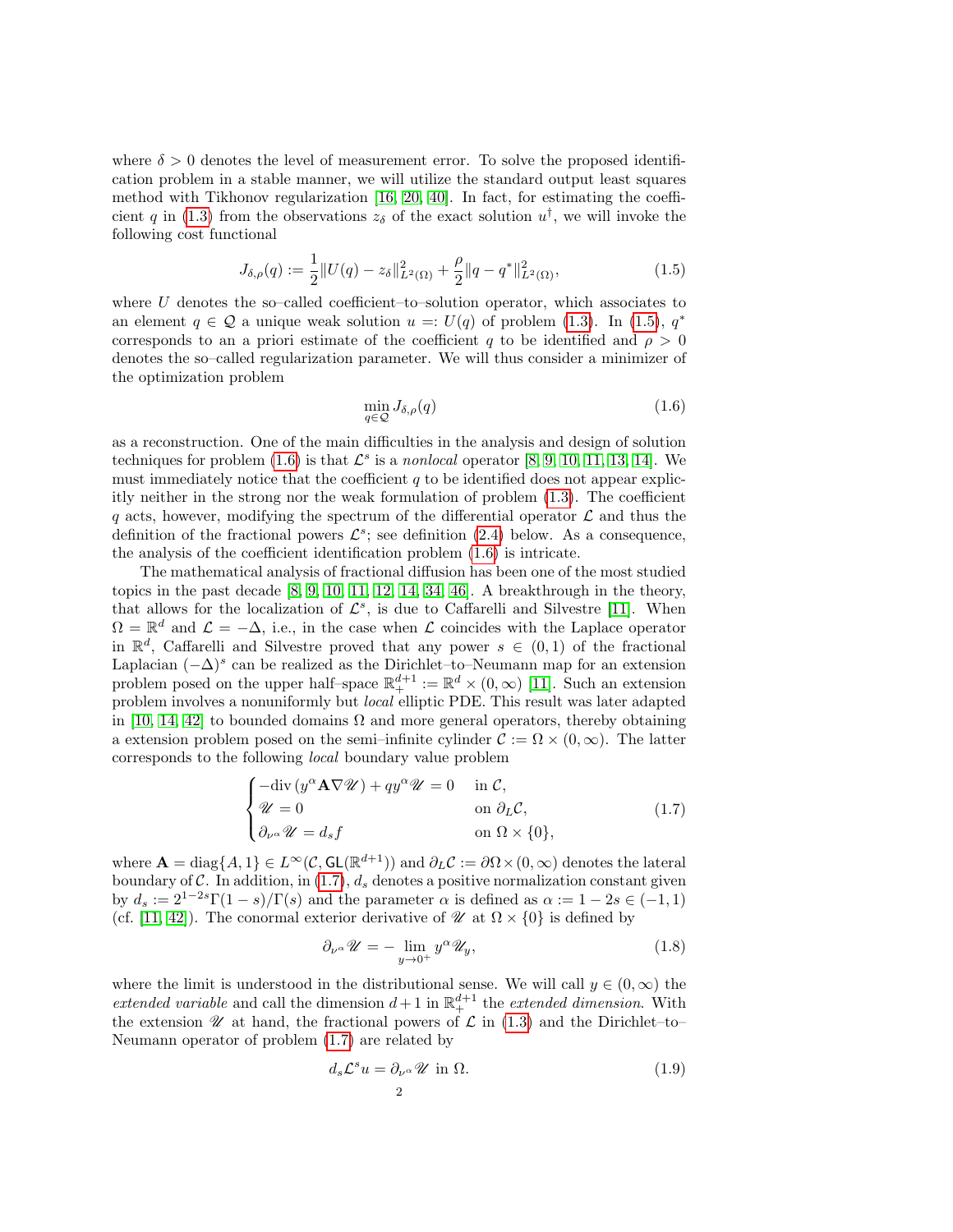Motivated by applications to tomography and related techniques, the study of parameter identification problems in partial differential equations (PDEs) has received considerable attention over the past 50 years. A rather incomplete list of problems where parameter identification problems appear includes modern medical imaging modalities, aquifer analysis, geophysical prospecting and pollutant detection. We refer the interested reader to [\[3,](#page-23-9) [4,](#page-23-10) [18,](#page-23-11) [41,](#page-24-4) [43\]](#page-24-5) for a survey. In particular, the problem of identifying the reaction coefficient in local and elliptic equations has been extensively studied; we refer the reader to [\[27,](#page-24-6) [28\]](#page-24-7) and references therein. In contrast to these advances, and to the best of our knowledge, this is the first work addressing the study of a reaction coefficient identification problem for fractional diffusion.

We provide a comprehensive treatment for a reaction coefficient identification problem for the spectral fractional powers of a symmetric, coercive, linear, elliptic, second–order operator in a bounded domain  $\Omega$ . We overcome the nonlocality of fractional diffusion by using the results of Caffarelli and Silvestre [\[11\]](#page-23-5). We realize [\(1.3\)](#page-0-0) by [\(1.7\)](#page-1-2) and propose an equivalent identification problem. As a consequence, standard variational techniques are applicable since, in contrast to [\(1.3\)](#page-0-0), the reaction coefficient q appears explicitly in the weak formulation of  $(1.7)$ . This is one of the highlights of our work. We rigorously derive existence and differentiability results, optimality conditions and regularity estimates. We also present a numerical scheme, and prove that there exists a sequence of local minima that converges to a local and exact solution for all values of s.

Our presentation is organized as follows. The notation and functional setting is described in section [2,](#page-2-0) where we also briefly describe, in  $\S 2.1$ , the definition of spectral fractional diffusion and, in §[2.2,](#page-4-0) its localization via the Caffarelli–Silvestre extension property. In section [3](#page-5-0) we introduce the extended identification problem and prove that is equivalent to [\(1.6\)](#page-1-1). In addition, we derive the existence of local solutions, study differentiability properties for the underlying coefficient–to–solution operator, analyze optimality conditions and derive regularity estimates. In section [4,](#page-11-0) we begin the numerical analysis of our problem. We introduce a truncation of the state equation and a truncated identification problem. We derive approximation properties of its solution. In section [5.1](#page-16-0) we briefly recall the finite element scheme of  $[2]$  that approximates the solution to  $(1.7)$ . In section [5.2](#page-17-0) we introduce a fully discrete scheme for the truncated identification problem and derive convergence of discrete solutions when the regularization parameter converges to zero. Finally, in section [5.3](#page-20-0) we derive convergence results and a priori error estimates for the proposed fully discrete scheme.

<span id="page-2-0"></span>2. Notation and preliminaries. We adopt the notation of [\[36,](#page-24-8) [37\]](#page-24-9). Throughout this work  $\Omega$  is a convex polytopal subset of  $\mathbb{R}^d$ ,  $d \geq 1$ , with boundary  $\partial\Omega$ . Besides the semi–infinite cylinder  $C = \Omega \times (0, \infty)$ , we introduce the truncated cylinder with base  $\Omega$  and height  $\gamma$  as  $\mathcal{C}_{\gamma} := \Omega \times (0, \gamma)$ , and its lateral boundary  $\partial_L \mathcal{C} := \partial \Omega \times (0, \gamma)$ . Since the extended variable  $y$  will play a special role in the analysis that we will perform, throughout the text, points  $x \in \mathcal{C} = \Omega \times (0, \infty) \subset \mathbb{R}^{d+1}$  will be written as

$$
x = (x', y), \quad x' \in \Omega \subset \mathbb{R}^d, \quad y \in (0, \infty).
$$

Whenever X is a normed space we denote by  $\|\cdot\|_X$  its norm and by X' its dual. For normed spaces X and Y we write  $X \hookrightarrow Y$  to indicate continuous embedding.

By  $a \leq b$  we mean  $a \leq Cb$  with a constant C that neither depends on a, b nor the discretization parameters. The notation  $a \sim b$  signifies  $a \lesssim b \lesssim a$ . The value of C might change at each occurrence.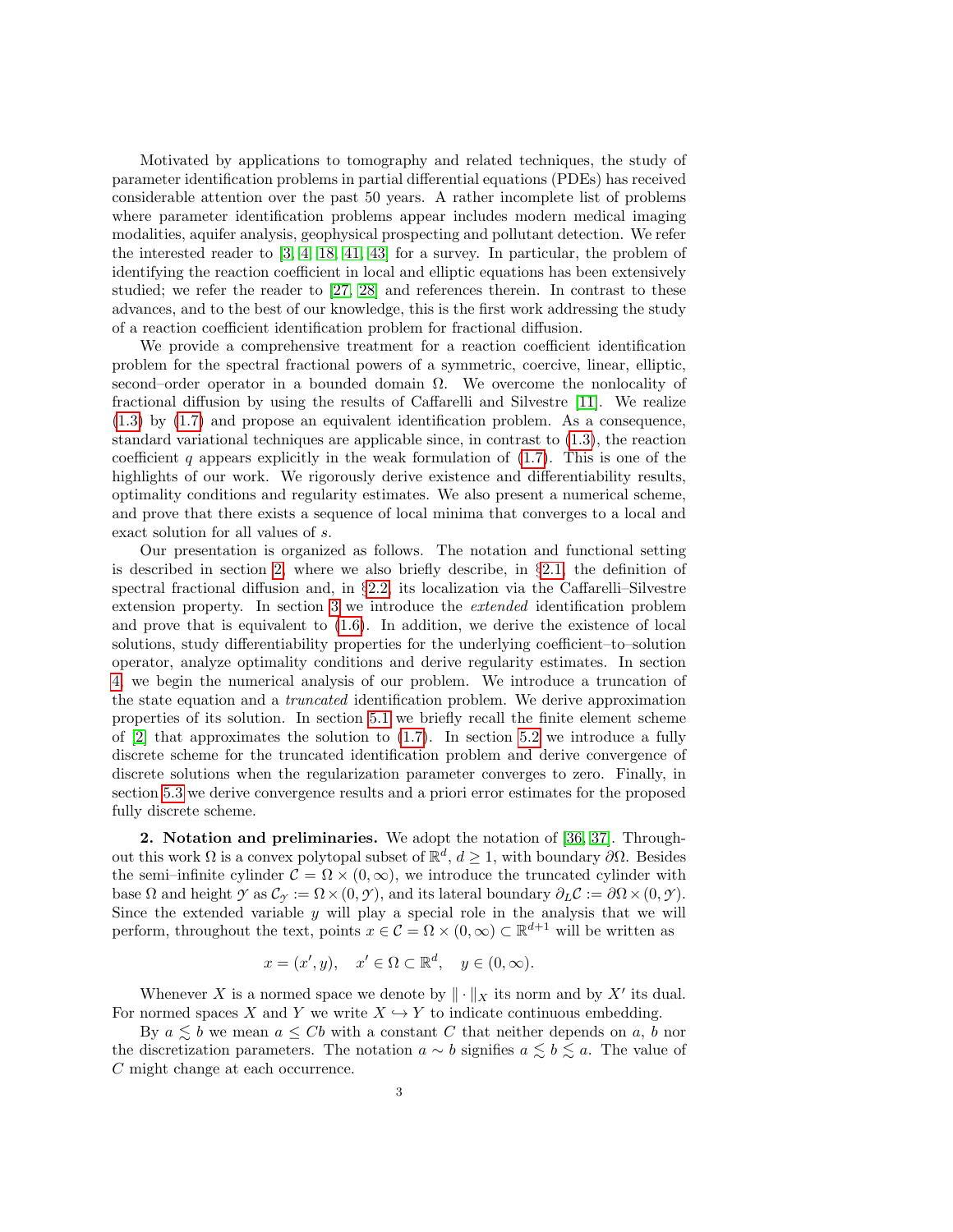Finally, since we assume  $\Omega$  to be convex, in what follows we will make use, without explicit mention, of the following regularity result [\[26\]](#page-24-10):

<span id="page-3-3"></span>
$$
||w||_{H^2(\Omega)} \lesssim ||\mathcal{L}w||_{L^2(\Omega)} \quad \forall w \in H^2(\Omega) \cap H_0^1(\Omega). \tag{2.1}
$$

<span id="page-3-1"></span>2.1. Fractional powers of elliptic operators. In this section, we invoke spec-tral theory [\[5,](#page-23-13) [29\]](#page-24-11) and define the *spectral fractional powers* of the elliptic operator  $\mathcal{L}$ . To accomplish this task, we begin by noticing that in view of the assumptions on A and q, the operator  $\mathcal L$  induces the following inner product on  $H_0^1(\Omega)$ :

$$
a_{\Omega}: H_0^1(\Omega) \times H_0^1(\Omega) \to \mathbb{R}, \qquad a_{\Omega}(w, v) = \int_{\Omega} \left( A \nabla w \cdot \nabla v + q w v \right) dx'. \tag{2.2}
$$

In addition,  $\mathcal{L}: H_0^1(\Omega) \to H^{-1}(\Omega)$  defined by  $u \mapsto a_{\Omega}(u, \cdot)$  is an isomorphism. The eigenvalue problem

$$
(\lambda, \phi) \in \mathbb{R} \times H_0^1(\Omega) \setminus \{0\} : a_{\Omega}(\phi, v) = \lambda(\phi, v)_{L^2(\Omega)} \quad \forall v \in H_0^1(\Omega)
$$

has a countable collection of solutions  $\{\lambda_k, \varphi_k\}_{k\in\mathbb{N}} \subset \mathbb{R}^+ \times H_0^1(\Omega)$ , where  $\{\varphi_k\}_{k\in\mathbb{N}}$  is an orthonormal basis of  $L^2(\Omega)$  and an orthogonal basis of  $(H_0^1(\Omega), a_{\Omega}(\cdot, \cdot))$ . The real sequence of eigenvalues  $\{\lambda_k\}_{k\in\mathbb{N}}$  is enumerated in increasing order, counting multiplicities and it accumulates at infinite.

With these ingredients at hand, we define, for  $s \geq 0$ , the fractional Sobolev space

<span id="page-3-2"></span>
$$
\mathbb{H}^{s}(\Omega) = \left\{ w = \sum_{k=1}^{\infty} w_k \varphi_k \mid ||w||_{\mathbb{H}^{s}(\Omega)} := \left( \sum_{k=1}^{\infty} \lambda_k^s w_k^2 < \infty \right)^{\frac{1}{2}} \right\}.
$$
 (2.3)

We must immediately mention that in view of the results of [\[29\]](#page-24-11) the space  $\mathbb{H}^s(\Omega)$  can be equivalently defined in terms of the eigenpairs  $\{\mu_k, \phi_k\}_{k\in\mathbb{N}}$  of the Dirichlet Laplace operator in the bounded domain  $Ω$ .

We denote by  $\langle \cdot, \cdot \rangle$  the duality pairing between  $\mathbb{H}^s(\Omega)$  and  $\mathbb{H}^{-s}(\Omega)$ ;  $\mathbb{H}^{-s}(\Omega)$  denoting the dual space of  $\mathbb{H}^s(\Omega)$ . Through this duality pairing, the definition of the space [\(2.3\)](#page-3-2) and the norm  $\|\cdot\|_{\mathbb{H}^{s}(\Omega)}$  can both be extended to  $s < 0$ . In addition, by real interpolation between  $L^2(\Omega)$  and  $H_0^1(\Omega)$ , we infer, for  $s \in (0,1)$ , that  $\mathbb{H}^s(\Omega) =$  $[L^2(\Omega), H_0^1(\Omega)]_s$ . If  $s \in (1, 2]$ , owing to  $(2.1)$ , we have that  $\mathbb{H}^s(\Omega) = H^s(\Omega) \cap H_0^1(\Omega)$ [\[24\]](#page-24-12).

For  $s = 1$  and  $w = \sum_{k=1}^{\infty} w_k \varphi_k \in \mathbb{H}^1(\Omega)$ , we thus have that  $\mathcal{L}w = \sum_{k=1}^{\infty} \lambda_k w_k \varphi_k \in \mathbb{H}^{-1}(\Omega)$ . For  $s \in (0, 1)$  and  $w = \sum_{k=1}^{\infty} w_k \varphi_k \in \mathbb{H}^s(\Omega)$ , the operator  $\mathcal{L}^s$  is defined by

<span id="page-3-0"></span>
$$
\mathcal{L}^s : \mathbb{H}^s(\Omega) \to \mathbb{H}^{-s}(\Omega), \qquad \mathcal{L}^s w = \sum_{k=1}^{\infty} \lambda_k^s w_k \varphi_k.
$$
 (2.4)

A weak formulation for [\(1.3\)](#page-0-0) reads as follows: Find  $u \in \mathbb{H}^{s}(\Omega)$  such that

<span id="page-3-4"></span>
$$
\langle \mathcal{L}^s u, v \rangle = \langle f, v \rangle \quad \forall v \in \mathbb{H}^s(\Omega). \tag{2.5}
$$

Given  $f \in \mathbb{H}^{-s}(\Omega)$ , problem [\(2.5\)](#page-3-4) admits a unique weak solution  $u \in \mathbb{H}^{s}(\Omega)$  [\[10,](#page-23-4) [14\]](#page-23-7). In addition, the following estimate can be derived [\[10,](#page-23-4) [14\]](#page-23-7)

<span id="page-3-5"></span>
$$
||u||_{\mathbb{H}^{s}(\Omega)} \lesssim ||f||_{\mathbb{H}^{-s}(\Omega)}.
$$
\n(2.6)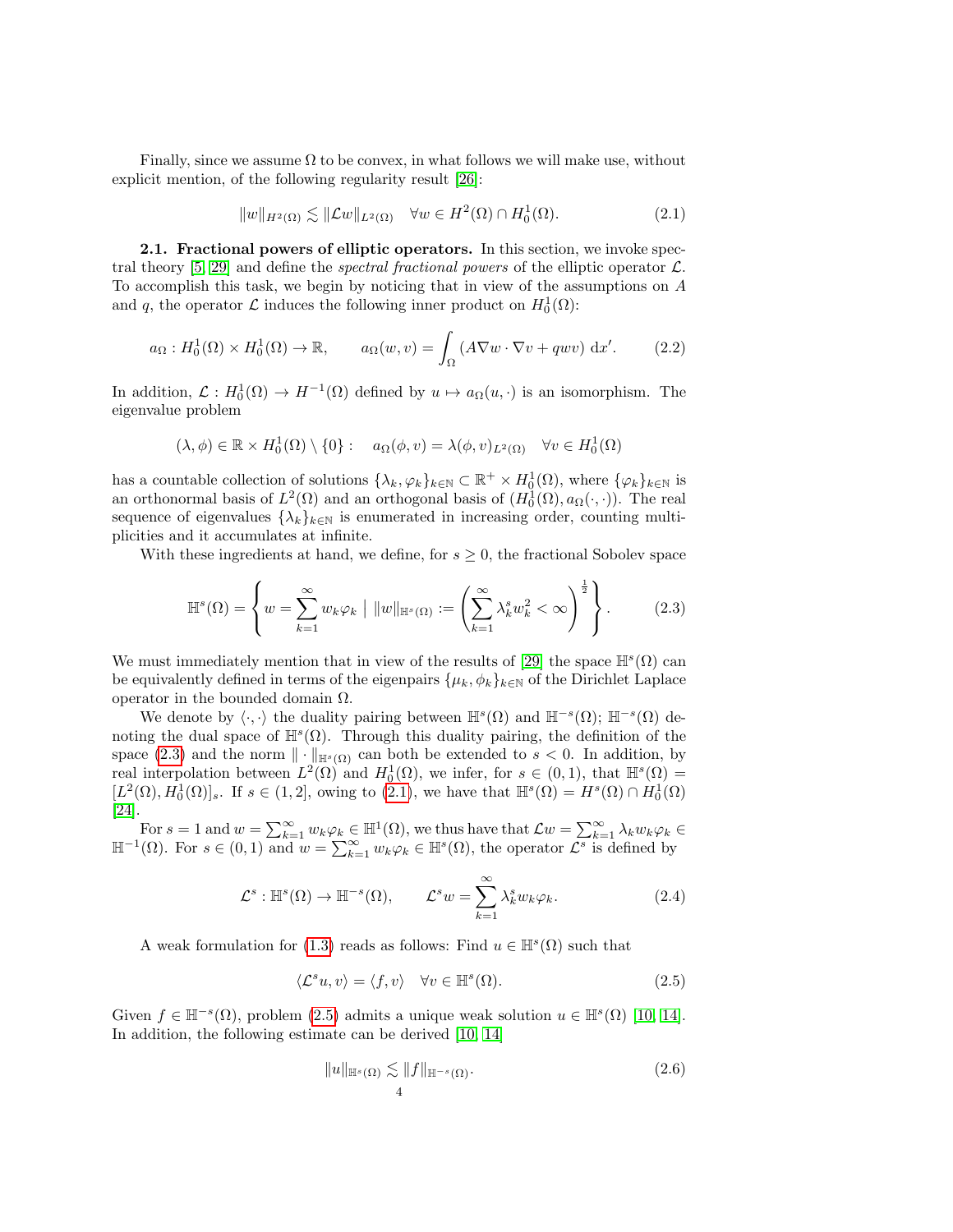<span id="page-4-0"></span>2.2. An extension property. The Caffarelli–Silvestre extension result requires us to deal with the local but nonuniformly elliptic problem [\(1.7\)](#page-1-2) (cf. [\[6,](#page-23-14) [10,](#page-23-4) [11,](#page-23-5) [14\]](#page-23-7)). It is thus instrumental to define Lebesgue and Sobolev spaces with the weight  $y^{\alpha}$ , where  $\alpha \in (-1,1)$ . If  $D \subset \mathbb{R}^{d+1}$ , we define  $L^2(y^{\alpha}, D)$  as the Lebesgue space for the measure  $|y|^{\alpha} dx$ . We also define the weighted Sobolev space

$$
H^{1}(y^{\alpha}, D) := \{ w \in L^{2}(y^{\alpha}, D) \mid |\nabla w| \in L^{2}(y^{\alpha}, D) \},
$$

where  $\nabla w$  is the distributional gradient of w. We equip  $H^1(y^\alpha, D)$  with the norm

<span id="page-4-1"></span>
$$
||w||_{H^1(y^{\alpha}, D)} = \left(||w||^2_{L^2(y^{\alpha}, D)} + ||\nabla w||^2_{L^2(y^{\alpha}, D)}\right)^{\frac{1}{2}}.
$$
\n(2.7)

Since  $\alpha \in (-1,1)$ , the weight  $y^{\alpha}$  belongs to the Muckenhoupt class  $A_2(\mathbb{R}^{d+1})$  (cf. [\[19,](#page-23-15) [22,](#page-23-16) [25,](#page-24-13) [35,](#page-24-14) [45\]](#page-24-15)). This in particular implies that  $H^1(y^\alpha, D)$  with norm [\(2.7\)](#page-4-1) is a Hilbert space and  $C^{\infty}(D) \cap H^1(y^{\alpha}, D)$  is dense in  $H^1(y^{\alpha}, D)$  (cf. [\[45,](#page-24-15) Proposition 2.1.2, Corollary 2.1.6], [\[32\]](#page-24-16) and [\[25,](#page-24-13) Theorem 1]).

We define the weighted Sobolev space

$$
\mathring{H}^1(y^\alpha, \mathcal{C}) = \left\{ w \in H^1(y^\alpha, \mathcal{C}) \mid w = 0 \text{ on } \partial_L \mathcal{C} \right\},\tag{2.8}
$$

and immediately notice that  $\mathring{H}^1(y^\alpha, \mathcal{C})$  can be equivalently defined as [\[14\]](#page-23-7)

$$
\hat{H}^{1}(y^{\alpha}, \mathcal{C}) = \{ w : \mathcal{C} \to \mathbb{R} : \quad w \in H^{1}(\Omega \times (r, t)) \quad \forall \ 0 < r < t < \infty, \n w = 0 \text{ on } \partial_{L} \mathcal{C}, \quad \|\nabla w\|_{L^{2}(y^{\alpha}, \mathcal{C})} < \infty \}.
$$
\n(2.9)

As  $[36,$  inequality  $(2.21)$  shows, the following *weighted Poincaré inequality* holds:

<span id="page-4-6"></span><span id="page-4-2"></span>
$$
||w||_{L^{2}(y^{\alpha}, \mathcal{C})} \lesssim ||\nabla w||_{L^{2}(y^{\alpha}, \mathcal{C})} \quad \forall w \in \mathring{H}^{1}(y^{\alpha}, \mathcal{C}). \tag{2.10}
$$

Consequently, the seminorm on  $\mathring{H}^1(y^\alpha, \mathcal{C})$  is equivalent to [\(2.7\)](#page-4-1).

For  $w \in H^1(y^\alpha, \mathcal{C})$ ,  $\text{tr}_\Omega w$  denotes its trace onto  $\Omega \times \{0\}$  which satisfies

<span id="page-4-5"></span>
$$
\operatorname{tr}_{\Omega} \mathring{H}^1(y^{\alpha}, \mathcal{C}) = \mathbb{H}^s(\Omega), \qquad \|\operatorname{tr}_{\Omega} w\|_{\mathbb{H}^s(\Omega)} \le C_{\operatorname{tr}_{\Omega}} \|w\|_{\mathring{H}^1(y^{\alpha}, \mathcal{C})}; \tag{2.11}
$$

see [\[36,](#page-24-8) Proposition 2.5]. We notice that, if a function w belongs to  $\mathring{H}^1(y^{\alpha}, \mathcal{C})$  then, in view of [\(2.9\)](#page-4-2), we have, for  $y > 0$ , that  $w(\cdot, y) \in H^{1/2}(\Omega)$ .

Define the continuous and coercive bilinear form  $a_{\mathcal{C}}: \mathring{H}^1(y^{\alpha}, \mathcal{C}) \times \mathring{H}^1(y^{\alpha}, \mathcal{C}) \to \mathbb{R}$ :

<span id="page-4-4"></span>
$$
a_{\mathcal{C}}(w,\phi)(q) = \int_{\mathcal{C}} y^{\alpha} \left( \mathbf{A} \nabla w \cdot \nabla \phi + q w \phi \right) dx' dy.
$$
 (2.12)

We shall simply write  $a_{\mathcal{C}}(w, \phi)$  or  $a_{\mathcal{C}}$  when no confusion arises. Notice that  $a_{\mathcal{C}}$  induces an inner product on  $\mathring{H}^1(y^{\alpha}, \mathcal{C})$  and an energy norm. The latter is defined as follows:

<span id="page-4-7"></span>
$$
||w||_{\mathcal{C}} := a_{\mathcal{C}}(w, w)^{1/2} \quad \forall w \in \mathring{H}^{1}(y^{\alpha}, \mathcal{C}).
$$
\n(2.13)

In view of the assumptions on **A** and c, we conclude that  $||w||_c \sim ||\nabla w||_{L^2(y^\alpha,\mathcal{C})}$ .

We now present a weak formulation for problem [\(1.7\)](#page-1-2):

<span id="page-4-3"></span>
$$
\mathscr{U} \in \mathring{H}^1(y^\alpha, \mathcal{C}) : \quad a_{\mathcal{C}}(\mathscr{U}, \phi)(q) = d_s \langle f, \text{tr}_\Omega \phi \rangle \qquad \forall \phi \in \mathring{H}^1(y^\alpha, \mathcal{C}). \tag{2.14}
$$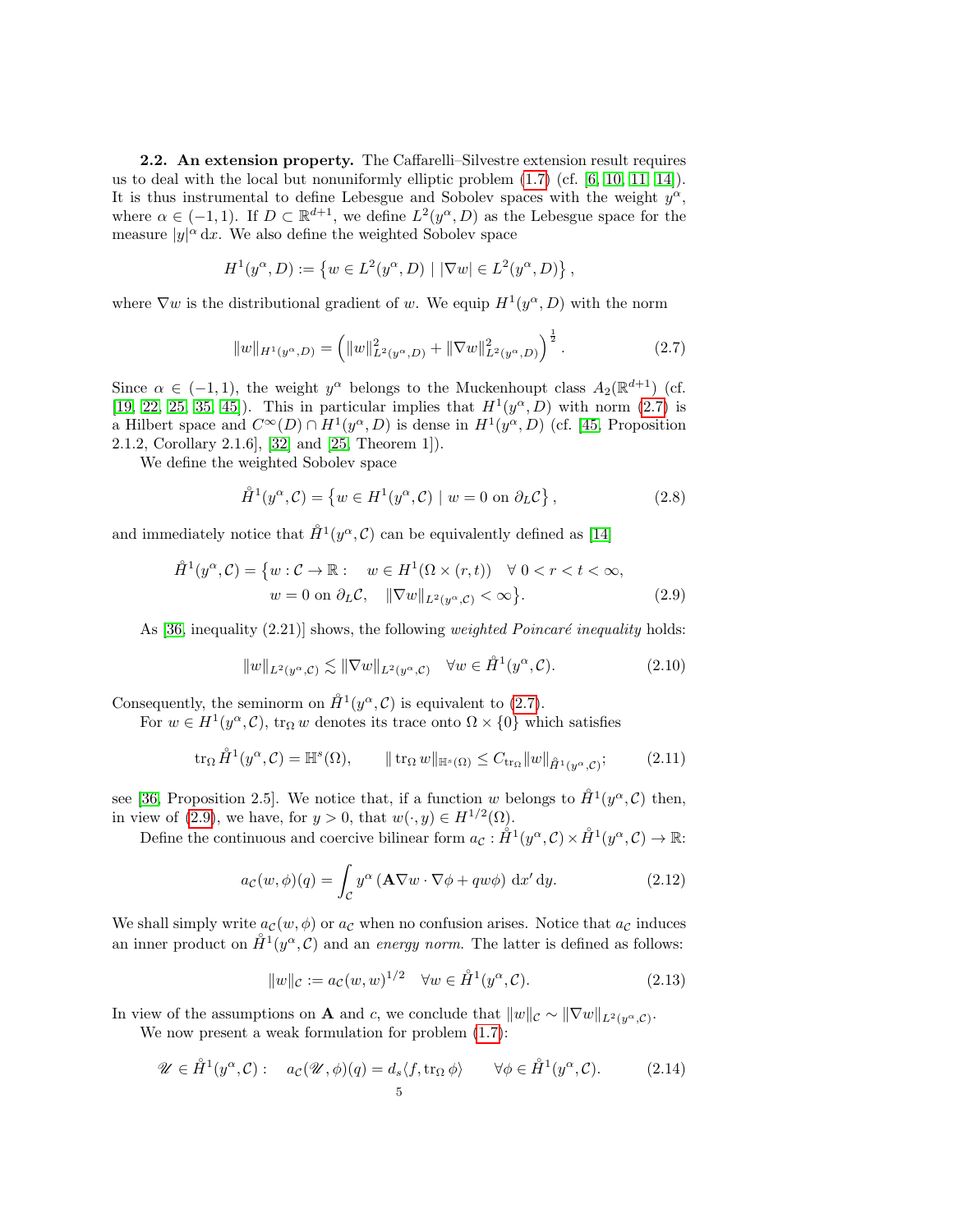The fundamental result of Caffarelli and Silvestre [\[11\]](#page-23-5), [\[10,](#page-23-4) Proposition 2.2], [\[14\]](#page-23-7), [\[42,](#page-24-3) Theorem 1.1] is stated bellow.

PROPOSITION 2.1 (Caffarelli–Silvestre extension result). Let  $s \in (0,1)$  and  $u \in$  $\mathbb{H}^{s}(\Omega)$  be the solution to [\(1.3\)](#page-0-0) with  $f \in \mathbb{H}^{-s}(\Omega)$ . If  $\mathscr{U}$  solves [\(2.14\)](#page-4-3), then

<span id="page-5-2"></span>
$$
u = \text{tr}_{\Omega} \mathscr{U} \text{ in } \Omega, \qquad d_s \mathcal{L}^s u = \partial_{\nu} \mathscr{U} \text{ in } \Omega,
$$
 (2.15)

where  $d_s = 2^{1-2s}\Gamma(1-s)/\Gamma(s)$ .

The  $\mathbb{H}^s(\Omega)$ -norm of u and the energy norm  $\lVert \cdot \rVert_{\mathcal{C}}$  of  $\mathcal{U}$  are related by

<span id="page-5-3"></span>
$$
d_s \|u\|_{\mathbb{H}^s(\Omega)}^2 = \|\mathcal{U}\|_{\mathcal{C}}^2. \tag{2.16}
$$

We conclude this section by proving a representation formula for the solution  $\mathscr U$ of problem [\(2.14\)](#page-4-3). If  $u = \sum_{k=1}^{\infty} u_k \varphi_k$  solves [\(1.3\)](#page-0-0), then the unique solution  $\mathscr U$  of problem [\(2.14\)](#page-4-3) admits the representation [\[36,](#page-24-8) formula (2.24)]

$$
\mathscr{U}(x',y) = \sum_{k=1}^{\infty} u_k \varphi_k(x') \psi_k(y), \quad u_k := \lambda_k^{-s} f_k, \quad f_k = (f, \varphi_k)_{L^2(\Omega)}.
$$
 (2.17)

We recall that  $\{\lambda_k, \varphi_k\}_{k\in\mathbb{N}}$  is the set of eigenpairs of  $\mathcal{L}$ . The functions  $\psi_k$  solve

$$
\begin{cases}\n\psi_k''(y) + \alpha y^{-1} \psi_k'(y) - \lambda_k \psi_k(y) = 0, & y \in (0, \infty), \\
\psi_k(0) = 1, & \lim_{y \to \infty} \psi_k(y) = 0.\n\end{cases}
$$
\n(2.18)

Thus, if  $s = \frac{1}{2}$ , we have  $\psi_k(y) = \exp(-\sqrt{\lambda_k}y)$  [\[10,](#page-23-4) Lemma 2.10]; more generally, if  $s \in (0,1) \setminus {\frac{1}{2}}$ , then [\[14,](#page-23-7) Proposition 2.1]

$$
\psi_k(y) = c_s(\sqrt{\lambda_k}y)^s K_s(\sqrt{\lambda_k}y),
$$

where  $c_s = 2^{1-s}/\Gamma(s)$  and  $K_s$  denotes the modified Bessel function of the second kind. We refer the reader to [\[1,](#page-23-17) Chapter 9.6] for a comprehensive treatment of the Bessel function  $K_s$ .

<span id="page-5-0"></span>3. The extended identification problem. In order to analyze problem [\(1.6\)](#page-1-1) and design a numerical technique to efficiently solve it, we will consider an equivalent minimization problem based on [\(2.14\)](#page-4-3): the extended identification problem. To describe it, we define the extended coefficient–to–solution operator

<span id="page-5-4"></span>
$$
E: \mathcal{Q} \to \mathring{H}^1(y^\alpha, \mathcal{C}), \quad q \mapsto \mathscr{U}(q), \tag{3.1}
$$

which, for given a coefficient  $q \in \mathcal{Q}$  associates to it the unique weak solution  $\mathcal{U} =$ :  $E(q) \in \overset{\circ}{H}^1(\mathcal{Y}^\alpha,\mathcal{C})$  of problem [\(2.14\)](#page-4-3). With the map E at hand, we define, for  $\rho > 0$ and  $z_{\delta} \in L^2(\Omega)$ , the cost functional

<span id="page-5-5"></span>
$$
\mathcal{J}_{\delta,\rho}(q) := \frac{1}{2} || \operatorname{tr}_{\Omega} E(q) - z_{\delta} ||_{L^{2}(\Omega)}^{2} + \frac{\rho}{2} || q - q^{*} ||_{L^{2}(\Omega)}^{2}.
$$
 (3.2)

The *extended identification problem* thus reads as follows:

<span id="page-5-1"></span>
$$
\min_{q \in \mathcal{Q}} \mathcal{J}_{\delta,\rho}(q) \tag{3.3}
$$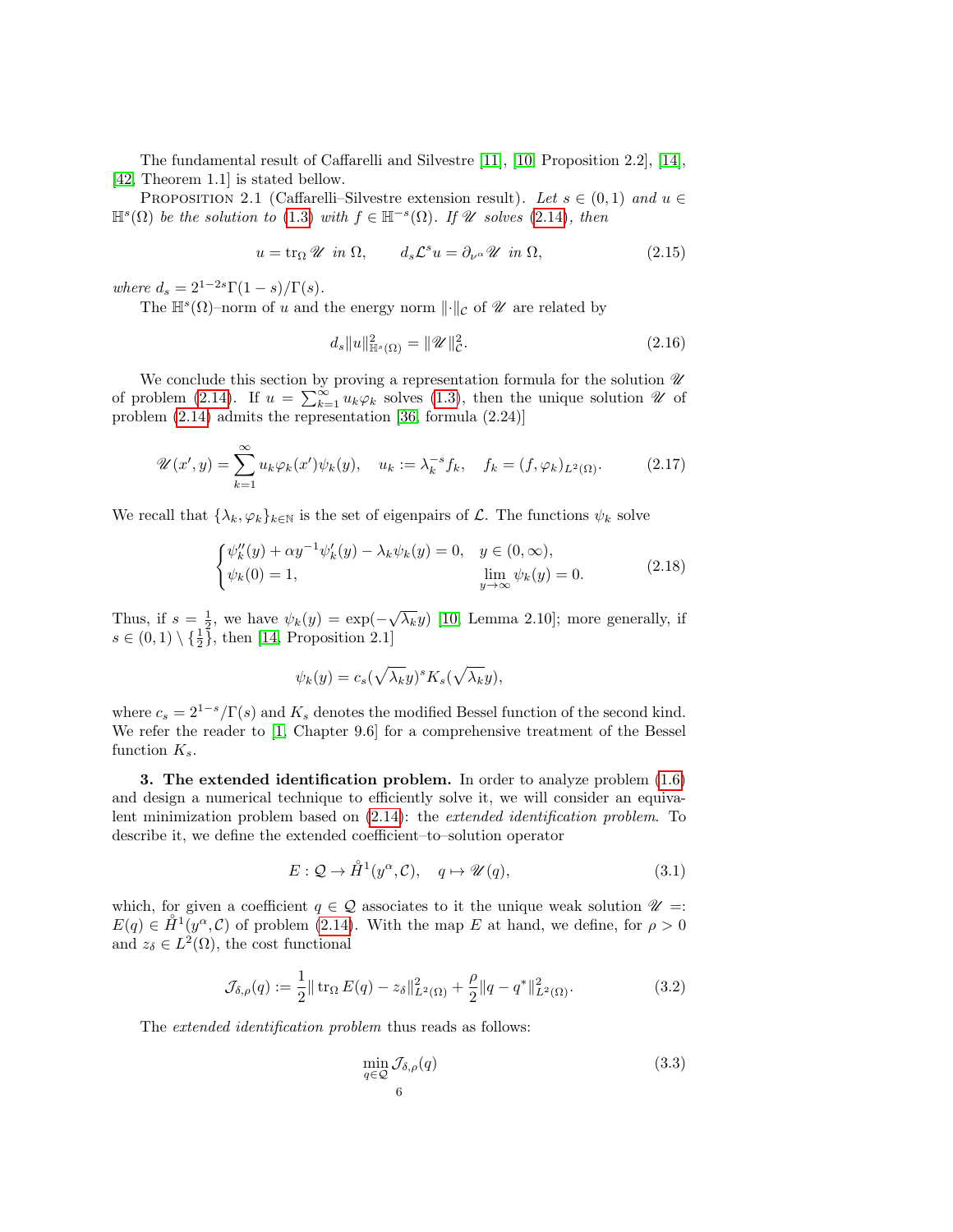In the following result we state the equivalence between the fractional identification problem [\(1.6\)](#page-1-1) and the extended one [\(3.3\)](#page-5-1).

THEOREM 3.1 (equivalence of [\(1.6\)](#page-1-1) and [\(3.3\)](#page-5-1)). If  $(E(q^*), q^*) \in \mathring{H}^1(y^\alpha, \mathcal{C}) \times \mathcal{Q}$ and  $(U(q^{\ddagger}), q^{\ddagger}) \in \mathbb{H}^{s}(\Omega) \times \mathcal{Q}$  solve  $(3.3)$  and  $(1.6)$ , respectively, then

<span id="page-6-3"></span>
$$
q^* = q^\ddagger, \qquad \text{tr}_\Omega E(q^*) = U(q^*), \tag{3.4}
$$

where  $\text{tr}_{\Omega}$  is defined as in §[2.2.](#page-4-0)

*Proof.* The proof is a direct consequence of the identity  $(2.15)$ .  $\Box$ 

3.1. Existence of solutions. We present the following result.

<span id="page-6-2"></span>THEOREM 3.2 (existence of solutions). The regularization problem  $(3.3)$  has a solution  $q_{\delta,\rho}$ .

*Proof.* Let  $(q_n)_{n\in\mathbb{N}}\subset\mathcal{Q}$  be a minimizing sequence for problem [\(3.3\)](#page-5-1), i.e.,

$$
\lim_{n \to \infty} \left( \frac{1}{2} \| \operatorname{tr}_{\Omega} E(q_n) - z_{\delta} \|_{L^2(\Omega)}^2 + \frac{\rho}{2} \| q_n - q^* \|_{L^2(\Omega)}^2 \right)
$$
  
= 
$$
\inf_{q \in \mathcal{Q}} \left( \frac{1}{2} \| \operatorname{tr}_{\Omega} E(q) - z_{\delta} \|_{L^2(\Omega)}^2 + \frac{\rho}{2} \| q - q^* \|_{L^2(\Omega)}^2 \right);
$$

such a sequence does exist by the definition of the infimum. We immediately notice that in view of [\[39,](#page-24-17) Theorem 1.7] we can conclude that  $Q$  is a weakly<sup>\*</sup> compact subset of  $L^{\infty}(\Omega)$ ; see also [\[38,](#page-24-18) Remark 2.1] and [\[7,](#page-23-18) Theorem 3.16]. Consequently, we deduce the existence of  $q_{\delta,\rho} \in \mathcal{Q}$  and a subsequence  $(q_{n_k})_{k \in \mathbb{N}} \subset (q_n)_{n \in \mathbb{N}}$  such that  $(q_{n_k})_{k \in \mathbb{N}}$ converges weakly<sup>\*</sup> to  $q_{\delta,\rho}$  in  $L^{\infty}(\Omega)$ , i.e.,

<span id="page-6-0"></span>
$$
\lim_{k \to \infty} \int_{\Omega} q_{n_k} \chi \, dx' = \int_{\Omega} q_{\delta,\rho} \chi \, dx' \quad \forall \chi \in L^1(\Omega). \tag{3.5}
$$

On the other hand, in view of [\(2.6\)](#page-3-5) and [\(2.16\)](#page-5-3), we have that  $(E_{n_k})_{n\in\mathbb{N}}$ , defined by  $E_{n_k} := E(q_{n_k})$ , is bounded in  $H^1(y^{\alpha}, \mathcal{C})$ . Consequently, we conclude the existence of  $\Theta \in H^1(\mathcal{Y}^\alpha, \mathcal{C})$  and a nonrelabeled subsequence  $(E_{n_k})_{k \in \mathbb{N}}$  such that

<span id="page-6-1"></span>
$$
E_{n_k} \rightharpoonup \Theta \text{ in } H^1(y^{\alpha}, \mathcal{C}), \qquad E_{n_k} \rightharpoonup \Theta \text{ in } L^2(y^{\alpha}, \mathcal{C}), \qquad k \uparrow \infty. \tag{3.6}
$$

In addition, since  $\text{tr}_{\Omega}: \mathring{H}^1(y^{\alpha}, \mathcal{C}) \to \mathbb{H}^s(\Omega)$  is linear and continuous, the compact embedding  $\mathbb{H}^s(\Omega) \hookrightarrow L^2(\Omega)$  [\[33,](#page-24-19) Theorem 3.27] reveals that

$$
\operatorname{tr}_{\Omega} E_{n_k} \rightharpoonup \operatorname{tr}_{\Omega} \Theta \text{ in } \mathbb{H}^s(\Omega), \qquad \operatorname{tr}_{\Omega} E_{n_k} \rightharpoonup \operatorname{tr}_{\Omega} \Theta \text{ in } L^2(\Omega), \qquad k \uparrow \infty. \tag{3.7}
$$

In what follows we derive that  $\Theta = E(q_{\delta,\rho})$ . Let  $n_k \in \mathbb{N}$  and  $\phi \in \mathring{H}^1(y^{\alpha}, \mathcal{C})$ . From definitions  $(2.14)$  and  $(2.12)$ , we obtain that

$$
d_s \langle f, \operatorname{tr}_{\Omega} \phi \rangle = \int_{\mathcal{C}} y^{\alpha} \left( \mathbf{A} \nabla E_{n_k} \cdot \nabla \phi + q_{n_k} E_{n_k} \phi \right) dx = \int_{\mathcal{C}} y^{\alpha} (q_{n_k} - q_{\delta, \rho}) \Theta \phi dx
$$
  
+ 
$$
\int_{\mathcal{C}} y^{\alpha} \left( \mathbf{A} \nabla E_{n_k} \cdot \nabla \phi + q_{\delta, \rho} \Theta \phi \right) dx + \int_{\mathcal{C}} y^{\alpha} q_{n_k} (E_{n_k} - \Theta) \phi dx =: I_k + II_k + III_k. \end{aligned}
$$

We proceed to estimate  $I_k$ . To accomplish this task, we define, a.e.  $x' \in \Omega$ , the function  $\chi(x') := \int_0^\infty y^\alpha \Theta(x', y) \phi(x', y) dy$  and notice that  $\chi \in L^1(\Omega)$ . In fact,

$$
\begin{aligned} \|\chi\|_{L^1(\Omega)} &= \int_{\Omega} \left| \int_0^\infty y^\alpha \Theta(x', y) \phi(x', y) \, \mathrm{d}y \right| \, \mathrm{d}x' \\ &\leq \int_{\mathcal{C}} |y^\alpha \Theta(x', y) \phi(x', y)| \, \, \mathrm{d}x \leq \|\Theta\|_{L^2(y^\alpha, \mathcal{C})} \|\phi\|_{L^2(y^\alpha, \mathcal{C})} < \infty, \end{aligned}
$$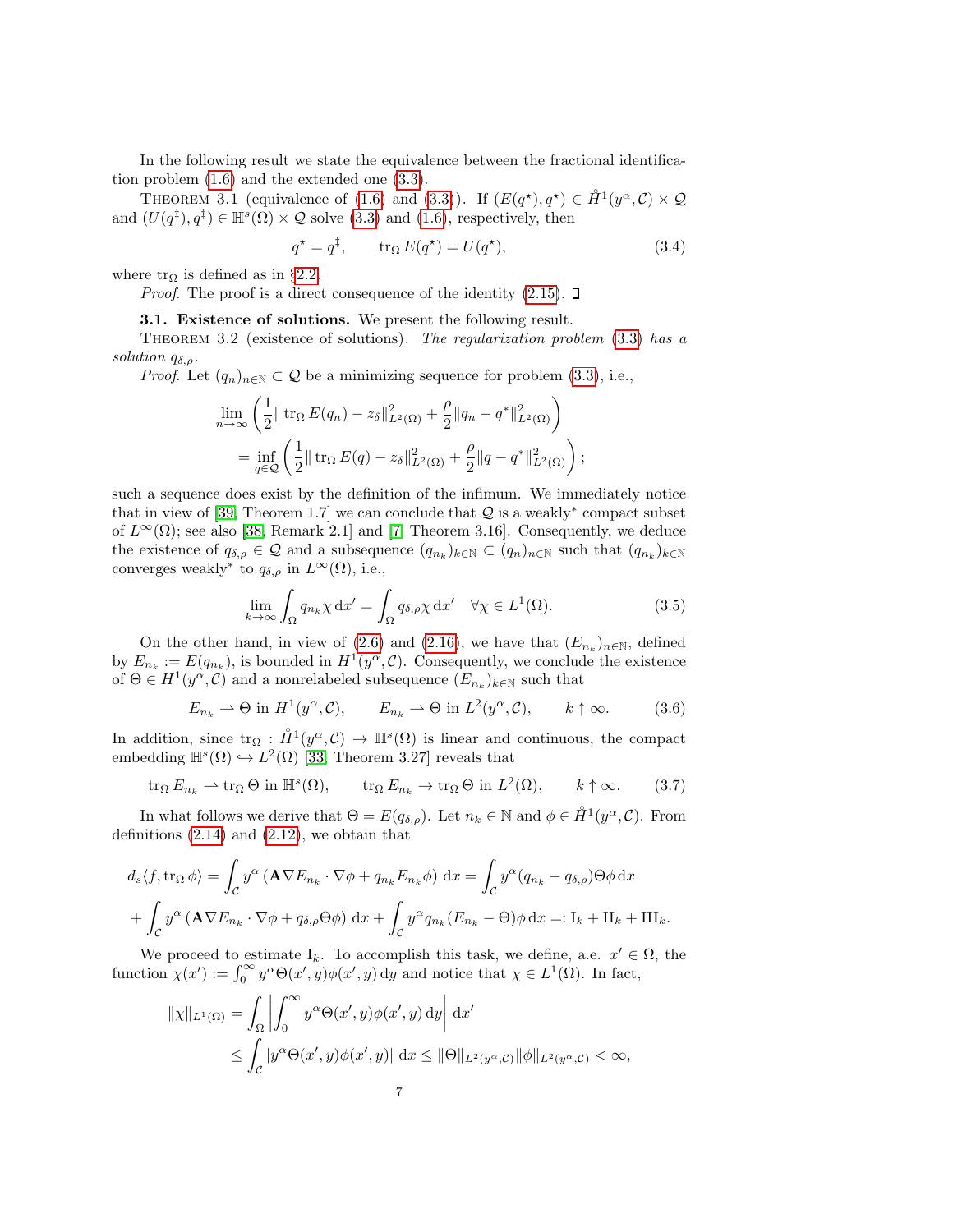where we have used that  $\Theta \in \mathring{H}^1(y^{\alpha}, \mathcal{C})$ . This, together with [\(3.5\)](#page-6-0), yields

<span id="page-7-0"></span>
$$
\int_{\mathcal{C}} y^{\alpha} q_{n_k} \Theta \phi \, dx = \int_{\Omega} q_{n_k} \left( \int_0^{\infty} y^{\alpha} \Theta(x', y) \phi(x', y) \, dy \right) \, dx' = \int_{\Omega} q_{n_k} \chi \, dx' \n\to \int_{\Omega} q_{\delta, \rho} \chi \, dx' = \int_{\mathcal{C}} y^{\alpha} q_{\delta, \rho} \Theta \phi \, dx
$$
\n(3.8)

as  $k \uparrow \infty$ . As a consequence, when  $k \uparrow \infty$ , the term  $I_k \to 0$ .

Applying directly [\(3.6\)](#page-6-1), we conclude, as  $k \uparrow \infty$ , that

$$
\Pi_k = \int_{\mathcal{C}} y^{\alpha} \left( \mathbf{A} \nabla E_{n_k} \cdot \nabla \phi + q_{\delta, \rho} \Theta \phi \right) dx \to \int_{\mathcal{C}} y^{\alpha} \left( \mathbf{A} \nabla \Theta \cdot \nabla \phi + q_{\delta, \rho} \Theta \phi \right) dx. \tag{3.9}
$$

To control the term  $III_k$ , we proceed as follows. First, notice that

$$
|\mathrm{III}_k| = \left| \int_0^\infty y^\alpha \int_\Omega q_{n_k}(x') [E_{n_k}(x', y) - \Theta(x', y)] \phi(x', y) \, dx' \, dy \right| \leq \overline{q} \int_0^\infty \zeta_{n_k}(y) \, dy,
$$

where

$$
\zeta_{n_k}(y):=y^\alpha\|E_{n_k}(\cdot,y)-\Theta(\cdot,y)\|_{L^2(\Omega)}\|\phi(\cdot,y)\|_{L^2(\Omega)}.
$$

Since  $E_{n_k} \in \mathring{H}^1(\mathcal{Y}^\alpha, \mathcal{C})$ , [\(2.9\)](#page-4-2) implies that  $\{E_{n_k}(\cdot, y)\} \subset H^{1/2}(\Omega)$  for a.e.  $y \in$  $(0, \infty)$ . This and the trace estimate [\(2.11\)](#page-4-5) allow us to conclude that  $\{E_{n_k}(\cdot, y)\}$ converges to  $\Theta(\cdot, y)$  in  $L^2(\Omega)$  and thus that, a.e.  $y \in (0, \infty)$ ,  $\zeta_{n_k}(y) \to 0$  as  $n_k \uparrow 0$ . In addition, it can be proved that  $(\zeta_{n_k})_{k\in\mathbb{N}}$  is uniformly integrable and that, for every  $\epsilon > 0$ , there exists a set  $A \subset (0,\infty)$  of finite measure such that, for all  $n_k$ ,  $\int_{A^c} \zeta_{n_k} dy < \epsilon$ ; the latter being a consequence of the exponential decay of  $E_{n_k}$  in the extended variable  $y$  [\[36,](#page-24-8) Proposition 3.1]. We can thus apply the Vitali convergence theorem [\[23,](#page-24-20) Section 6] to conclude that

<span id="page-7-1"></span>
$$
\left| \int_0^\infty y^\alpha \int_{\Omega} q_{n_k}(x') [E_{n_k}(x', y) - \Theta(x', y)] \phi(x', y) \, dx' \, dy \right| \to 0, \tag{3.10}
$$

as  $k \uparrow \infty$ .

It thus follows from  $(3.8)$ – $(3.10)$  that

$$
\int_{\mathcal{C}} y^{\alpha} \left( \mathbf{A} \nabla \Theta \cdot \nabla \phi + q_{\delta, \rho} \Theta \phi \right) dx = d_s \langle f, \text{tr}_{\Omega} \phi \rangle \quad \forall \phi \in \mathring{H}^1(y^{\alpha}, \mathcal{C}),
$$

i.e., we have thus proved that  $\Theta = E(q_{\delta,\rho}).$ 

We now invoke the fact that  $\text{tr}_{\Omega} E_{n_k} \to \text{tr}_{\Omega} E(q_{\delta,\rho})$  in  $L^2(\Omega)$  and that  $\|\cdot\|_{L^2(\Omega)}$ is weakly lower semicontinuous to conclude that

$$
\mathcal{J}_{\rho,\delta}(q_{\rho,\delta}) = \frac{1}{2} || \operatorname{tr}_{\Omega} E(q_{\delta,\rho}) - z_{\delta} ||_{L^{2}(\Omega)}^{2} + \frac{\rho}{2} || q_{\delta,\rho} - q^{*} ||_{L^{2}(\Omega)}^{2}
$$
  
\n
$$
\leq \liminf_{k \to \infty} \left( \frac{1}{2} || \operatorname{tr}_{\Omega} E_{n_{k}} - z_{\delta} ||_{L^{2}(\Omega)}^{2} + \frac{\rho}{2} || q_{n_{k}} - q^{*} ||_{L^{2}(\Omega)}^{2} \right)
$$
  
\n
$$
= \inf_{q \in \mathcal{Q}} \left( \frac{1}{2} || \operatorname{tr}_{\Omega} E(q) - z_{\delta} ||_{L^{2}(\Omega)}^{2} + \frac{\rho}{2} || q - q^{*} ||_{L^{2}(\Omega)}^{2} \right).
$$

Consequently,  $q_{\delta,\rho}$  is a minimizer for problem [\(3.3\)](#page-5-1). This concludes the proof.  $\Box$ 

Remark 3.3 (non–uniqueness). Due to the lack of strict convexity of the cost functional  $\mathcal{J}_{\delta,\rho}$ , the minimizer  $q_{\delta,\rho}$  may not be unique.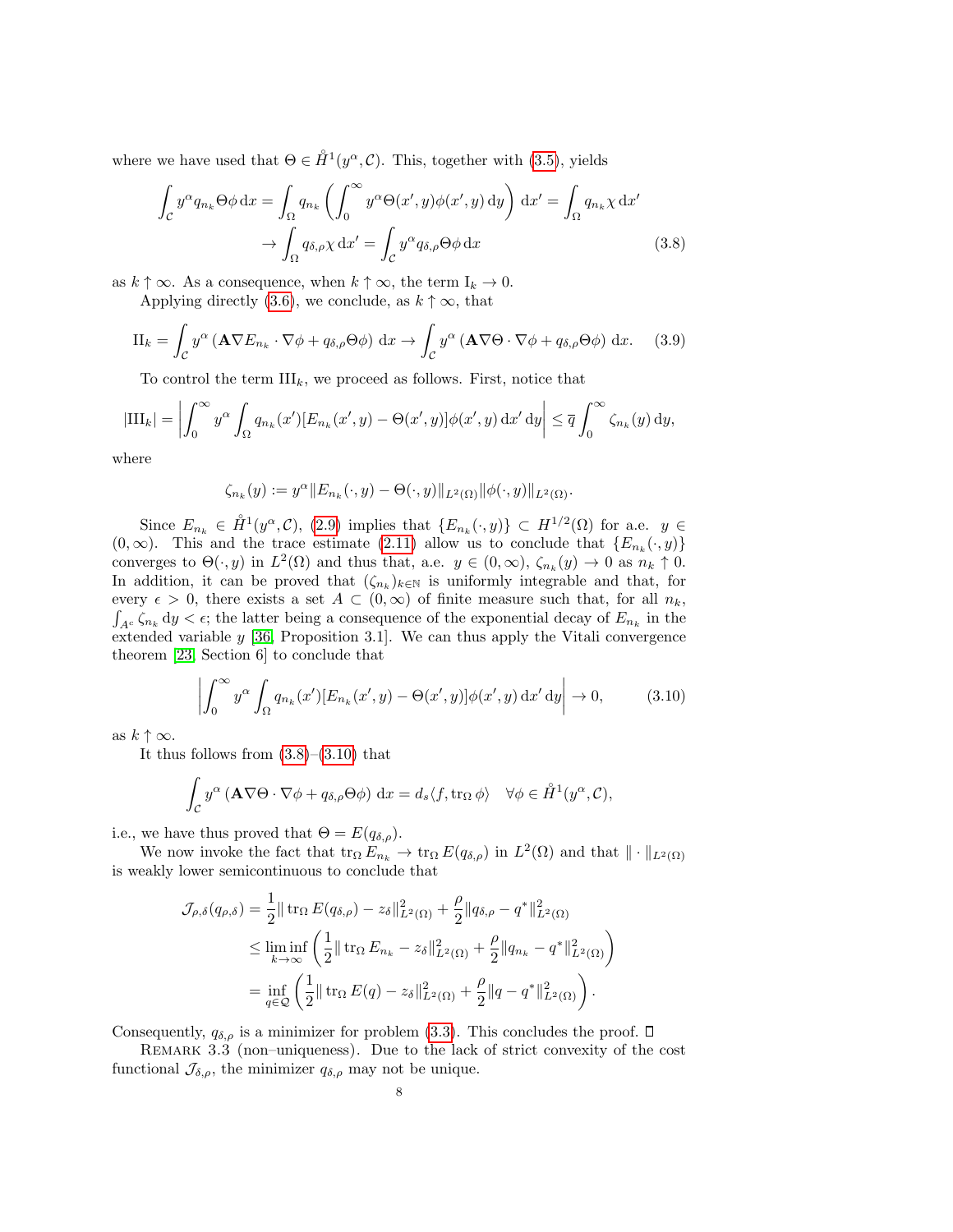The previous remark motivates the following definition [\[44,](#page-24-21) Section 4.4].

<span id="page-8-5"></span>DEFINITION 3.4 (local solution). A coefficient  $\tilde{q}$  is said to be a local solution for problem [\(3.3\)](#page-5-1) if there exists  $\epsilon > 0$  such that for all  $q \in \mathcal{Q}$  that satisfies  $||q-\tilde{q}||_{L^2(\Omega)} < \epsilon$ we have that  $\mathcal{J}_{\rho,\delta}(\tilde{q}) \leq \mathcal{J}_{\rho,\delta}(q)$ .

REMARK 3.5 (local solution). With the previous definition at hand, the results of Theorem [3.2](#page-6-2) immediately yield the existence of a local solution  $q_{\delta,\rho}$  for [\(3.3\)](#page-5-1).

THEOREM 3.6 (existence of solutions). The fractional regularization problem [\(1.6\)](#page-1-1) has a solution  $q_{\delta,\rho}$ .

*Proof.* The result follows directly from the results of Theorems [3.1](#page-6-3) and [3.2.](#page-6-2)  $\Box$ 

#### 3.2. Optimality conditions. We begin with a classical result.

LEMMA 3.7 (first–order optimality condition). If  $q_{\delta,\rho} \in \mathcal{Q}$  minimizes the functional  $\mathcal{J}_{\delta,\rho}$ , then  $q_{\delta,\rho}$  solves the variational inequality

<span id="page-8-6"></span><span id="page-8-0"></span>
$$
(\mathcal{J}_{\delta,\rho}'(q_{\delta,\rho}), q - q_{\delta,\rho})_{L^2(\Omega)} \ge 0
$$
\n(3.11)

for every  $q \in \mathcal{Q}$ .

To explore  $(3.11)$ , in what follows, we derive the Fréchet and thus the Gâteaux differentiability of the map E. To accomplish this task, we define, for  $q \in \mathcal{Q}$ , the map

<span id="page-8-2"></span>
$$
\Psi: L^{\infty}(\Omega) \to \mathring{H}^1(y^{\alpha}, \mathcal{C}), \qquad h \mapsto \Psi(h) = \psi,
$$
\n(3.12)

where  $\psi \in \mathring{H}^1(y^\alpha, \mathcal{C})$  solves

<span id="page-8-1"></span>
$$
a_{\mathcal{C}}(\psi,\phi)(q) = -\int_{\mathcal{C}} y^{\alpha} h E(q) \phi \,dx \quad \forall \phi \in \mathring{H}^{1}(y^{\alpha}, \mathcal{C}).
$$
 (3.13)

Since  $h \in L^{\infty}(\Omega)$  and  $E(q) \in \mathring{H}^1(y^{\alpha}, \mathcal{C})$ , a simple application of the Lax-Milgram Lemma reveals that there exist a unique  $\psi$  that solves [\(3.13\)](#page-8-1) together with the estimate

<span id="page-8-3"></span>
$$
\|\nabla\psi\|_{L^2(y^\alpha,\mathcal{C})} \lesssim \|h\|_{L^\infty(\Omega)} \|f\|_{\mathbb{H}^{-s}(\Omega)}.
$$
\n(3.14)

Consequently, the map  $\Psi: L^{\infty}(\Omega) \to \mathring{H}^1(y^{\alpha}, \mathcal{C})$  is linear and continuous.

LEMMA 3.8 (first–order Fréchet differentiability). Let  $E: \mathcal{Q} \to \mathring{H}^1(y^\alpha, \mathcal{C})$  be the extended coefficient–to–solution operator defined in  $(3.1)$ . The map E is first– order Fréchet differentiable. In addition, for  $q \in \mathcal{Q}$  and  $h \in L^{\infty}(\Omega)$ , we have that  $E'(q)h = \Psi(h)$ , where  $\Psi$  is defined as in [\(3.12\)](#page-8-2)–[\(3.13\)](#page-8-1), and that

<span id="page-8-4"></span>
$$
\|\nabla E'(q)h\|_{L^2(y^\alpha,\mathcal{C})} \lesssim \|f\|_{\mathbb{H}^{-s}(\Omega)} \|h\|_{L^\infty(\Omega)},\tag{3.15}
$$

where the hidden constant is independent of  $q$  and  $h$ .

*Proof.* Let  $q \in \mathcal{Q}$  and consider  $h \in L^{\infty}(\Omega)$  such that  $q + h \in \mathcal{Q}$ . In view of [\(2.14\)](#page-4-3) and the definition of  $E$ , given by  $(3.1)$ , we arrive at the identity

$$
a_{\mathcal{C}}(E(q), \phi)(q) = d_s \langle f, \operatorname{tr}_{\Omega} \phi \rangle = a_{\mathcal{C}}(E(q+h), \phi)(q+h) \qquad \forall \phi \in \mathring{H}^1(y^{\alpha}, \mathcal{C}). \tag{3.16}
$$

This, and the fact that  $\psi$  solves [\(3.13\)](#page-8-1) allow us to conclude that

$$
\int_{\mathcal{C}} y^{\alpha} \left[ \mathbf{A} \nabla \left( E(q+h) - E(q) \right) \cdot \nabla \phi + (q+h) \left( E(q+h) - E(q) \right) \phi \right] dx
$$

$$
= - \int_{\mathcal{C}} y^{\alpha} h E(q) \phi dx = a_{\mathcal{C}} (\psi, \phi) (q) \qquad \forall \phi \in \mathring{H}^{1}(y^{\alpha}, \mathcal{C}). \quad (3.17)
$$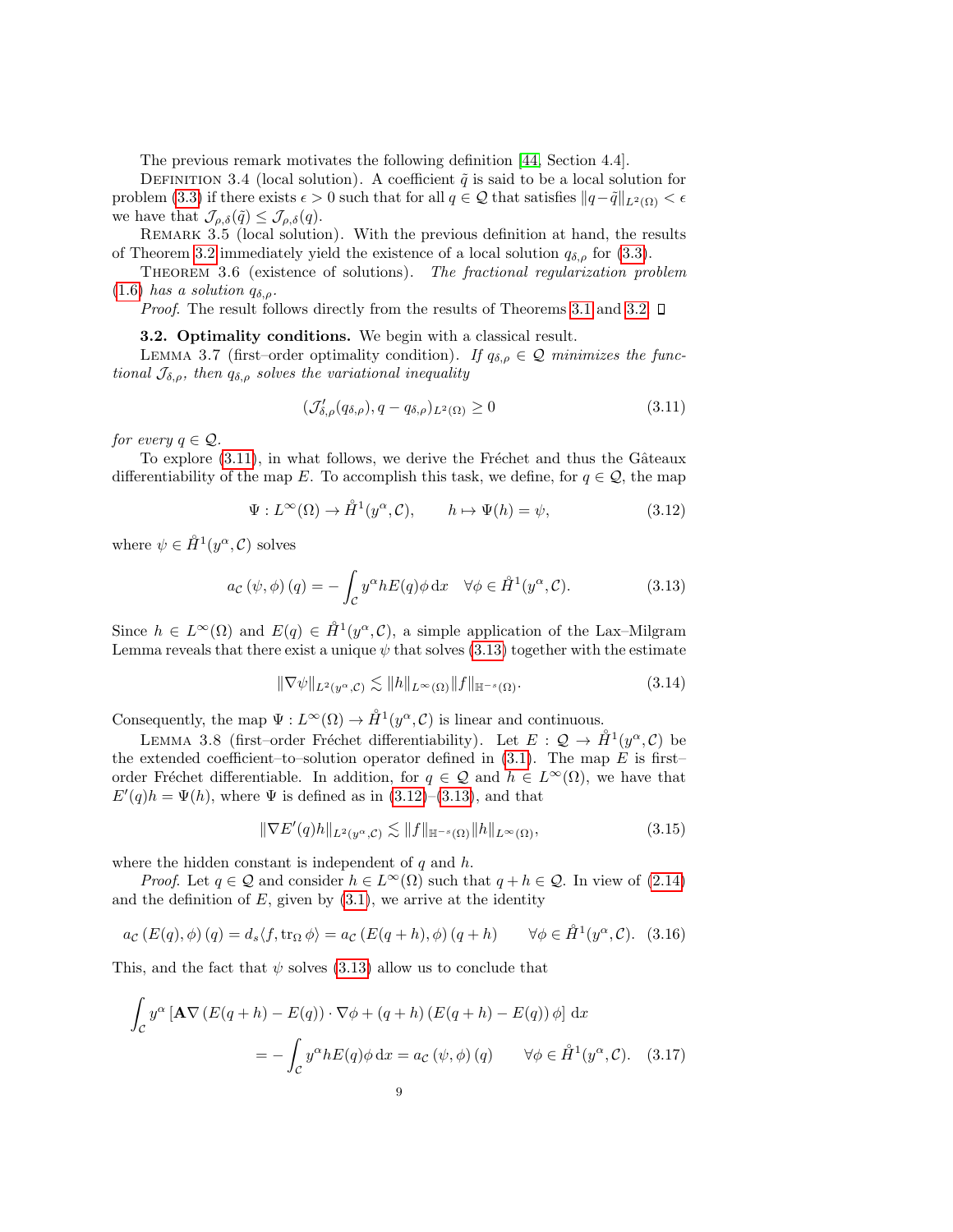Consequently, we can thus arrive at

$$
a_{\mathcal{C}}(E(q+h)-E(q)-\Psi(h),\phi)(q+h)=-\int_{\mathcal{C}}y^{\alpha}h\Psi(h)\phi\,\mathrm{d}x\qquad\forall\phi\in\mathring{H}^1(y^{\alpha},\mathcal{C}),
$$

which implies that

$$
\begin{aligned} \|\nabla \left( E(q+h) - E(q) - \Psi(h) \right) \|_{L^2(y^{\alpha}, \mathcal{C})} &\lesssim \|h\|_{L^{\infty}(\Omega)} \|\Psi(h)\|_{L^2(y^{\alpha}, \mathcal{C})} \\ &\lesssim \|h\|_{L^{\infty}(\Omega)}^2 \|f\|_{\mathbb{H}^{-s}(\Omega)}, \end{aligned}
$$

where, to obtain the last estimate, we have used [\(3.14\)](#page-8-3).

Since  $\Psi : L^{\infty}(\Omega) \to \mathring{H}^1(y^{\alpha}, \mathcal{C})$  is a linear and continuous map, we have thus obtained that the map E is first–order Fréchet differentiable and that  $E'(q)h = \Psi(h)$ . The estimate  $(3.15)$  follows from  $(3.14)$ . This concludes the proof.  $\square$ 

To describe the variational inequality [\(3.11\)](#page-8-0), we introduce the adjoint variable

<span id="page-9-1"></span>
$$
\mathscr{P} \in \mathring{H}^1(y^{\alpha}, \mathcal{C}) : \quad a_{\mathcal{C}}(w, \mathcal{P})(q) = d_s \langle \text{tr}_{\Omega} E(q) - z_{\delta}, w \rangle \quad \forall w \in \mathring{H}^1(y^{\alpha}, \mathcal{C}). \tag{3.18}
$$

With this adjoint state at hand, we define the auxiliary variable

<span id="page-9-0"></span>
$$
\mathfrak{p}(q) = -\frac{1}{d_s} \int_0^\infty y^\alpha E(q) \mathcal{P} \, \mathrm{d}y. \tag{3.19}
$$

The optimality conditions [\(3.11\)](#page-8-0) in this setting now read as follow.

THEOREM 3.9 (first–order optimality condition). If  $q_{\delta,\rho} \in \mathcal{Q}$  minimizes the functional  $\mathcal{J}_{\delta,\rho}$ , then  $q_{\delta,\rho}$  solves the variational inequality

<span id="page-9-3"></span>
$$
\left(\mathfrak{p}(q_{\delta,\rho}) + \rho(q_{\delta,\rho} - q^*), q - q_{\delta,\rho}\right)_{L^2(\Omega)} \ge 0 \quad \forall q \in \mathcal{Q},\tag{3.20}
$$

where  $\mathfrak{p}(q_{\delta,\rho}) \in L^2(\Omega)$  is defined in [\(3.19\)](#page-9-0).

*Proof.* Since  $E$  is differentiable, an application of  $(3.11)$  reveals that

$$
(\operatorname{tr}_{\Omega} E(q_{\delta,\rho}) - z_{\delta}, \operatorname{tr}_{\Omega} E'(q_{\delta,\rho})(q - q_{\delta,\rho}))_{L^2(\Omega)} + \rho(q_{\delta,\rho} - q^*, q - q_{\delta,\rho})_{L^2(\Omega)} \ge 0.
$$

Invoking [\(3.13\)](#page-8-1) and the results of Lemma [3.8,](#page-8-4) we obtain that  $E'(q_{\delta,\rho})(q-q_{\delta,\rho})$  solves

<span id="page-9-2"></span>
$$
a_{\mathcal{C}}(E'(q_{\delta,\rho})(q-q_{\delta,\rho}),w)(q_{\delta,\rho})=-\int_{\mathcal{C}}y^{\alpha}(q-q_{\delta,\rho})E(q_{\delta,\rho})w\,\mathrm{d}x\quad\forall w\in\mathring{H}^1(y^{\alpha},\mathcal{C}).\tag{3.21}
$$

By setting  $w = E'(q_{\delta,\rho})(q - q_{\delta,\rho}) \in \mathring{H}^1(y^{\alpha}, \mathcal{C})$  in [\(3.18\)](#page-9-1) and using first [\(3.21\)](#page-9-2) and then [\(3.19\)](#page-9-0) we arrive at

$$
d_s \langle \operatorname{tr}_{\Omega} E(q_{\delta,\rho}) - z_{\delta}, \operatorname{tr}_{\Omega} E'(q_{\delta,\rho})(q - q_{\delta,\rho}) \rangle = a_{\mathcal{C}}(E'(q_{\delta,\rho})(q - q_{\delta,\rho}), \mathscr{P}(q_{\delta,\rho}))(q_{\delta,\rho})
$$
  
= 
$$
- \int_{\mathcal{C}} y^{\alpha}(q - q_{\delta,\rho}) E(q_{\delta,\rho}) \mathscr{P}(q_{\delta,\rho}) dx = (d_s \mathfrak{p}(q_{\delta,\rho}), q - q_{\delta,\rho})_{L^2(\Omega)}.
$$

This concludes the proof.  $\square$ 

In what follows we present higher–order differentiability results for the extended coefficient–to–solution operator E.

LEMMA 3.10 (high–order Fréchet differentiability). The map  $E: \mathcal{Q} \to \mathring{H}^1(y^\alpha, \mathcal{C})$ is infinitely Fréchet differentiable on the set  $\mathcal{Q} \subset L^{\infty}(\Omega)$ . In addition, for  $q \in \mathcal{Q}$ and  $m \geq 2$ , the action of the m-th Fréchet derivative at q,  $E^{(m)}(q)$ , in the direction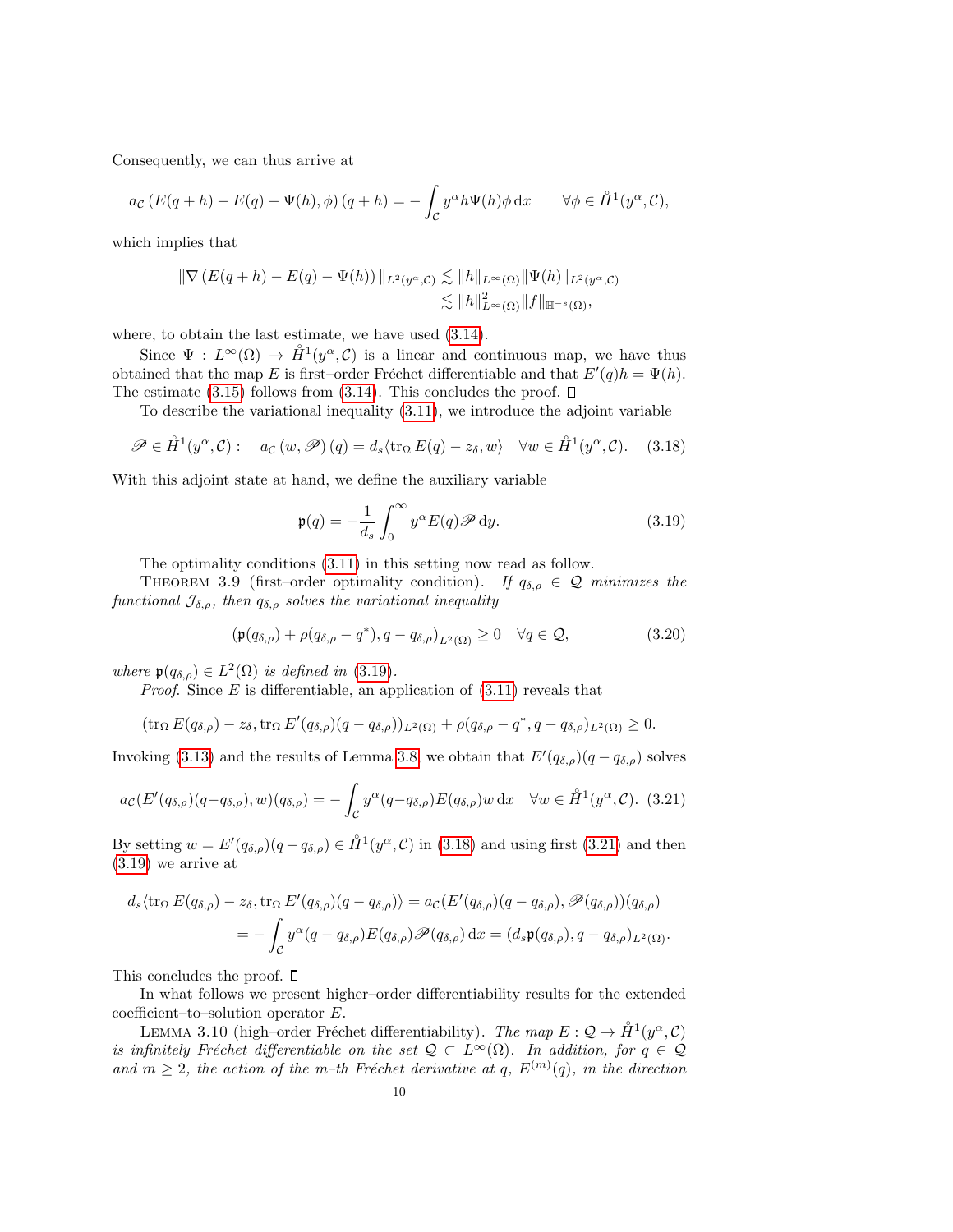$(h_1, h_2, ..., h_m) \in L^{\infty}(\Omega)^m$ , that is denoted by  $\psi = E^{(m)}(q)(h_1, h_2, ..., h_m)$ , corresponds to the unique solution to

$$
\psi \in \mathring{H}^1(y^\alpha, \mathcal{C}) : \quad a_{\mathcal{C}}(\psi, \phi) = -\sum_{i=1}^m \int_{\mathcal{C}} y^\alpha h_i \left[ E^{(m-1)}(q)\xi_i \right] \phi \, \mathrm{d}x \tag{3.22}
$$

for all  $\phi \in \mathring{H}^1(y^\alpha, \mathcal{C})$ , where  $\xi_i := (h_1, ..., h_{i-1}, h_{i+1}, ..., h_m)$ . Furthermore,

$$
\|\nabla\psi\|_{L^2(y^\alpha,\mathcal{C})} \lesssim \|f\|_{\mathbb{H}^{-s}(\Omega)} \prod_{i=1}^m \|h_i\|_{L^\infty(\Omega)},
$$
\n(3.23)

where the hidden constant is independent of q and h.

Proof. On the basis of an induction argument, the proof follows the arguments developed in the proof of Lemma [3.8.](#page-8-4) For brevity we skip details.

In order to derive error estimates, in what follows we assume the following second– order optimality condition: If  $q_{\delta,\rho}$  solves the variational inequality [\(3.11\)](#page-8-0), then there exists  $\theta > 0$  such that

$$
\mathcal{J}_{\delta,\rho}''(q_{\delta,\rho})(q,q) \ge \theta ||q||_{L^{2}(\Omega)}^{2} \quad \forall q \in L^{\infty}(\Omega). \tag{3.24}
$$

The following result guarantees that in a neighborhood of a local solution the second order derivatives of the functional  $\mathcal{J}_{\delta,\rho}$  are coercive.

LEMMA 3.11 (local coercivity of  $\mathcal{J}_{\delta,\rho}''$ ). If  $q_{\delta,\rho}$  denotes a local solution for problem [\(3.3\)](#page-5-1), then there exists  $\epsilon > 0$  such that for every  $\hat{q}$  in the neighborhood  $\|\hat{q} - q_{\delta,\rho}\|_{L^2(\Omega)} \leq$  $\epsilon$ , we have that

<span id="page-10-0"></span>
$$
\mathcal{J}_{\delta,\rho}^{\prime\prime}(\hat{q})(q,q) \ge \frac{\theta}{2} ||q||_{L^{2}(\Omega)}^{2},\tag{3.25}
$$

for all  $q \in L^{\infty}(\Omega)$ .

*Proof.* Notice that, in view of [\[31,](#page-24-22) Proposition 2.22] we have, for  $q \in L^{\infty}(\Omega)$  and  $\epsilon$  sufficiently small, that

$$
\mathcal{J}_{\delta,\rho}''(\hat{q})(q,q) = \mathcal{J}_{\delta,\rho}''(q_{\delta,\rho})(q,q) + \left[\mathcal{J}_{\delta,\rho}''(\hat{q})(q,q) - \mathcal{J}_{\delta,\rho}''(q_{\delta,\rho})(q,q)\right]
$$
  

$$
\geq \theta \|q\|_{L^2(\Omega)}^2 - C\epsilon \|q\|_{L^2(\Omega)}^2 \geq \frac{\theta}{2} \|q\|_{L^2(\Omega)}^2,
$$

which yields the desired estimate  $(3.25)$ .  $\Box$ 

#### 3.3. A regularity result. Define

$$
\Pi_{[0,\bar{q}]}(q)(x') := \min\{\bar{q}, \max\{0, q(x')\}\} \text{ for all } x' \text{ in } \bar{\Omega}.
$$
 (3.26)

In view of [\(3.20\)](#page-9-3), standard argument allow us to conclude that

<span id="page-10-1"></span>
$$
q_{\delta,\rho} = \Pi_{[0,\bar{q}]} \left( q^* - \frac{1}{\rho} \mathfrak{p}(q_{\delta,\rho}) \right). \tag{3.27}
$$

We present the following regularity result.

THEOREM 3.12 (regularity estimate). Let  $q_{\delta,\rho}$  be a local solution for [\(3.3\)](#page-5-1). If  $q^* \in H^1(\Omega)$ , then  $q_{\delta,\rho} \in H^1(\Omega)$ . In addition, we have that

$$
\|\nabla_{x'}q_{\delta,\rho}\|_{L^{2}(\Omega)} + \|\nabla_{x'}\mathfrak{p}(q_{\delta,\rho})\|_{L^{2}(\Omega)} \lesssim \|\nabla_{x'}q^{*}\|_{L^{2}(\Omega)} + \|f\|_{\mathbb{H}^{-s}(\Omega)} \left(\|f\|_{\mathbb{H}^{-s}(\Omega)} + \|z_{\delta}\|_{\mathbb{H}^{-s}(\Omega)}\right), \quad (3.28)
$$
  
11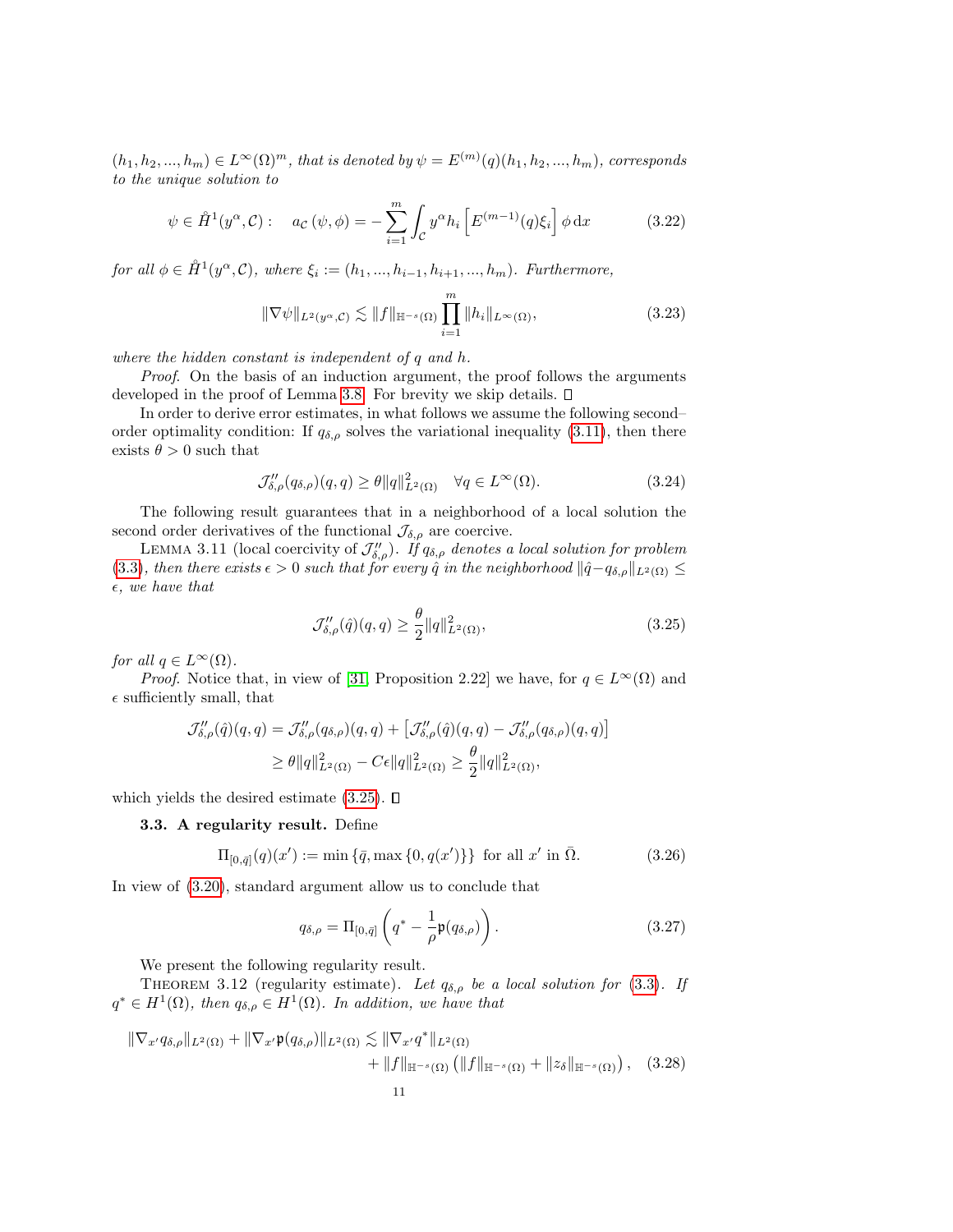where the hidden constant is independent of  $q_{\delta,\rho}$  and the problem data.

*Proof.* Notice that, since  $E(q_{\delta,\rho})$  and  $\mathscr{P}(q_{\delta,\rho})$  belong to  $\mathring{H}^1(y^{\alpha},\mathcal{C})$ , definition [\(3.19\)](#page-9-0) implies that

$$
\nabla_{x'} \mathfrak{p}(q_{\delta,\rho}) = -\frac{1}{d_s} \int_0^\infty y^\alpha \left( \nabla_{x'} E(q_{\delta,\rho}) \mathcal{P}(q_{\delta,\rho}) + E(q_{\delta,\rho}) \nabla_{x'} \mathcal{P}(q_{\delta,\rho}) \right) dy. \tag{3.29}
$$

Stability estimates for the problems that  $E(q_{\delta,\rho})$  and  $\mathscr{P}(q_{\delta,\rho})$  solve reveal that

$$
\|\nabla_{x'}\mathfrak{p}(q_{\delta,\rho})\|_{L^2(\Omega)} \lesssim \|\nabla E(q_{\delta,\rho})\|_{L^2(y^{\alpha},\mathcal{C})} \|\nabla \mathscr{P}(q_{\delta,\rho})\|_{L^2(y^{\alpha},\mathcal{C})}
$$
  

$$
\lesssim \|f\|_{\mathbb{H}^{-s}(\Omega)} \left(\|f\|_{\mathbb{H}^{-s}(\Omega)} + \|z_{\delta}\|_{\mathbb{H}^{-s}(\Omega)}\right).
$$

The desired result thus follows from an application of [\[30,](#page-24-23) Theorem A.1].  $\square$ 

<span id="page-11-0"></span>4. The truncated identification problem. Since the extended identification problem of section [3](#page-5-0) is posed on the semi–infinite cylinder  $\mathcal{C} = \Omega \times (0,\infty)$ , a first step towards discretization consists in the truncation of the cylinder  $C$  to the bounded domain  $\mathcal{C}_{\gamma} = \Omega \times (0, \gamma)$  and study the effect of truncation.

We begin our analysis by defining the weighted Sobolev space

$$
\mathring{H}^1(y^\alpha, \mathcal{C}_{\gamma}) = \left\{ w \in H^1(y^\alpha, \mathcal{C}_{\gamma}) : w = 0 \text{ on } \partial_L \mathcal{C}_{\gamma} \cup \Omega_{\gamma} \right\},\
$$

where  $\Omega_{\mathcal{Y}} := \Omega \times \{ \mathcal{Y} \}$ . We define the bilinear form  $a_{\mathcal{Y}} : \mathring{H}^1(y^{\alpha}, \mathcal{C}_{\mathcal{Y}}) \times \mathring{H}^1(y^{\alpha}, \mathcal{C}_{\mathcal{Y}})$  by

$$
a_{\mathcal{F}}(w,\phi)(q) = \int_{\mathcal{C}_{\mathcal{F}}} y^{\alpha} \left( \mathbf{A} \nabla w \cdot \nabla \phi + q w \phi \right) dx.
$$

With this setting at hand, we introduce the coefficient–to–solution operator:

$$
H: \mathcal{Q} \to \mathring{H}^1(y^\alpha, \mathcal{C}_\mathcal{Y}) \tag{4.1}
$$

which, given a coefficient q, associates to it the unique solution  $v =: H(q)$  of problem

<span id="page-11-3"></span>
$$
v \in \mathring{H}^1(y^\alpha, \mathcal{C}_\gamma) : \quad a_\gamma(v, \phi)(q) = d_s \langle f, \text{tr}_\Omega \phi \rangle \quad \forall \phi \in \mathring{H}^1(y^\alpha, \mathcal{C}_\gamma). \tag{4.2}
$$

Finally, we introduce the cost functional

<span id="page-11-4"></span>
$$
\mathcal{R}_{\delta,\rho}(q) := \frac{1}{2} || \operatorname{tr}_{\Omega} H(q) - z_{\delta} ||_{L^{2}(\Omega)}^{2} + \frac{\rho}{2} || q - q^{*} ||_{L^{2}(\Omega)}^{2}.
$$
 (4.3)

The *truncated identification problem* thus reads as follows:

<span id="page-11-1"></span>
$$
\min_{q \in \mathcal{Q}} \mathcal{R}_{\delta,\rho}(q). \tag{4.4}
$$

To describe first–order optimality conditions we introduce the adjoint variable

$$
p \in \mathring{H}^1(y^\alpha, \mathcal{C}_\mathcal{Y}): \quad a_{\mathcal{Y}}(w, p)(q) = d_s \langle \text{tr}_\Omega H(q) - z_\delta, w \rangle \quad \forall w \in \mathring{H}^1(y^\alpha, \mathcal{C}_\mathcal{Y}), \tag{4.5}
$$

and define

<span id="page-11-2"></span>
$$
\mathfrak{r}(q) = -\frac{1}{d_s} \int_0^\infty y^\alpha H(q) p \, \mathrm{d}y. \tag{4.6}
$$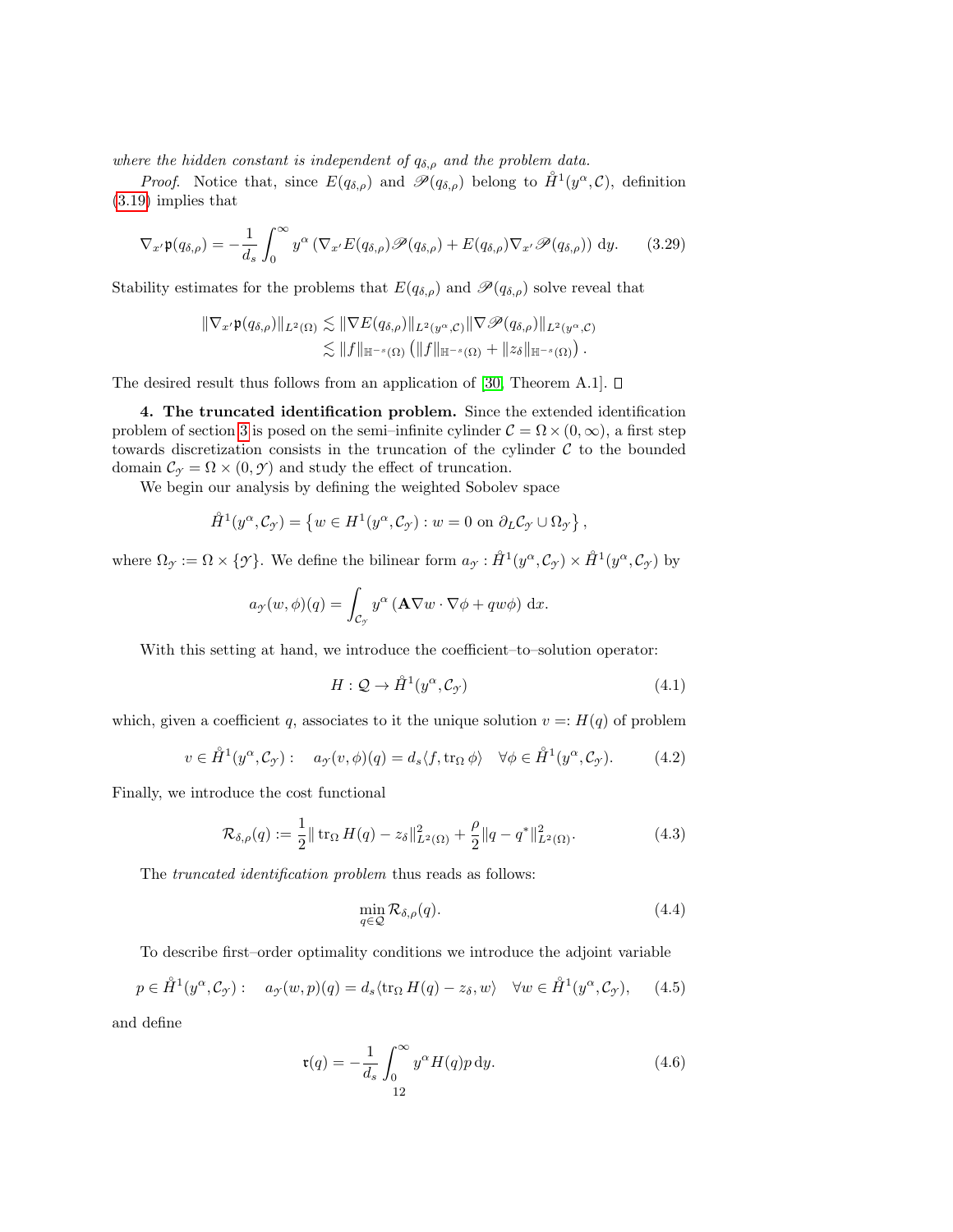The arguments elaborated in the proof of Theorems [3.2](#page-6-2) and [3.9](#page-9-3) allow us to obtain the following results.

<span id="page-12-0"></span>THEOREM 4.1 (existence and first–order optimality condition). The regulariza-tion problem [\(4.4\)](#page-11-1) has a solution  $r_{\delta,\rho}$ . In addition, if  $r_{\delta,\rho}$  minimizes (4.4), then  $r_{\delta,\rho}$ solves the variational inequality

<span id="page-12-3"></span><span id="page-12-2"></span>
$$
(\mathfrak{r}(r_{\delta,\rho}) + \rho(r_{\delta,\rho} - q^*), q - r_{\delta,\rho})_{L^2(\Omega)} \ge 0 \quad \forall q \in \mathcal{Q},\tag{4.7}
$$

where  $\mathfrak{r}(r_{\delta,\rho}) \in L^2(\Omega)$  is defined in [\(4.6\)](#page-11-2).

REMARK 4.2 (local solution). In view of the results of Theorem [4.1](#page-12-0) we conclude that problem [\(4.4\)](#page-11-1) has a local solution  $r_{\delta,\rho}$  in the sense of Definition [3.4.](#page-8-5)

The arguments elaborated in the proof of Theorem [3.12](#page-10-1) allow us to immediately arrive at the following regularity estimate.

THEOREM 4.3 (regularity estimate). Let  $r_{\delta,\rho}$  be a local solution for [\(4.4\)](#page-11-1). If  $q^* \in H^1(\Omega)$ , then  $r_{\delta,\rho} \in H^1(\Omega)$ . In addition, we have that

$$
\|\nabla_{x'} r_{\delta,\rho}\|_{L^2(\Omega)} + \|\nabla_{x'} \mathfrak{r}(r_{\delta,\rho})\|_{L^2(\Omega)} \lesssim \|\nabla_{x'} q^*\|_{L^2(\Omega)} \n+ \|f\|_{\mathbb{H}^{-s}(\Omega)} \left(\|f\|_{\mathbb{H}^{-s}(\Omega)} + \|z_{\delta}\|_{\mathbb{H}^{-s}(\Omega)}\right), \quad (4.8)
$$

where the hidden constant is independent of  $r_{\delta,\rho}$  and the problem data.

4.1. Auxiliary estimates. The following error estimates are instrumental for the error analysis that we will perform in section [4.3.](#page-15-0)

LEMMA 4.4 (exponential error estimate I). Let  $q \in \mathcal{Q}$  and  $\gamma \geq 1$ . If  $\mathcal{U}(q)$  and  $v(q)$  denote the solutions to problems  $(2.14)$  and  $(4.2)$ , respectively, then

<span id="page-12-1"></span>
$$
\|\operatorname{tr}_{\Omega}(\mathcal{U}(q) - v(q))\|_{\mathbb{H}^s(\Omega)} \lesssim \|\nabla(\mathcal{U}(q) - v(q))\|_{L^2(y^{\alpha}, \mathcal{C})} \lesssim e^{-\sqrt{\lambda_1}y/4} \|f\|_{\mathbb{H}^{-s}(\Omega)}, \tag{4.9}
$$

where  $\lambda_1$  corresponds to the first eigenvalue of operator  $\mathcal{L}$ .

*Proof.* We invoke the problems that  $\mathcal{U}(q)$  and  $v(q)$  solve to arrive at

$$
\int_{\mathcal{C}_{\mathcal{Y}}} y^{\alpha} \left( \mathbf{A} \nabla (\mathcal{U}(q) - v(q)) \cdot \nabla \phi + q(\mathcal{U}(q) - v(q)) \phi \right) dx = 0 \quad \forall \phi \in \mathring{H}^1(y^{\alpha}, \mathcal{C}_{\mathcal{Y}}).
$$

Notice that we have used the trivial fact that  $\phi \in \mathring{H}^1(y^{\alpha}, \mathcal{C}_{\mathcal{I}})$  can be extended by zero to C, which guarantees that  $\phi \in \mathring{H}^1(\mathcal{Y}^\alpha, \mathcal{C})$ . Consequently, we obtain that

$$
\begin{aligned} \|\nabla(\mathscr{U}(q) - v(q))\|_{L^2(y^\alpha, \mathcal{C}_{\mathcal{Y}})}^2 &\lesssim a_{\mathcal{Y}}(\mathscr{U}(q) - v(q), \mathscr{U}(q) - v(q)) \\ &= a_{\mathcal{Y}}(\mathscr{U}(q) - v(q), \mathscr{U}(q) - \mathscr{E}) \quad \forall \mathscr{E} \in \mathring{H}^1(y^\alpha, \mathcal{C}_{\mathcal{Y}}). \end{aligned}
$$

This immediately yields the quasi–best approximation property

$$
\|\nabla(\mathscr{U}(q)-v(q))\|_{L^2(y^\alpha,\mathcal{C}_\gamma)} \lesssim \inf\{\|\nabla(\mathscr{U}(q)-\mathscr{E})\|_{L^2(y^\alpha,\mathcal{C}_\gamma)}, \mathscr{E} \in \mathring{H}^1(y^\alpha,\mathcal{C}_\gamma)\}.
$$

The right–hand side of the previous expression is bounded as in [\[36,](#page-24-8) Lemma 3.3]. In fact, it provides the estimate

$$
\|\nabla(\mathscr{U}(q)-v(q))\|_{L^2(y^{\alpha},\mathcal{C}_{\mathcal{I}})} \lesssim e^{-\sqrt{\lambda_1}\mathcal{I}/4} \|f\|_{\mathbb{H}^{-s}(\Omega)},
$$

which, combined with the fact that [\[36,](#page-24-8) Proposition 3.1]

$$
\|\nabla \mathscr{U}(q)\|_{L^2(y^{\alpha}, \mathcal{C}\setminus \mathcal{C}_{\mathcal{I}})} \lesssim e^{-\sqrt{\lambda_1}\mathcal{I}/2} \|f\|_{\mathbb{H}^{-s}(\Omega)},
$$
  
13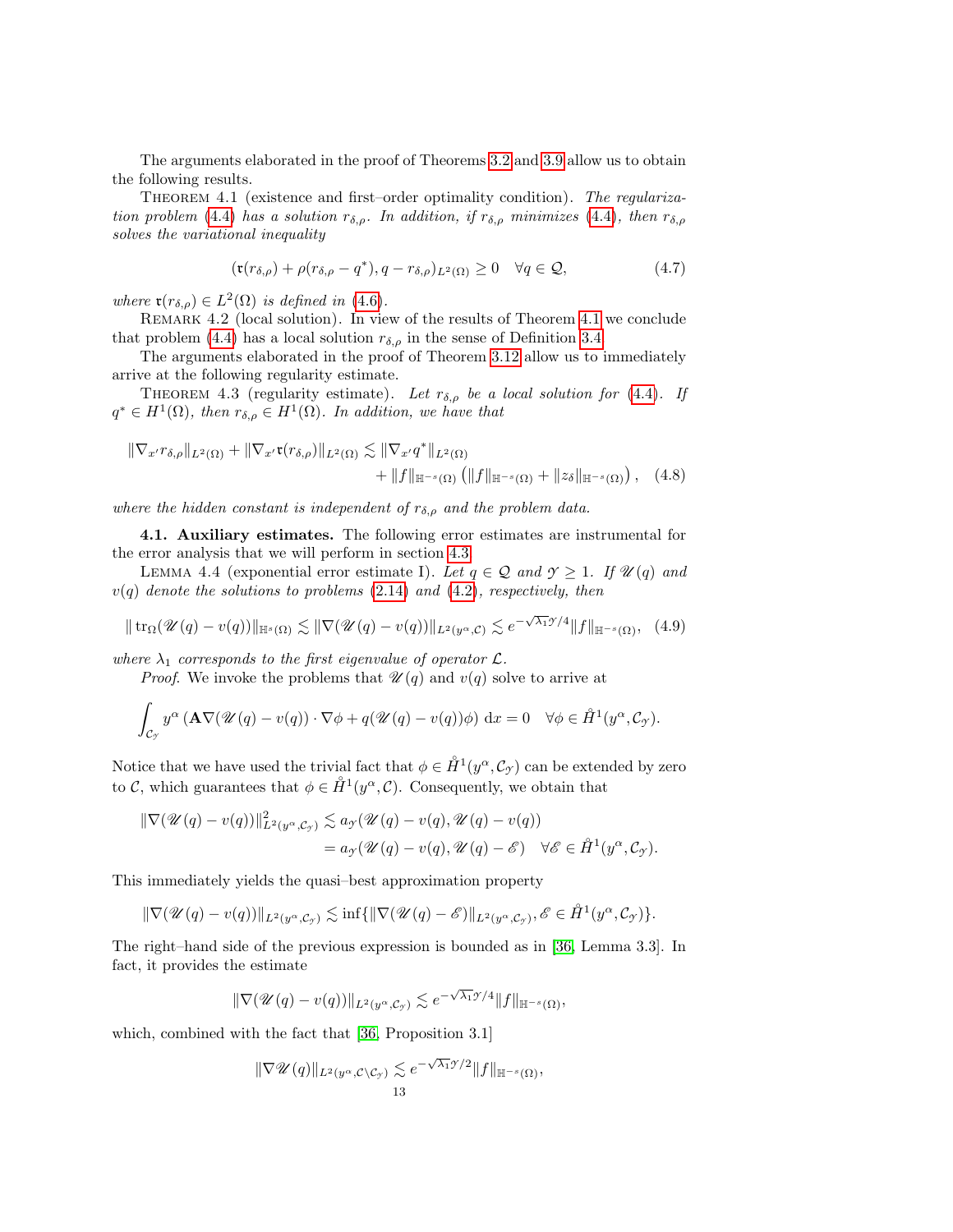allows us to conclude.  $\square$ 

<span id="page-13-0"></span>LEMMA 4.5 (exponential error estimate II). Let  $q \in \mathcal{Q}$  and  $r \in L^{\infty}(\Omega)$ . We thus have the following estimate:

$$
\left|\mathcal{J}_{\delta,\rho}'(q)r-\mathcal{R}_{\delta,\rho}'(q)r\right|\lesssim e^{-\sqrt{\lambda_1}\mathcal{I}/4}\|f\|_{\mathbb{H}^{-s}(\Omega)}\left(\|f\|_{\mathbb{H}^{-s}(\Omega)}+\|z_\delta\|_{\mathbb{H}^{-s}(\Omega)}\right)\|r\|_{L^2(\Omega)}.
$$

The functionals  $\mathcal{J}_{\delta,\rho}$  and  $\mathcal{R}_{\delta,\rho}$  are defined by [\(3.2\)](#page-5-5) and [\(4.3\)](#page-11-4), respectively.

Proof. First, notice that, in view of definitions [\(3.19\)](#page-9-0) and [\(4.6\)](#page-11-2), we have that

$$
\mathcal{J}_{\delta,\rho}'(q)r - \mathcal{R}_{\delta,\rho}'(q)r = (\mathfrak{p}(q) - \mathfrak{r}(q),r)_{L^2(\Omega)}.
$$

It thus suffices to bound the term  $\|\mathfrak{p}(q) - \mathfrak{r}(q)\|_{L^2(\Omega)}$ . In fact, we have that

$$
\|\mathfrak{p}(q) - \mathfrak{r}(q)\|_{L^2(\Omega)} = \frac{1}{d_s} \left\| \int_0^\infty y^\alpha \left[ E(q) \mathscr{P}(q) - H(q) p(q) \right] dy \right\|_{L^2(\Omega)}
$$
  
= 
$$
\frac{1}{d_s} \left\| \int_0^\infty y^\alpha \left[ \left( E(q) - H(q) \right) \mathscr{P}(q) - H(q) (p(q) - \mathscr{P}(q)) \right] dy \right\|_{L^2(\Omega)}.
$$

Standard estimates allow us to arrive at

$$
\|\mathfrak{p}(q)-\mathfrak{r}(q)\|_{L^2(\Omega)} \lesssim \|\mathscr{P}(q)\|_{L^2(y^{\alpha},\mathcal{C})} \|E(q)-H(q)\|_{L^2(y^{\alpha},\mathcal{C})} + \|H(q)\|_{L^2(y^{\alpha},\mathcal{C})} \|p(q)-\mathscr{P}(q)\|_{L^2(y^{\alpha},\mathcal{C})}.
$$

This, in view of the Poicaré inequality  $(2.10)$ , the exponential error estimate  $(4.9)$ , and stability estimates for the problems that  $E(q) - H(q)$  and  $p(q) - \mathscr{P}(q)$  solve allow us to conclude that

$$
\|\mathfrak{p}(q) - \mathfrak{r}(q)\|_{L^{2}(\Omega)} \lesssim e^{-\sqrt{\lambda_{1}}\mathcal{I}/4} \|\operatorname{tr}_{\Omega} E(q) - z_{\delta}\|_{\mathbb{H}^{-s}(\Omega)} \|f\|_{\mathbb{H}^{-s}(\Omega)} + \|f\|_{\mathbb{H}^{-s}(\Omega)} \|\operatorname{tr}_{\Omega}[H(q) - E(q)]\|_{\mathbb{H}^{-s}(\Omega)}, \quad (4.10)
$$

where  $(\lambda_1)^{\frac{1}{2}} = (\lambda_1(q))^{\frac{1}{2}}$  denotes the first eigenvalue of the operator  $\mathcal{L}$ . Applying [\(4.9\)](#page-12-1), again, and stability estimates, we conclude that

$$
\|\mathfrak{p}(q)-\mathfrak{r}(q)\|_{L^{2}(\Omega)}\lesssim e^{-\sqrt{\lambda_{1}}\mathcal{I}/4}\|f\|_{\mathbb{H}^{-s}(\Omega)}\left(\|f\|_{\mathbb{H}^{-s}(\Omega)}+\|z_{\delta}\|_{\mathbb{H}^{-s}(\Omega)}\right). \tag{4.11}
$$

This implies the desired estimate and concludes the proof.  $\square$ 

To state the following result, we define, for  $q \in \mathcal{Q}$  and a.e  $x' \in \Omega$ ,

$$
\mathsf{e}(q)(x') := \int_0^\infty y^\alpha E(q)(x', y)^2 dy. \tag{4.12}
$$

Notice that, for every  $q \in \mathcal{Q}$ ,  $e(q) \in L^1(\Omega)$  and  $||e(q)||_{L^1(\Omega)} \leq ||E(q)||_{L^2(y^{\alpha}, \mathcal{C})}^2$ . We present the following result.

<span id="page-13-1"></span>LEMMA 4.6 (stability estimate). Let  $q, r \in \mathcal{Q}$  and E be the extended coefficient– to–solution operator defined in [\(3.1\)](#page-5-4). If, for every  $q \in \mathcal{Q}$ ,  $e(q) \in L^{\infty}(\Omega)$ , then

$$
\|\operatorname{tr}_{\Omega}(\mathscr{U}(q)-\mathscr{U}(r))\|_{\mathbb{H}^{s}(\Omega)} \lesssim \|\nabla(\mathscr{U}(q)-\mathscr{U}(r))\|_{L^{2}(y^{\alpha},\mathcal{C})} \lesssim \|\mathsf{e}(r)\|_{L^{\infty}(\Omega)}^{\frac{1}{2}}\|q-r\|_{L^{2}(\Omega)},
$$

where  $\mathscr{U}(q) = E(q)$  and  $\mathscr{U}(r) = E(r)$  and the hidden constant is independent of E,  $q, r, and f.$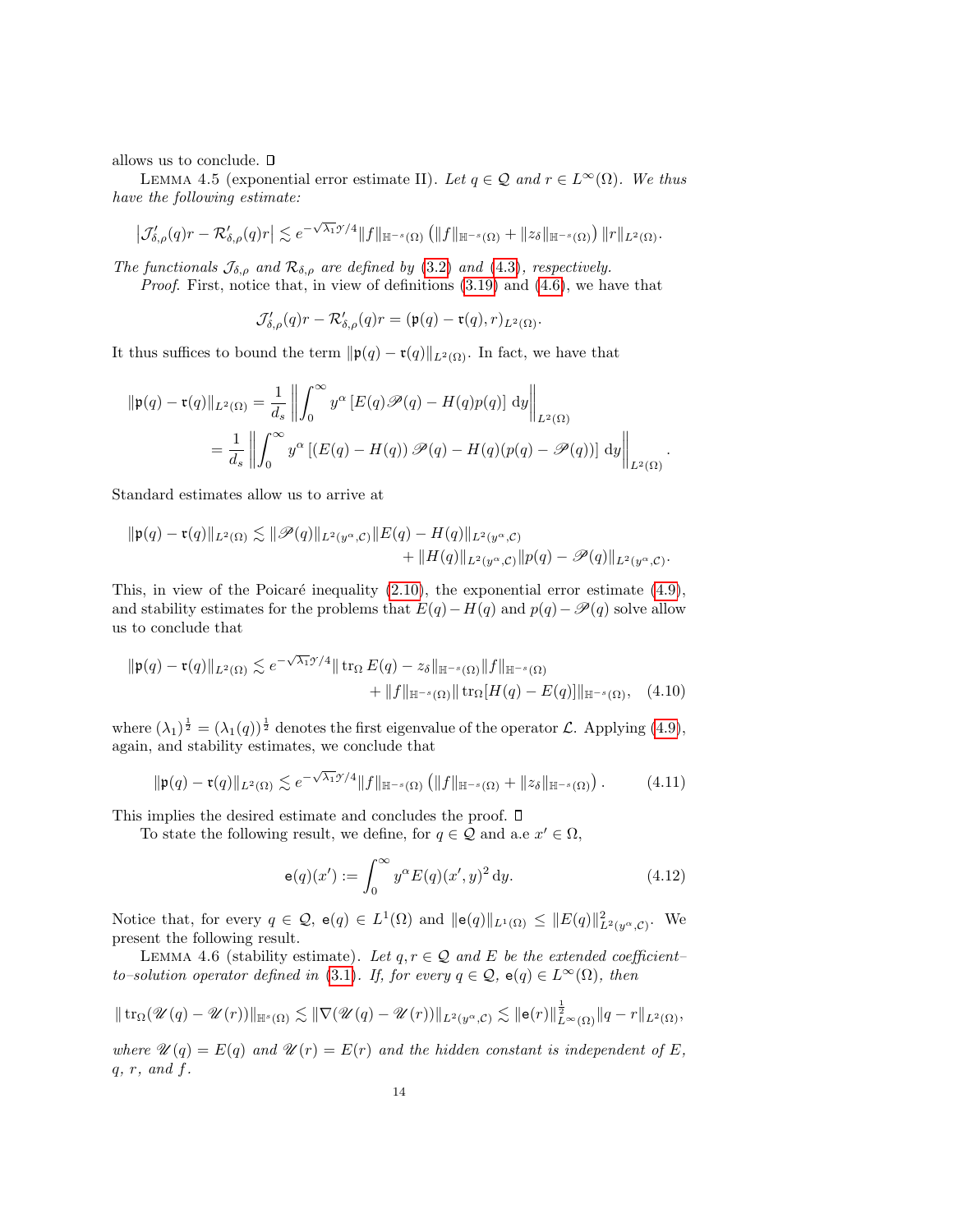*Proof.* Since  $\mathscr{U}(q) - \mathscr{U}(r) \in \mathring{H}^1(y^{\alpha}, \mathcal{C})$ , the first estimate follows immediately from the trace estimate [\(2.11\)](#page-4-5). The remaining estimate follows upon exploiting the problems that  $\mathscr{U}(q)$  and  $\mathscr{U}(r)$  solve. In fact, notice that  $\mathscr{U}(q) - \mathscr{U}(r)$  satisfies

$$
\int_{\mathcal{C}} y^{\alpha} \left[ \mathbf{A} \nabla (\mathcal{U}(q) - \mathcal{U}(r)) \cdot \nabla \phi + q(\mathcal{U}(q) - \mathcal{U}(r)) \phi \right] dx + \int_{\mathcal{C}} y^{\alpha} (q - r) \mathcal{U}(r) \phi dx = 0
$$

for all  $\phi \in \mathring{H}^1(y^\alpha, \mathcal{C})$ . We can thus set  $\phi = \mathscr{U}(q) - \mathscr{U}(r) \in \mathring{H}^1(y^\alpha, \mathcal{C})$  and obtain, on the basis of [\(2.13\)](#page-4-7), Fubini's theorem, and the Cauchy–Schwarz inequality that

$$
\|\nabla(\mathscr{U}(q)-\mathscr{U}(r))\|_{L^{2}(y^{\alpha},\mathcal{C})}^{2}
$$
  
\n
$$
\lesssim \|q-r\|_{L^{2}(\Omega)} \left\| \int_{0}^{\infty} y^{\alpha} |\mathscr{U}(r)(x',y)| |\mathscr{U}(q)(x',y)-\mathscr{U}(r)(x',y)| dy \right\|_{L^{2}(\Omega)}
$$
  
\n
$$
\leq \|q-r\|_{L^{2}(\Omega)} \left( \int_{\Omega} e(r)(x') \left[ \int_{0}^{\infty} y^{\alpha} |\mathscr{U}(q)(x',y)-\mathscr{U}(r)(x',y)|^{2} dy \right] dx' \right)^{\frac{1}{2}}.
$$

Thus,

$$
\|\nabla(\mathscr{U}(q)-\mathscr{U}(r))\|_{L^2(y^{\alpha},\mathcal{C})}^2 \lesssim \|q-r\|_{L^2(\Omega)}\|\mathbf{e}(r)\|_{L^{\infty}(\Omega)}^{\frac{1}{2}}\|\mathscr{U}(q)-\mathscr{U}(r)\|_{L^2(y^{\alpha},\mathcal{C})},
$$

which in view of the Poincaré inequality  $(2.10)$  allows us to arrive at the desired estimate.

4.2. Convergence. The following result is important since guarantees that every local minimum of problem [\(3.3\)](#page-5-1) can be approximated by local minima of [\(4.4\)](#page-11-1).

THEOREM 4.7 (convergence result). Let  $q_{\delta,\rho} \in \mathcal{Q}$  be a local solution to [\(3.3\)](#page-5-1). Then, there exists a sequence  $\{r_{\delta,\rho}\}\$  of local minima for [\(4.4\)](#page-11-1) such that

$$
\{r_{\delta,\rho}\} \to q_{\delta,\rho} \tag{4.13}
$$

as the truncation parameter  $\gamma \uparrow \infty$ .

*Proof.* We begin by noticing that there exists  $\epsilon > 0$  such that  $q_{\delta,\rho}$  is the unique strict solution to the following problem:

<span id="page-14-1"></span>
$$
\min_{q \in \mathcal{Q}(q_{\delta,\rho})} \mathcal{J}_{\delta,\rho}(q), \qquad \mathcal{Q}(q_{\delta,\rho}) = \{q \in \mathcal{Q} : ||q - q_{\delta,\rho}||_{L^2(\Omega)} \le \epsilon\}.
$$
\n(4.14)

Let us now consider the following truncated optimization problem over  $\mathcal{Q}(q_{\delta,\rho})$ :

<span id="page-14-0"></span>
$$
\min_{r \in \mathcal{Q}(q_{\delta,\rho})} \mathcal{R}_{\delta,\rho}(r). \tag{4.15}
$$

It is immediate that  $\mathcal{Q}(q_{\delta,\rho})\neq\emptyset$ . This implies that [\(4.15\)](#page-14-0) has at least one solution. Let  $r_{\delta,\rho} := r_{\delta,\rho}(\mathcal{Y})$  be a solution to [\(4.15\)](#page-14-0) for  $\mathcal{Y} \geq \mathcal{Y}_0 > 1$ . Notice that  $\{r_{\delta,\rho}\}\$ is a bounded sequence in  $L^{\infty}(\Omega)$ . As in the proof of Theorem [3.2](#page-6-2) we deduce the existence of non–relabeled subsequence  $\{r_{\delta,\rho}\}\)$  that converges weakly\* to  $\tilde{q}$  in  $L^{\infty}(\Omega)$ . Thus

$$
\mathcal{J}_{\delta,\rho}(q_{\delta,\rho}) \leq \mathcal{J}_{\delta,\rho}(\tilde{q}) \leq \liminf_{\gamma \to \infty} \mathcal{J}_{\delta,\rho}(r_{\delta,\rho}) = \liminf_{\gamma \to \infty} \mathcal{R}_{\delta,\rho}(r_{\delta,\rho}) \leq \limsup_{\gamma \to \infty} \mathcal{R}_{\delta,\rho}(r_{\delta,\rho})
$$
  

$$
\leq \limsup_{\gamma \to \infty} \mathcal{R}_{\delta,\rho}(q_{\delta,\rho}) = \mathcal{J}_{\delta,\rho}(q_{\delta,\rho}).
$$

Since [\(4.14\)](#page-14-1) has a unique solution, we can thus conclude that the sequence  ${r_{\delta,\rho}}$ converges strongly in  $L^2(\Omega)$  to the solution to [\(4.14\)](#page-14-1). This concludes the proof.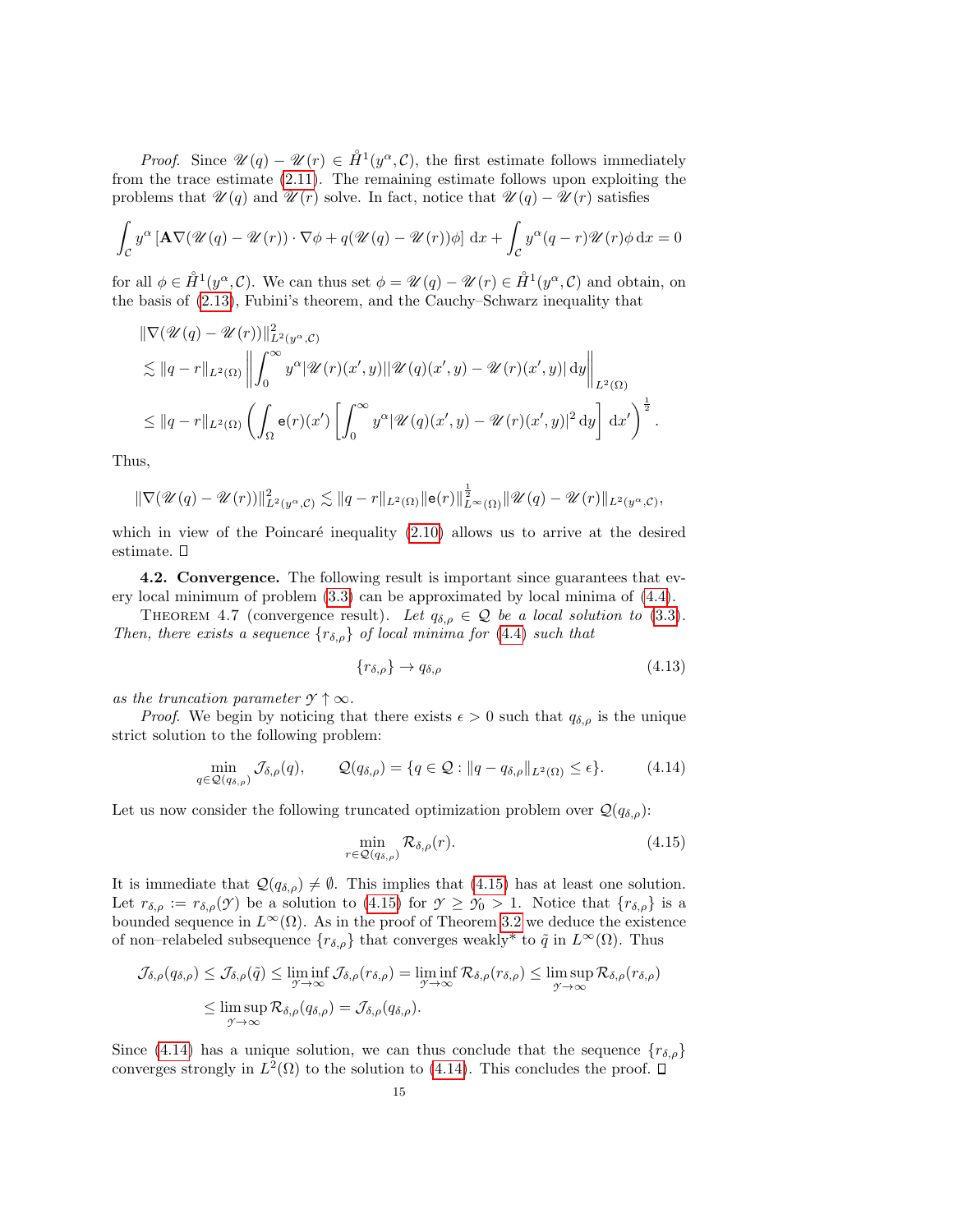<span id="page-15-0"></span>4.3. Error estimates. The next results shows how a sequence of local minima of [\(4.4\)](#page-11-1)  $\{r_{\delta,\rho}\}\$ approximates a local solution  $q_{\delta,\rho}$  of problem [\(3.3\)](#page-5-1).

THEOREM 4.8 (exponential error estimate). Let  $q_{\delta,\rho}$  be a local solution of problem [\(3.3\)](#page-5-1). If  $\{r_{\delta,\rho}\}\$  denotes a sequence of local minima of [\(4.4\)](#page-11-1) that converges to  $q_{\delta,\rho}$  as  $\mathcal{Y} \uparrow \infty$  in  $L^2(\Omega)$ , then

<span id="page-15-3"></span>
$$
||q_{\delta,\rho}-r_{\delta,\rho}||_{L^{2}(\Omega)} \lesssim e^{-\kappa \mathcal{V}/4}||f||_{\mathbb{H}^{-s}(\Omega)}\left(||f||_{\mathbb{H}^{-s}(\Omega)}+||z_{\delta}||_{\mathbb{H}^{-s}(\Omega)}\right),\tag{4.16}
$$

where  $\kappa = (\lambda_1(r_{\delta,\rho}))^{\frac{1}{2}}$  and  $\lambda_1(r_{\delta,\rho})$  denotes the first eigenvalue of the operator  $\mathcal L$  with q replaced by  $r_{\delta,\rho}$ . The hidden constant is independent of  $q_{\delta,\rho}$ ,  $r_{\delta,\rho}$ , f, and  $z_{\delta}$ .

*Proof.* In view of the result of Lemma [3.11,](#page-10-0) we choose  $\epsilon > 0$  sufficiently small such that, for  $\hat{q}$  in the neighborhood  $\|\hat{q} - q_{\delta,\rho}\|_{L^2(\Omega)} \leq \epsilon$ , the following estimate holds:

<span id="page-15-1"></span>
$$
\mathcal{J}_{\delta,\rho}''(\hat{q})(q,q) \ge \frac{\theta}{2} ||q||_{L^2(\Omega)}^2 \quad \forall q \in L^\infty(\Omega). \tag{4.17}
$$

Since the sequence  ${r_{\delta,\rho}}$  converges to  $q_{\delta,\rho}$  in  $L^2(\Omega)$  as  $\gamma \uparrow \infty$ , we deduce the existence of  $\mathcal{Y}_0$  such that for  $\mathcal{Y} \geq \mathcal{Y}_0$ , we have that  $||q_{\delta,\rho} - r_{\delta,\rho}||_{L^2(\Omega)} \leq \epsilon$ . We are thus able to set, for  $\gamma \geq \gamma_0$  and  $\zeta \in [0,1]$ ,  $q = r_{\delta,\rho} - q_{\delta,\rho}$  and  $\hat{q} = \zeta q_{\delta,\rho} + (1 - \zeta) r_{\delta,\rho}$  into the estimate [\(4.17\)](#page-15-1) and obtain that

$$
\frac{\theta}{2} ||r_{\delta,\rho} - q_{\delta,\rho}||_{L^2(\Omega)}^2 \leq \mathcal{J}_{\delta,\rho}''(\hat{q}) (r_{\delta,\rho} - q_{\delta,\rho}, r_{\delta,\rho} - q_{\delta,\rho})
$$
  
=  $\mathcal{J}_{\delta,\rho}'(r_{\delta,\rho}) (r_{\delta,\rho} - q_{\delta,\rho}) - \mathcal{J}_{\delta,\rho}'(q_{\delta,\rho}) (r_{\delta,\rho} - q_{\delta,\rho}).$ 

Notice that  $\|\hat{q} - q_{\delta,\rho}\|_{L^2(\Omega)} = (1 - \zeta)\|q_{\delta,\rho} - r_{\delta,\rho}\|_{L^2(\Omega)} \leq \epsilon$ .

In view of [\(3.11\)](#page-8-0) we immediately conclude that  $-\mathcal{J}'_{\delta,\rho}(q_{\delta,\rho})(r_{\delta,\rho}-q_{\delta,\rho}) \leq 0$ . On the other hand, [\(4.7\)](#page-12-2) reveals that  $-\mathcal{R}'_{\delta,\rho}(r_{\delta,\rho})(r_{\delta,\rho} - q_{\delta,\rho}) \geq 0$ . Consequently,

$$
\frac{\theta}{2}||r_{\delta,\rho}-q_{\delta,\rho}||_{L^{2}(\Omega)}^{2} \leq (\mathcal{J}_{\delta,\rho}^{\prime}(r_{\delta,\rho}),r_{\delta,\rho}-q_{\delta,\rho})_{L^{2}(\Omega)}-(\mathcal{R}_{\delta,\rho}^{\prime}(r_{\delta,\rho}),r_{\delta,\rho}-q_{\delta,\rho})_{L^{2}(\Omega)}.
$$

We now exploit that  $\mathcal{J}'_{\delta,\rho}(r_{\delta,\rho}) = \mathfrak{p}(r_{\delta,\rho}) + \rho(r_{\delta,\rho} - q^*)$  and that  $\mathcal{R}'_{\delta,\rho}(r_{\delta,\rho}) = \mathfrak{r}(r_{\delta,\rho}) +$  $\rho(r_{\delta,\rho}-q^*)$  to obtain the following estimate

$$
\frac{\theta}{2} ||r_{\delta,\rho} - q_{\delta,\rho}||_{L^2(\Omega)}^2 \le (\mathfrak{p}(r_{\delta,\rho}) + \rho(r_{\delta,\rho} - q^*), r_{\delta,\rho} - q_{\delta,\rho})_{L^2(\Omega)} - (\mathfrak{r}(r_{\delta,\rho}) + \rho(r_{\delta,\rho} - q^*), r_{\delta,\rho} - q_{\delta,\rho})_{L^2(\Omega)} = (\mathfrak{p}(r_{\delta,\rho}) - \mathfrak{r}(r_{\delta,\rho}), r_{\delta,\rho} - q_{\delta,\rho})_{L^2(\Omega)}.
$$

The control of the term  $(\mathfrak{p}(r_{\delta,\rho}) - \mathfrak{r}(r_{\delta,\rho}), r_{\delta,\rho} - q_{\delta,\rho})_{L^2(\Omega)}$  follows from Lemma [4.5.](#page-13-0) In fact, we have that

<span id="page-15-2"></span>
$$
\|\mathfrak{p}(r_{\delta,\rho})-\mathfrak{r}(r_{\delta,\rho})\|_{L^2(\Omega)}\lesssim e^{-\kappa\mathfrak{H}/4}\|f\|_{\mathbb{H}^{-s}(\Omega)}\left(\|f\|_{\mathbb{H}^{-s}(\Omega)}+\|z_\delta\|_{\mathbb{H}^{-s}(\Omega)}\right).
$$

This concludes the proof.  $\square$ 

THEOREM 4.9 (exponential error estimate). Let  $q_{\delta,\rho}$  be a local solution of problem [\(3.3\)](#page-5-1). If  $\{r_{\delta,\rho}\}\$  denotes a sequence of local minima of [\(4.4\)](#page-11-1) that converges to  $q_{\delta,\rho}$  as  $\mathcal{Y} \uparrow \infty$  in  $L^2(\Omega)$ , then

$$
\|\nabla(\mathscr{U}(q_{\delta,\rho})-v(r_{\delta,\rho}))\|_{L^{2}(y^{\alpha},\mathcal{C})}\n\n\lesssim e^{-\kappa\mathscr{S}/4}\|f\|_{\mathbb{H}^{-s}(\Omega)}\left(1+\|\mathbf{e}(r_{\delta,\rho})\|_{L^{\infty}(\Omega)}^{\frac{1}{2}}\left(\|f\|_{\mathbb{H}^{-s}(\Omega)}+\|z_{\delta}\|_{\mathbb{H}^{-s}(\Omega)}\right)\right),\n\quad(4.18)
$$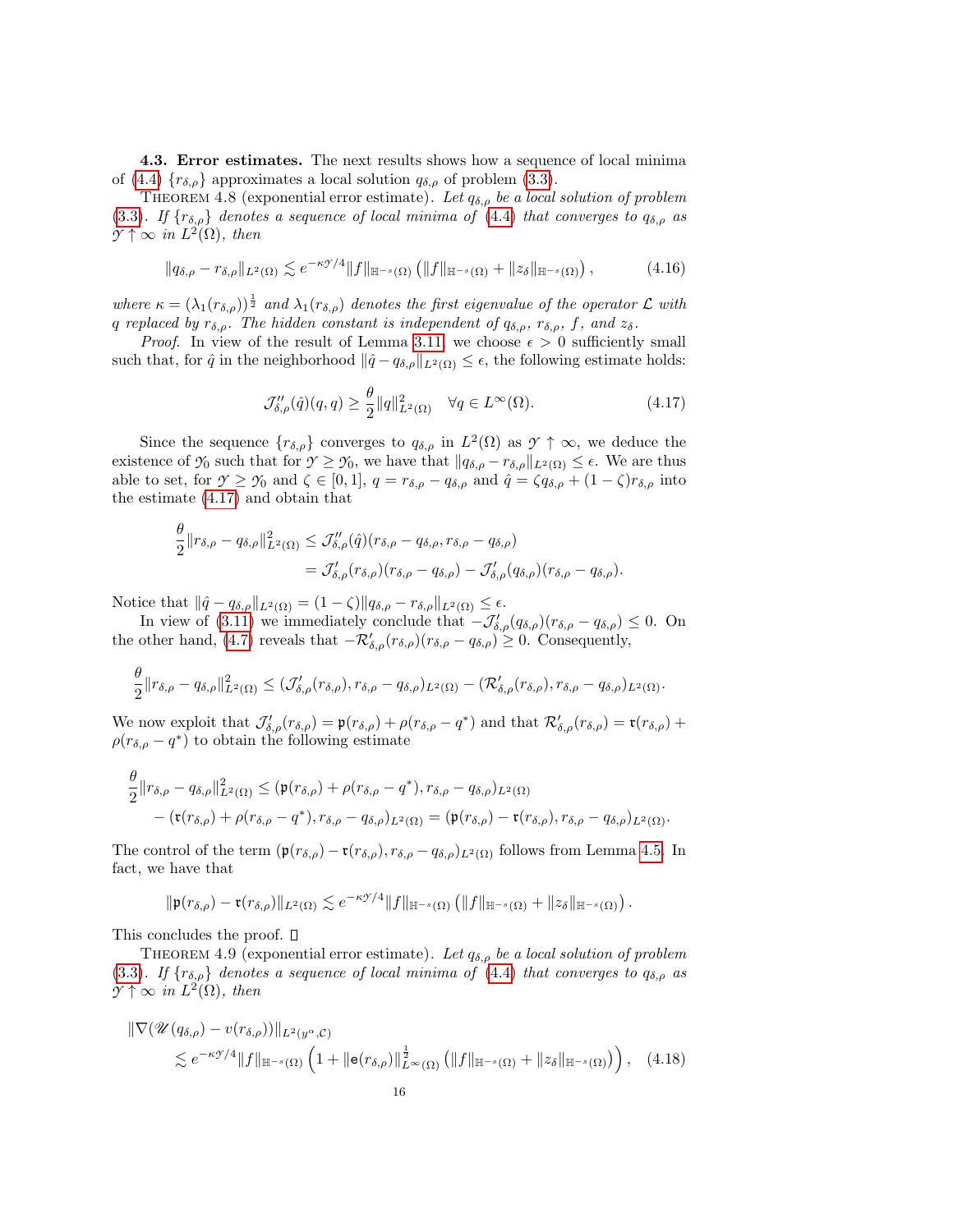where  $\kappa = (\lambda_1(r_{\delta,\rho}))^{\frac{1}{2}}$  and  $\lambda_1(r_{\delta,\rho})$  denotes the first eigenvalue of the operator  $\mathcal L$  with q replaced by  $r_{\delta,\rho}$ . The hidden constant is independent of  $q_{\delta,\rho}$ ,  $r_{\delta,\rho}$ , f, and  $z_{\delta}$ .

Proof. To derive the estimate  $(4.18)$ , we proceed as follows:

$$
\|\nabla(\mathscr{U}(q_{\delta,\rho}) - v(r_{\delta,\rho}))\|_{L^2(y^{\alpha},\mathcal{C})} \le \|\nabla(\mathscr{U}(q_{\delta,\rho}) - \mathscr{U}(r_{\delta,\rho}))\|_{L^2(y^{\alpha},\mathcal{C})} + \|\nabla(\mathscr{U}(r_{\delta,\rho}) - v(r_{\delta,\rho}))\|_{L^2(y^{\alpha},\mathcal{C})} = I + II. \quad (4.19)
$$

The control for the term I follows from applying, first, the estimate of Lemma [4.6](#page-13-1) and then [\(4.16\)](#page-15-3). In fact, we have that

$$
\begin{split} \mathrm{I} &\lesssim \|\mathbf{e}(r_{\delta,\rho})\|_{L^{\infty}(\Omega)}^{\frac{1}{2}}\|q_{\delta,\rho}-r_{\delta,\rho}\|_{L^{2}(\Omega)}\\ &\lesssim e^{-\kappa\mathcal{F}/4}\|\mathbf{e}(r_{\delta,\rho})\|_{L^{\infty}(\Omega)}^{\frac{1}{2}}\|f\|_{\mathbb{H}^{-s}(\Omega)}\left(\|f\|_{\mathbb{H}^{-s}(\Omega)}+\|z_{\delta}\|_{\mathbb{H}^{-s}(\Omega)}\right). \end{split}
$$

The estimate for the second term II follows from [\(4.9\)](#page-12-1):

$$
\mathcal{H} \lesssim e^{-\kappa \mathcal{I}/4} \|f\|_{\mathbb{H}^{-s}(\Omega)}.
$$

A collection of the estimates for I and II yield the desired result.

5. A discretization scheme. In this section we present a fully discrete scheme that approximate solutions to the fractional identification problem [\(1.6\)](#page-1-1). In view of the localization results of Theorem [3.1](#page-6-3) and the exponential error estimates of Theorem [4.8](#page-15-3) and [4.9,](#page-15-2) in what follows, we design and analyze an efficient solution technique to solve the truncated identification problem [\(4.4\)](#page-11-1). We begin by introducing ingredients for a suitable finite element discretization of the truncated equation [\(4.2\)](#page-11-3).

<span id="page-16-0"></span>5.1. Finite element methods. We follow [\[2\]](#page-23-12) and introduce a finite element technique that is based on the tensorization of a first–degree FEM in  $\Omega$  with a suitable  $hp$ –FEM on the extended domain  $(0, \mathcal{Y})$ . The scheme achieves log–linear complexity with respect to the number of degrees of freedom in the domain  $\Omega$ . To present it, we first introduce, on the extended interval  $[0, \gamma]$ , the following geometric meshes with M elements and grading factor  $\sigma \in (0,1)$ :

<span id="page-16-1"></span>
$$
\mathcal{G}_{\sigma}^{M} = \{I_{m}\}_{m=1}^{M}, \quad I_{1} = [0, \mathcal{Y}_{\sigma}^{M-1}], \quad I_{i} = [\mathcal{Y}_{\sigma}^{M-i+1}, \mathcal{Y}_{\sigma}^{M-i}], \quad (5.1)
$$

with  $i \in \{2, ..., M\}$ . The main motivation for considering the meshes  $\mathcal{G}_{\sigma}^M$ , that are refined towards  $y = 0$ , is to compensate the rather singular behavior of  $\mathscr{U}$ , solution to problem [\(2.14\)](#page-4-3), as  $y \downarrow 0$ ; see [\[36,](#page-24-8) Theorem 2.7] and [\[2,](#page-23-12) Theorem 4.7]. On these meshes, we consider a linear degree vector  $\mathbf{r} = (r_1, \ldots, r_M) \in \mathbb{N}^M$  with slope s:  $r_i := \max\{1, \lceil \mathfrak{s}i \rceil\},\$  where  $i = 1, 2, ..., M$ . We thus introduce the finite element space

$$
S^{\mathbf{r}}((0,\mathbf{y}),\mathcal{G}_{\sigma}^{M}) = \left\{ v_{M} \in C[0,\mathbf{y}] : v_{M}|_{I_{m}} \in \mathbb{P}_{r_{m}}(I_{m}), I_{m} \in \mathcal{G}_{\sigma}^{M}, m = 1,\ldots,M \right\},\
$$

and the subspace of  $S^{r}((0, \mathcal{Y}), \mathcal{G}_{\sigma}^{M})$  containing functions that vanish at  $y = \mathcal{Y}$ :

$$
S^{\mathbf{r}}_{\{\mathcal{I}\}}((0,\mathcal{Y}),\mathcal{G}^M_{\sigma}) = \left\{ v_M \in S^{\mathbf{r}}((0,\mathcal{Y}),\mathcal{G}^M_{\sigma}) : v_M(\mathcal{Y}) = 0 \right\}.
$$

Let  $\mathcal{T} = \{K\}$  be a conforming partition of  $\Omega$  into simplices K. We denote by T a collection of conforming and shape regular meshes that are refinements of an original mesh  $\mathcal{T}_0$ . For  $\mathcal{T} \in \mathbb{T}$ , we define  $h_{\mathcal{T}} = \max\{\text{diam}(K) : K \in \mathcal{T}\}\$  and  $N = \#\mathcal{T}$ , the number of degrees of freedom of  $\mathscr{T}$ . We introduce the finite element space

$$
S_0^1(\Omega, \mathcal{T}) = \{ v_h \in C(\bar{\Omega}) : v_h|_K \in \mathbb{P}_1(K) \quad \forall K \in \mathcal{T}, \ v_h|_{\partial\Omega} = 0 \}
$$

.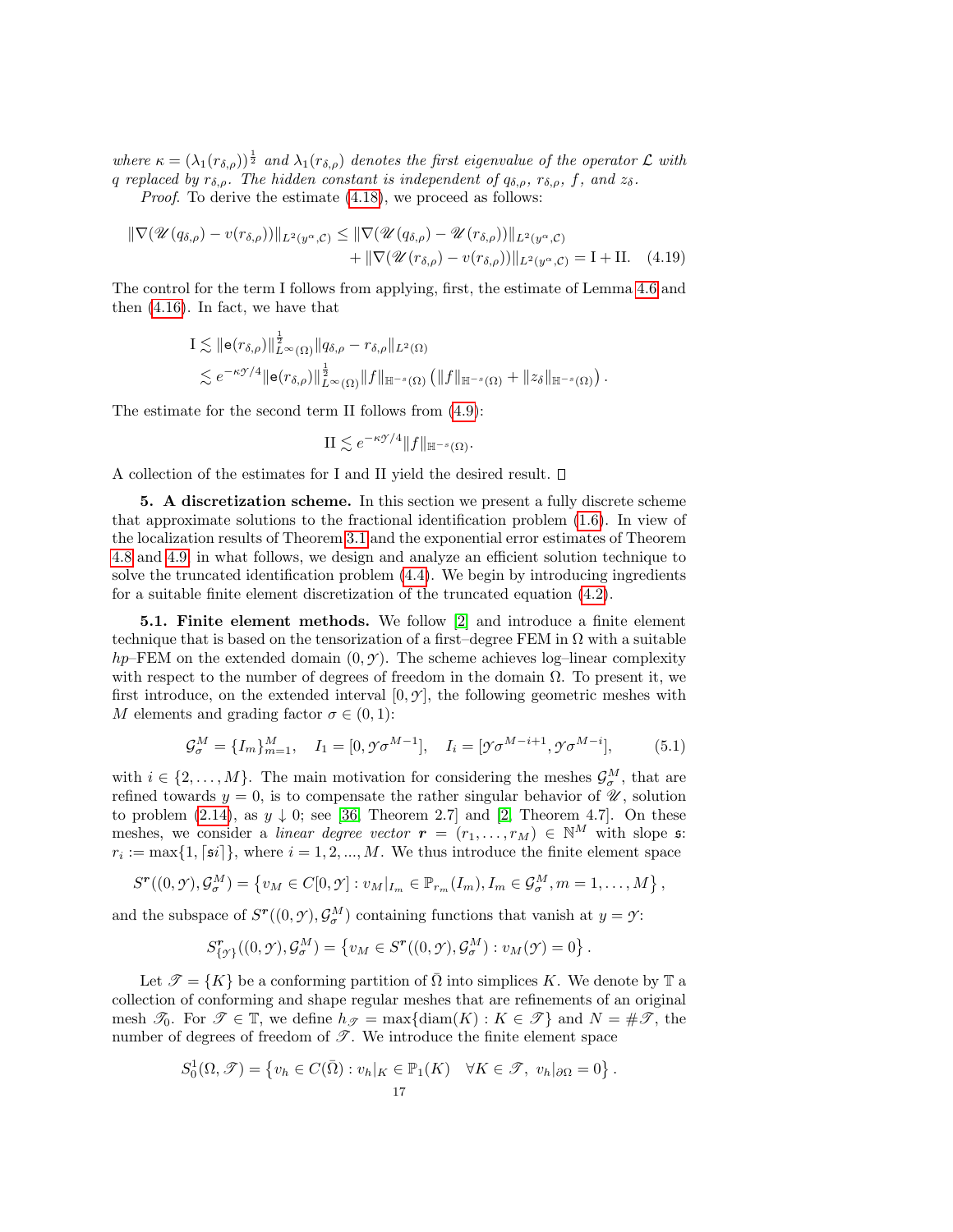With the meshes  $\mathcal{G}^M_\sigma$  and  $\mathcal T$  at hand, we define  $\mathcal{T}_{\mathcal T}=\mathcal T\otimes\mathcal{G}^M_\sigma$  and the finite– dimensional tensor product space

$$
\mathbb{V}_{N,M}^{1,r}(\mathcal{I}_{\mathcal{I}}) := S_0^1(\Omega,\mathcal{I}) \otimes S_{\{\mathcal{I}\}}^r((0,\mathcal{I}),\mathcal{G}_{\sigma}^M) \subset \mathring{H}^1(\mathcal{Y}^{\alpha},\mathcal{C}).
$$
\n(5.2)

We write  $\mathbb{V}(\mathcal{I}_{\gamma})$  if the arguments are clear from the context.

With this discrete setting at hand, we define the finite element approximation  $V \in \mathbb{V}(\mathcal{I}_{\mathcal{F}})$  of the solution  $v \in \mathring{H}^1(y^{\alpha}, \mathcal{C}_{\mathcal{F}})$  to problem [\(4.2\)](#page-11-3) as follows:

<span id="page-17-1"></span>
$$
V \in \mathbb{V}(\mathcal{I}_{\mathcal{I}}): \quad a_{\mathcal{C}}(V, W)(q) = d_s \langle f, \text{tr}_{\Omega} W \rangle \quad \forall W \in \mathbb{V}(\mathcal{I}_{\mathcal{I}}).
$$
 (5.3)

The following a priori error estimate can be obtained [\[2,](#page-23-12) Theorem 5.4].

THEOREM 5.1 (a priori error estimate). Let  $\mathcal{G}_{\sigma}^M$  be the geometric meshes defined *in* [\(5.1\)](#page-16-1), where  $\mathcal{Y} \sim |\log h_{\mathcal{I}}|$  with a sufficiently large implied constant. If  $V \in \mathbb{V}(\mathcal{I}_{\mathcal{Y}})$ denotes the solution to [\(5.3\)](#page-17-1) then, there exists a minimal slope  $\mathfrak{s}_{\min}$ , independent of  $h_{\mathscr{T}}$  and f, such that for linear degree vectors r with slope  $\mathfrak{s} \geq \mathfrak{s}_{\text{min}}$  there holds

$$
||u - \operatorname{tr}_{\Omega} V||_{\mathbb{H}^{s}(\Omega)} \lesssim ||\nabla (\mathscr{U} - V)||_{L^{2}(y^{\alpha}, \mathcal{C})} \lesssim h_{\mathscr{T}} ||f||_{\mathbb{H}^{1-s}(\Omega)}.
$$
 (5.4)

<span id="page-17-0"></span>The hidden constant is independent of  $u, \mathcal{U}, V, f$  and the discretization parameters.

5.2. A fully discrete scheme. We begin by defining the discrete sets

$$
\mathbb{Q}(\mathscr{T}) = \{ Q \in L^{\infty}(\Omega) : Q|_{K} \in \mathbb{P}_{0}(K) \quad \forall K \in \mathscr{T}_{\Omega} \}, \quad \mathbb{Q}_{ad}(\mathscr{T}) = \mathbb{Q}(\mathscr{T}) \cap \mathcal{Q},
$$

and the discrete coefficient–to–solution operator  $F: \mathcal{Q} \to \mathbb{V}(\mathcal{I}_{\gamma})$ , which associates to an element  $q \in \mathcal{Q}$  the unique discrete solution  $V =: F(q)$  of problem [\(5.3\)](#page-17-1). With this operator at hand, we define the discrete reduced cost functional

<span id="page-17-6"></span>
$$
\mathcal{D}_{\delta,\rho}(Q) := \frac{1}{2} || \operatorname{tr}_{\Omega} F(Q) - z_{\delta} ||_{L^{2}(\Omega)}^{2} + \frac{\rho}{2} || Q - q^{*} ||_{L^{2}(\Omega)}^{2}, \tag{5.5}
$$

and the following fully discrete approximation of the identification problem [\(4.4\)](#page-11-1):

<span id="page-17-4"></span><span id="page-17-2"></span>
$$
\min_{Q \in \mathbb{Q}_{ad}(\mathcal{F})} \mathcal{D}_{\delta,\rho}(Q). \tag{5.6}
$$

LEMMA 5.2 (existence of discrete solutions). The discrete problem  $(5.6)$  has a solution  $Q_{\delta,\rho}$ .

*Proof.* Let  $(Q_n)_{n\in\mathbb{N}}\subset \mathbb{Q}_{ad}(\mathscr{T})$  be a minimizing sequence for problem [\(5.6\)](#page-17-2). We thus have the existence of a nonrelabeled subsequence of  $(Q_n)_{n\in\mathbb{N}}$  that converges, in the  $L^2(\Omega)$ -norm, to an element Q of the finite dimensional space  $\mathbb{Q}_{ad}(\mathscr{T})$ . Standard arguments reveal that the sequence  $(F(Q_n))_{n\in\mathbb{N}}$  converges to  $F(Q)$  in the space  $V(\mathscr{T}_{\gamma})$ . This concludes the proof.  $\square$ 

In order to present the following result, we define the set

<span id="page-17-3"></span>
$$
\mathcal{I}(u^{\dagger}) := \{ q \in \mathcal{Q} \mid U(q) = u^{\dagger} \},\tag{5.7}
$$

In  $(5.7)$ , U denotes the coefficient–to–solution operator associated to problem  $(1.3)$ . Notice that, in view of Theorem [3.1,](#page-6-3) we have that  $\mathcal{I}(u^{\dagger}) = \{q \in \mathcal{Q} \mid \text{tr}_{\Omega} E(q) = u^{\dagger}\}.$ 

We now introduce the concept of  $q^*$ -minimum–norm solution for the fractional identification problem [\(1.6\)](#page-1-1).

LEMMA 5.3 ( $q^*$ -minimum–norm solution). The optimization problem

<span id="page-17-5"></span>
$$
\min_{q \in \mathcal{I}(u^{\dagger})} \|q - q^*\|_{L^2(\Omega)}^2 \tag{5.8}
$$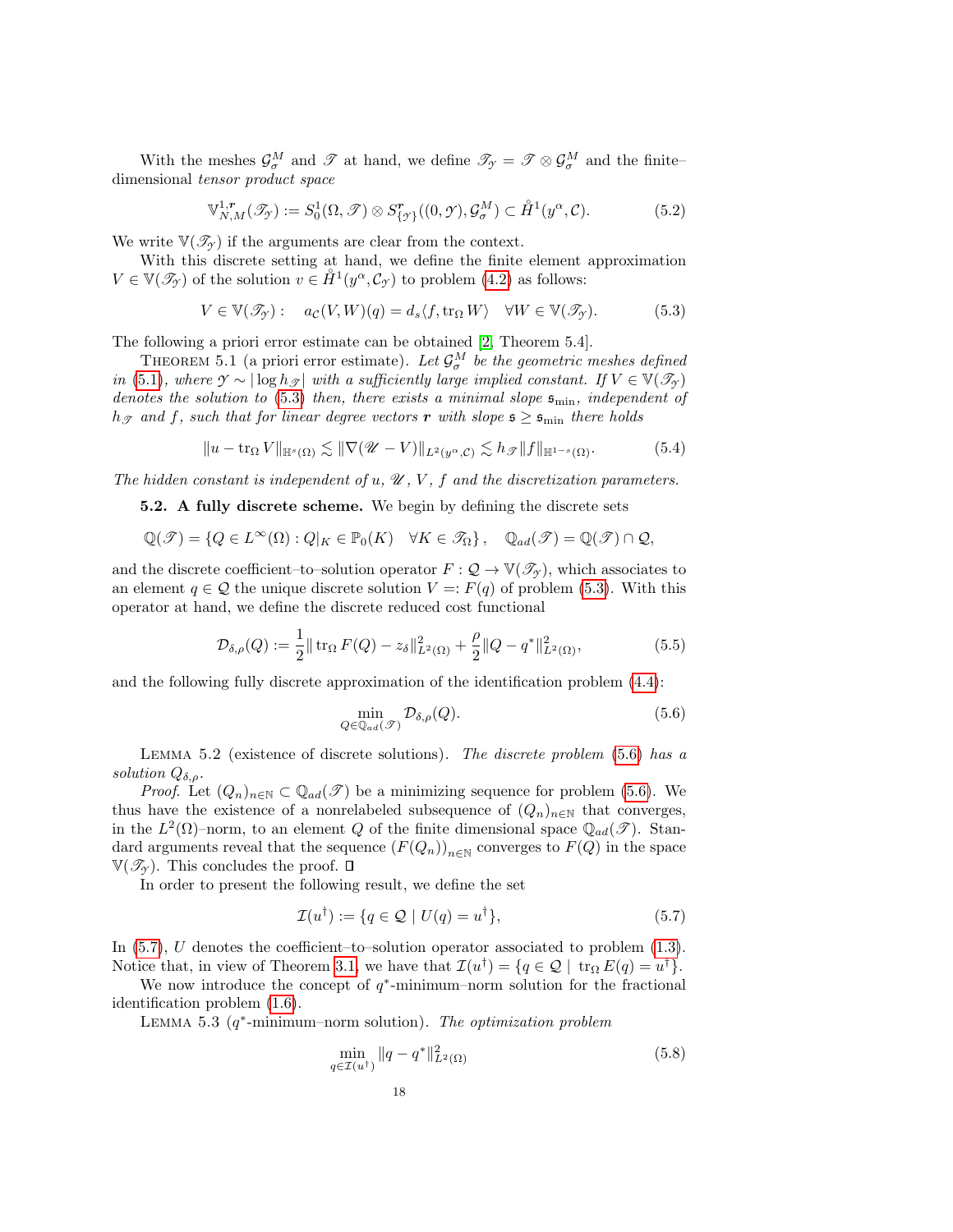attains a unique solution  $q^{\dagger}$ , which is called the  $q^*$ -minimum-norm solution of problem  $(1.6).$  $(1.6).$ 

Proof. Notice that, in view of the arguments elaborated in the proof of Theorem [3.2,](#page-6-2) we can conclude that  $\mathcal{I}(u^{\dagger})$ , defined in [\(5.7\)](#page-17-3), is a nonempty set that is weakly closed in  $L^2(\Omega)$ . In addition, it is immediate that  $\mathcal{I}(u^{\dagger})$  is a convex and bounded subset of  $L^2(\Omega)$ . Consequently,  $\mathcal{I}(u^{\dagger})$  is weakly sequentially compact in  $L^2(\Omega)$  [\[17,](#page-23-19) Theorem 5.50]. Since  $\|\cdot\|_{L^2(\Omega)}$  is weakly lower semicontinuous, an application of [\[17,](#page-23-19) Theorem 5.51 allows us to conclude.  $\square$ 

Since it will be instrumental in the analysis that we will perform, we introduce the  $L^2(\Omega)$ -orthogonal projection operator  $\pi_{x'} : L^2(\Omega) \to \mathbb{Q}(\mathscr{T})$  as follows: For  $K \in \mathscr{T}$ and  $q \in L^2(\Omega)$ ,  $\pi_{x'}$  is defined as [\[21,](#page-23-20) Section 1.63]

<span id="page-18-1"></span>
$$
\pi_{x'}q|_K = \frac{1}{|K|} \int_K q(x') \, \mathrm{d}x'.\tag{5.9}
$$

Notice that  $\pi_{x'}\mathcal{Q} \subset \mathbb{Q}_{ad}(\mathscr{T}_{\Omega})$ . In addition, for  $1 \leq p \leq \infty$ ,  $s \in (0, 1]$ , and  $q \in W^{s,p}(\Omega)$ , we have the following error estimate [\[21,](#page-23-20) Proposition 1.135]:

<span id="page-18-3"></span>
$$
||q - \pi_{x'}q||_{L^{p}(\Omega)} \lesssim h_{\mathscr{T}}^{s}|q|_{W^{s,p}(\Omega)}
$$
\n(5.10)

In the following result we show that the finite element solutions of problem [\(5.6\)](#page-17-2) converge to  $q^*$ -minimum–norm solution  $q^{\dagger}$ .

THEOREM 5.4 (convergence of solutions). Let  $(\mathcal{I}_{h_n})_n$  be a sequence of conforming, shape–regular, and quasi–uniform meshes of  $\overline{\Omega}$  and let  $h_n := h_{\mathscr{T}_n}$  be the meshwidth of  $\mathscr{T}_n$ . Assume that there exists  $0 < \gamma < 1$  such that  $q^{\dagger} \in W^{\gamma, \infty}(\Omega)$ . Let  $(\delta_n)_{n\in\mathbb{N}}$  be a sequence in  $\mathbb{R}^+$ , and consider  $\rho_n := \rho_{\delta_n,h_n}$  to be such that

<span id="page-18-6"></span><span id="page-18-2"></span>
$$
\rho_n \to 0
$$
,  $\frac{\delta_n^2}{\rho_n} \to 0$ , and  $\frac{h_n^{2\gamma}}{\rho_n} \to 0$  as  $n \uparrow \infty$ . (5.11)

Let  $(z_n)_{n\in\mathbb{N}} = (z_{\delta_n})_{n\in\mathbb{N}}$  be a sequence in  $L^2(\Omega)$  such that  $||u^{\dagger} - z_n||_{L^2(\Omega)} \leq \delta_n$  and let  $Q_n$  be a minimizer of the following problem (cf.  $(5.6)$ ):

<span id="page-18-0"></span>
$$
\min_{Q \in \mathbb{Q}_{ad}(\mathscr{T}_{\Omega})} \mathcal{D}_{\delta_n, \rho_n}(Q) := \frac{1}{2} \| \operatorname{tr}_{\Omega} F(Q) - z_n \|_{L^2(\Omega)}^2 + \frac{\rho_n}{2} \| Q - q^* \|_{L^2(\Omega)}^2. \tag{5.12}
$$

Then the sequence  $(Q_n)_{n\in\mathbb{N}}$  converges to  $q^{\dagger}$  in  $L^2(\Omega)$  as  $n \uparrow \infty$ .

*Proof.* Since  $Q_n$  is optimal for problem [\(5.12\)](#page-18-0), we immediately arrive at

<span id="page-18-4"></span>
$$
\mathcal{D}_{\delta_n,\rho_n}(Q_n) \le \frac{1}{2} \|\operatorname{tr}_{\Omega} F(\pi_{x'}q^{\dagger}) - z_n\|_{L^2(\Omega)}^2 + \frac{\rho_n}{2} \|\pi_{x'}q^{\dagger} - q^*\|_{L^2(\Omega)}^2, \tag{5.13}
$$

where  $\pi_{x'}$  is defined as in [\(5.9\)](#page-18-1).

We now proceed to estimate the first term on the right–hand side of [\(5.13\)](#page-18-2). In view of the estimates [\(5.4\)](#page-17-4) and  $||u^{\dagger} - z_n||_{L^2(\Omega)} \leq \delta_n$ , we obtain that

$$
\| \operatorname{tr}_{\Omega} F(\pi_{x'} q^{\dagger}) - z_n \|_{L^2(\Omega)} \le \| u(\pi_{x'} q^{\dagger}) - \operatorname{tr}_{\Omega} F(\pi_{x'} q^{\dagger}) \|_{L^2(\Omega)} + \| u(q^{\dagger}) - u(\pi_{x'} q^{\dagger}) \|_{L^2(\Omega)}
$$
  
+  $||z_n - u(q^{\dagger})||_{L^2(\Omega)} \le C h_n \| f \|_{\mathbb{H}^{1-s}(\Omega)} + \| u(q^{\dagger}) - u(\pi_{x'} q^{\dagger}) \|_{L^2(\Omega)} + \delta_n.$  (5.14)

We now invoke the extension property [\(2.15\)](#page-5-2) and the identity [\(2.16\)](#page-5-3) to arrive at

<span id="page-18-5"></span>
$$
\|u(q^{\dagger}) - u(\pi_{x'}q^{\dagger})\|_{L^{2}(\Omega)} = \|\operatorname{tr}_{\Omega} \mathscr{U}(q^{\dagger}) - \operatorname{tr}_{\Omega} \mathscr{U}(\pi_{x'}q^{\dagger})\|_{L^{2}(\Omega)}
$$
  
\n
$$
\leq \|\operatorname{tr}_{\Omega} \mathscr{U}(q^{\dagger}) - \operatorname{tr}_{\Omega} \mathscr{U}(\pi_{x'}q^{\dagger})\|_{\mathbb{H}^{s}(\Omega)} = d_{s}^{-\frac{1}{2}} \|\mathscr{U}(q^{\dagger}) - \mathscr{U}(\pi_{x'}q^{\dagger})\|_{\mathcal{C}}.
$$
 (5.15)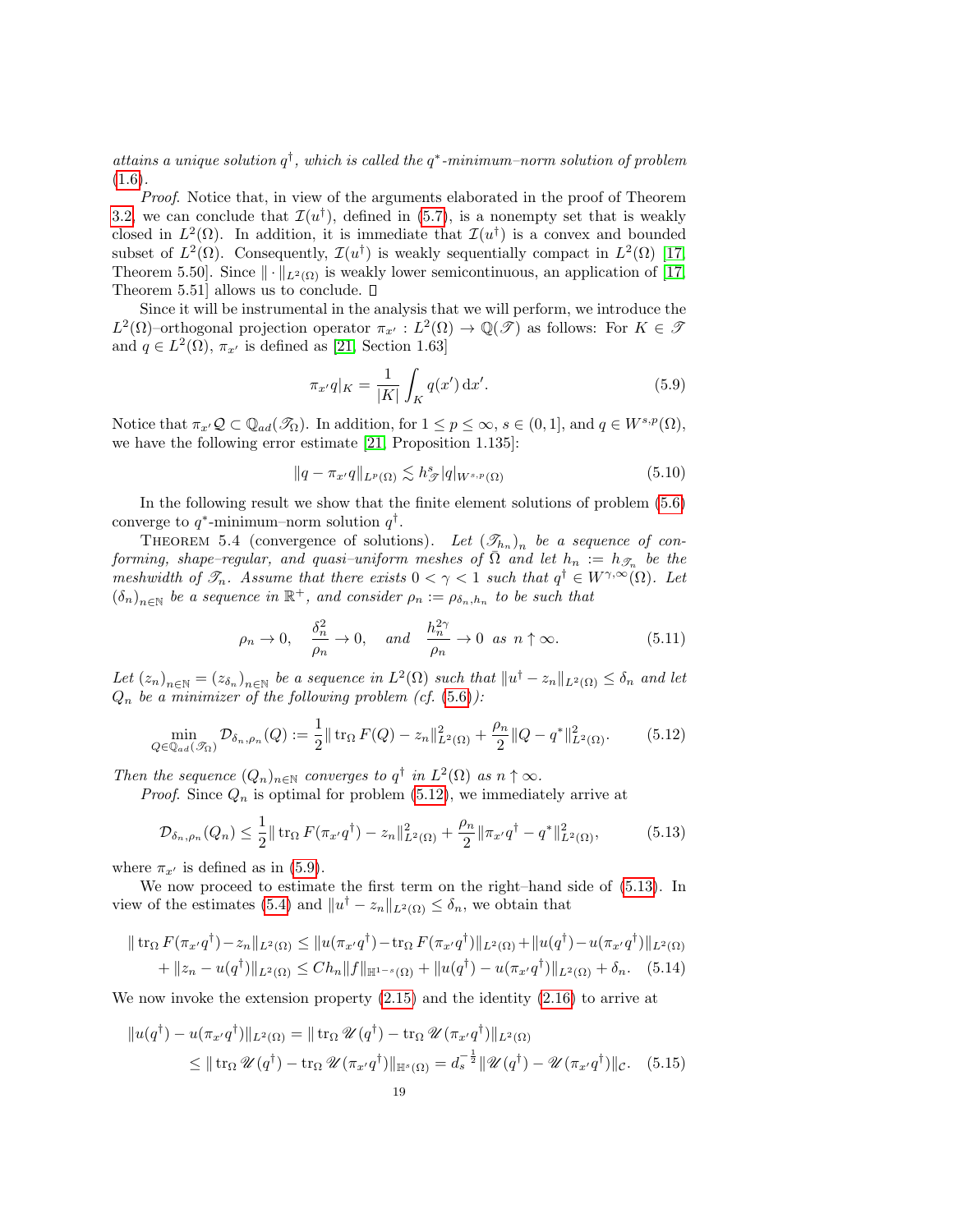It thus suffices to bound  $\|\mathscr{U}(q^{\dagger}) - \mathscr{U}(\pi_{x'}q^{\dagger})\|_{\mathcal{C}}$ . Let  $\phi \in \mathring{H}^1(y^{\alpha}, \mathcal{C})$ . We invoke the problems that  $\mathscr{U}(q^{\dagger})$  and  $\mathscr{U}(\pi_{x'}q^{\dagger})$  solve to arrive at

$$
a_{\mathcal{C}}(\mathscr{U}(q^{\dagger}) - \mathscr{U}(\pi_{x'}q^{\dagger}), \phi)(q^{\dagger}) = \int_{\mathcal{C}} y^{\alpha}(\pi_{x'}q^{\dagger} - q^{\dagger})\mathscr{U}(\pi_{x'}q^{\dagger})\phi \,dx' \,dy
$$
  

$$
\leq \|\pi_{x'}q^{\dagger} - q^{\dagger}\|_{L^{\infty}(\Omega)} \|\mathscr{U}(\pi_{x'}q^{\dagger})\|_{L^{2}(y^{\alpha},\mathcal{C})}\|\phi\|_{L^{2}(y^{\alpha},\mathcal{C})}.
$$

This implies, in view of the estimate [\(5.10\)](#page-18-3), that

$$
\|\mathscr{U}(q^{\dagger})-\mathscr{U}(\pi_{x'}q^{\dagger})\|_{\mathcal{C}}\lesssim h_n^{\gamma}|q^{\dagger}|_{W^{\gamma,\infty}(\Omega)}\|f\|_{\mathbb{H}^{-s}(\Omega)}.
$$

This estimate, combined with  $(5.14)$ – $(5.15)$  allow us to conclude that

$$
\|\operatorname{tr}_{\Omega} F(\pi_{x'}q^{\dagger}) - z_n\|_{L^2(\Omega)} \lesssim \delta_n + h_n^{\gamma} \left( |q^{\dagger}|_{W^{\gamma,\infty}(\Omega)} + 1 \right) \|f\|_{\mathbb{H}^{1-s}(\Omega)}.
$$
 (5.16)

With the previous estimate at hand, we invoke  $(5.11)$ – $(5.13)$  and conclude that

<span id="page-19-1"></span><span id="page-19-0"></span>
$$
\limsup_{n \to \infty} \|Q_n - q^*\|_{L^2(\Omega)}^2 \le \|q^{\dagger} - q^*\|_{L^2(\Omega)}^2.
$$
\n(5.17)

The estimate [\(5.17\)](#page-19-0) yields the existence of  $\hat{q} \in \mathcal{Q}$  and a non–relabeled subsequence  $(Q_n)_{n\in\mathbb{N}}$  such that  $(Q_n)_{n\in\mathbb{N}}$  converges weakly\* to  $\widehat{q}$  in  $L^\infty(\Omega)$ . The arguments developed in the proof of Theorem [3.6](#page-8-6) thus yield  $\|\text{tr}_{\Omega}(\mathcal{U}(Q_n) - \mathcal{U}(\hat{q}))\|_{L^2(\Omega)} \to 0$  as  $n \uparrow \infty$ . On the other hand, the trace estimate [\(2.11\)](#page-4-5) and [\(5.4\)](#page-17-4), reveal that

$$
\|\operatorname{tr}_{\Omega}(\mathscr{U}(Q_n)-F(Q_n))\|_{L^2(\Omega)} \lesssim \|\nabla(\mathscr{U}(Q_n)-F(Q_n))\|_{L^2(y^{\alpha},\mathcal{C})} \lesssim h_n \|f\|_{\mathbb{H}^{1-s}(\Omega)} \to 0
$$

as  $n \uparrow \infty$ . Consequently,

$$
\|\operatorname{tr}_{\Omega} \mathscr{U}(\widehat{q}) - u^{\dagger}\|_{L^{2}(\Omega)} = \lim_{n \to \infty} \|\operatorname{tr}_{\Omega} \mathscr{U}(Q_{n}) - z_{n}\|_{L^{2}(\Omega)}
$$
  
\$\leq\$ 
$$
\lim_{n \to \infty} \|\operatorname{tr}_{\Omega} (\mathscr{U}(Q_{n}) - F(Q_{n}))\|_{L^{2}(\Omega)} + \lim_{n \to \infty} \|\operatorname{tr}_{\Omega} F(Q_{n}) - z_{n}\|_{L^{2}(\Omega)} = 0$,
$$

where we have used that

$$
\lim_{n \to \infty} \frac{1}{2} \|\operatorname{tr}_{\Omega} F(Q_n) - z_n\|_{L^2(\Omega)} \le \lim_{n \to \infty} \left(\frac{1}{2} \|\operatorname{tr}_{\Omega} F(\pi_{x'} q^{\dagger}) - z_n\|_{L^2(\Omega)}^2 + \frac{\rho_n}{2} \|\pi_{x'} q^{\dagger} - q^*\|_{L^2(\Omega)}^2\right) = 0, \quad (5.18)
$$

which follows from [\(5.13\)](#page-18-2), [\(5.14\)](#page-18-4), and [\(5.16\)](#page-19-1). We have thus concluded that  $\hat{q} \in \mathcal{I}(u^{\dagger})$ .<br>Finally, since  $s^{\dagger}$  salves (5.8), the fact that  $(Q_1)$  convenies weakly to  $\hat{s}$  in

Finally, since  $q^{\dagger}$  solves [\(5.8\)](#page-17-5), the fact that  $(Q_n)_{n\in\mathbb{N}}$  converges weakly to  $\hat{q}$  in<br>
(2) and the estimate (5.17) allow us to conclude that  $L^2(\Omega)$ , and the estimate [\(5.17\)](#page-19-0) allow us to conclude that

$$
||q^{\dagger} - q^*||_{L^2(\Omega)}^2 \le ||\widehat{q} - q^*||_{L^2(\Omega)}^2 \le \liminf_{n \to \infty} ||Q_n - q^*||_{L^2(\Omega)}^2
$$
  

$$
\le \limsup_{n \to \infty} ||Q_n - q^*||_{L^2(\Omega)}^2 \le ||q^{\dagger} - q^*||_{L^2(\Omega)}^2.
$$

Since the minimizer of [\(5.8\)](#page-17-5) is unique, we conclude that  $q^{\dagger} = \hat{q}$  and that the whole sequence  $(Q_n)_{n\in\mathbb{N}}$  converges to  $q^{\dagger}$  in the  $L^2(\Omega)$ -norm. This concludes the proof.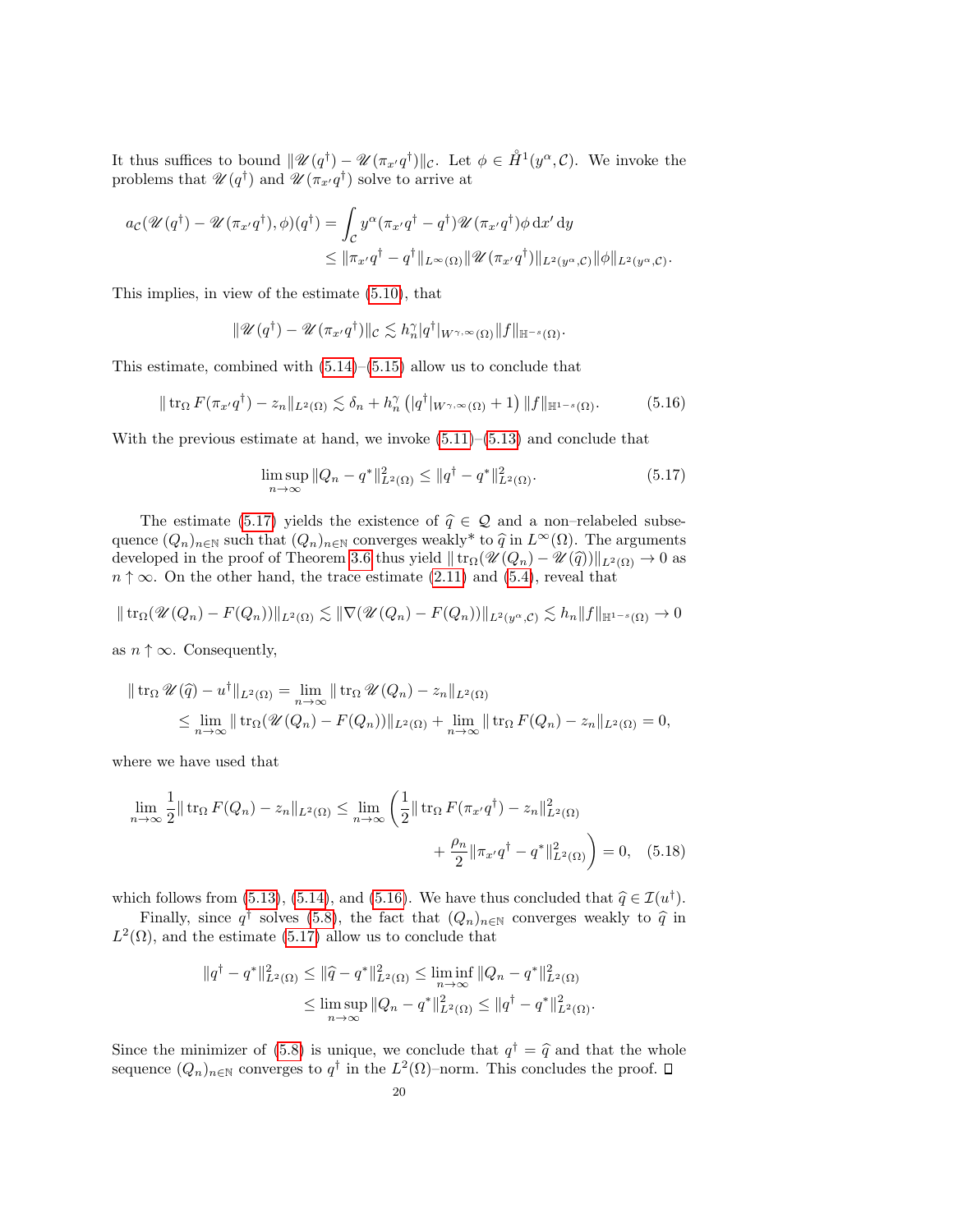<span id="page-20-0"></span>5.3. A priori error estimates. In this section we provide an a priori error analysis for the fully discrete identification problem [\(5.6\)](#page-17-2) when approximating solu-tions to [\(1.6\)](#page-1-1). To accomplish this task, we follow [\[31\]](#page-24-22) and introduce, for  $\epsilon > 0$ ,  $h_{\mathscr{T}} > 0$ and a local solution  $r_{\delta,\rho}$  of problem [\(4.4\)](#page-11-1), the following minimization problem:

<span id="page-20-1"></span>
$$
\min_{Q \in \mathbb{Q}(r_{\delta,\rho})} \mathcal{D}_{\delta,\rho}(Q),\tag{5.19}
$$

where the functional  $\mathcal{D}_{\delta,\rho}$  is defined in [\(5.5\)](#page-17-6) and  $\mathbb{Q}(r_{\delta,\rho}) := \{Q \in \mathbb{Q}_{ad}(\mathscr{T}) : ||Q - \mathscr{T}||\}$  $r_{\delta,\rho}||_{L^2(\Omega)} \leq \epsilon$ . The next result guarantees existence of solutions for problem [\(5.19\)](#page-20-1).

LEMMA 5.5 (existence of solutions). If  $h_{\mathcal{T}}$  is sufficiently small, then problem [\(5.19\)](#page-20-1) has a solution  $R_{\delta,\rho}$ .

*Proof.* Define  $Q := \pi_{x'} r_{\delta,\rho}$ . A density argument reveals that, if  $h_{\mathscr{T}}$  is sufficiently small, then  $||Q - r_{\delta,\rho}||_{L^2(\Omega)} \leq \epsilon$ . Consequently,  $\mathbb{Q}(r_{\delta,\rho}) \neq \emptyset$ . We thus invoke standard arguments to obtain the desired result. This concludes the proof.  $\Box$ 

In the following result, we state a coercivity property for the second order derivatives of the discrete reduced cost functional in a neighborhood of a local solution  $r_{\delta,\rho}$ of problem [\(4.4\)](#page-11-1).

LEMMA 5.6 (local coercivity of  $\mathcal{D}_{\delta,\rho}''$ ). If  $r_{\delta,\rho}$  denotes a local solution for problem [\(4.4\)](#page-11-1) and  $h_{\mathcal{F}}$  is sufficiently small, then there exist  $\epsilon > 0$  such that for every  $\hat{q} \in \mathcal{Q}$ that belongs to neighborhood  $||q - r_{\delta,\rho}||_{L^2(\Omega)} \leq \epsilon$ , we have that

<span id="page-20-2"></span>
$$
\mathcal{D}_{\delta,\rho}''(\hat{q})(q,q) \ge \frac{\theta}{4} ||q||_{L^2(\Omega)}^2,
$$
\n(5.20)

for all  $q \in L^{\infty}(\Omega)$ .

*Proof.* See [\[31,](#page-24-22) Lemma 4.7].  $\square$ 

<span id="page-20-3"></span>LEMMA 5.7 (uniqueness). Let  $\epsilon > 0$  be sufficiently small such that [\(5.20\)](#page-20-2) holds for  $\hat{q} \in \mathbb{Q}(r_{\delta,\rho})$  and  $q \in L^{\infty}(\Omega)$ . If  $h_{\mathscr{T}}$  is sufficiently small, then problem [\(5.19\)](#page-20-1) admits a unique solution  $R_{\delta,\rho}$ .

*Proof.* Let us assume that problem [\(5.19\)](#page-20-1) admits two solutions  $R_1$  and  $R_2$  in  $\mathbb{Q}(r_{\delta,\rho})$  which are such that  $R_1 \neq R_2$ . The differentiability properties of  $\mathcal{D}_{\delta,\rho}$  yield

$$
\mathcal{D}_{\delta,\rho}(R_1) = \mathcal{D}_{\delta,\rho}(R_2) + \mathcal{D}'_{\delta,\rho}(R_2)(R_1 - R_2) + \frac{1}{2}\mathcal{D}''_{\delta,\rho}(\widetilde{R})(R_1 - R_2, R_1 - R_2),
$$

where  $\widetilde{R} = \zeta R_1 + (1 - \zeta)R_2$  and  $\zeta \in [0, 1]$ . Notice that  $\|\widetilde{R} - r_{\delta, \rho}\|_{L^2(\Omega)} \leq \epsilon$ .

Since  $R_2$  solves [\(5.19\)](#page-20-1), then  $\mathcal{D}'_{\delta,\rho}(R_2)(R_1 - R_2) \geq 0$ . This and an application of the second order optimality condition [\(5.20\)](#page-20-2) allow us to conclude that

$$
\mathcal{D}_{\delta,\rho}(R_1) \geq \mathcal{D}_{\delta,\rho}(R_2) + \frac{\theta}{4} ||R_1 - R_2||^2_{L^2(\Omega)},
$$

which immediately yields  $R_1 \equiv R_2$ . This, that is a contradiction with the fact that  $R_1 \neq R_2$ , concludes the proof.  $\Box$ 

In the following result we show that the solution  $R_{\delta,\rho}$  to problem [\(5.19\)](#page-20-1) is a local solution to problem [\(5.6\)](#page-17-2). To accomplish this task, we follow arguments elaborated in [\[15,](#page-23-21) [31\]](#page-24-22)

<span id="page-20-4"></span>LEMMA 5.8 ( $R_{\delta,\rho}$  solves problem [\(5.6\)](#page-17-2)). Let  $\epsilon > 0$  be sufficiently small such that [\(5.20\)](#page-20-2) holds for  $\hat{q} \in \mathbb{Q}(r_{\delta,\rho})$  and  $q \in L^{\infty}(\Omega)$ . Let  $R_{\delta,\rho}$  be a solution of [\(5.19\)](#page-20-1) such that  $R_{\delta,\rho} \to r_{\delta,\rho}$  as  $h \to 0$  in  $L^2(\Omega)$ . If  $h_{\mathscr{T}}$  is sufficiently small, then  $R_{\delta,\rho}$  is a solution of problem [\(5.6\)](#page-17-2).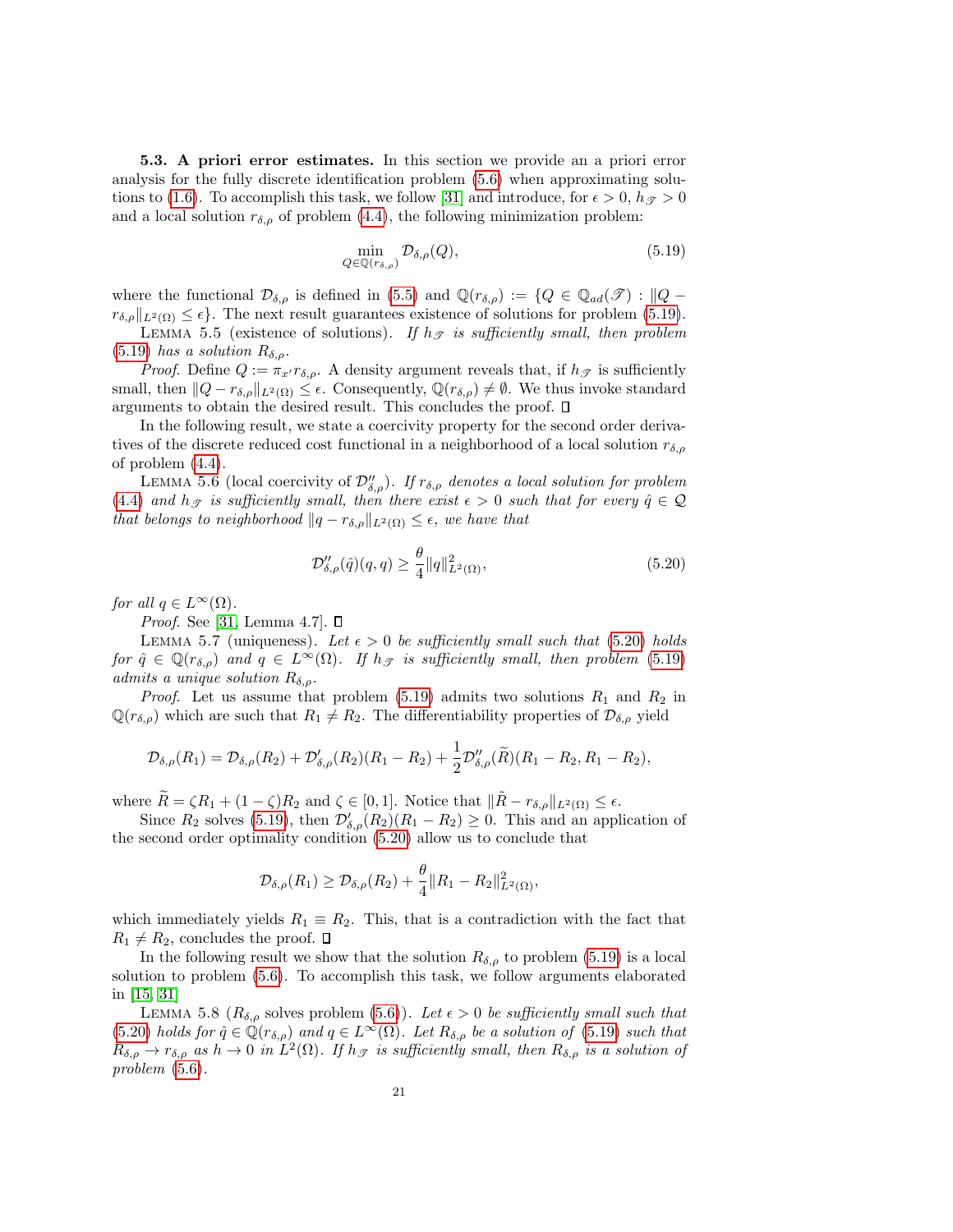*Proof.* Since  $R_{\delta,\rho}$  solves [\(5.19\)](#page-20-1), we have that

<span id="page-21-0"></span>
$$
\mathcal{D}_{\delta,\rho}(R_{\delta,\rho}) \leq \mathcal{D}_{\delta,\rho}(Q) \quad \forall Q \in \mathbb{Q}_{ad}(\mathscr{T}) : ||Q - r_{\delta,\rho}||_{L^2(\Omega)} \leq \epsilon.
$$
 (5.21)

Let  $Q \in \mathbb{Q}_{ad}(\mathscr{T})$  such that  $||Q - R_{\delta,\rho}||_{L^2(\Omega)} \leq \epsilon/2$ . Then, since  $R_{\delta,\rho} \to r_{\delta,\rho}$  as  $h_{\mathscr{T}} \to 0$ in  $L^2(\Omega)$ , we have, for  $h_{\mathscr{T}}$  sufficiently small, that

$$
||Q - r_{\delta,\rho}||_{L^2(\Omega)} \le ||Q - R_{\delta,\rho}||_{L^2(\Omega)} + ||R_{\delta,\rho} - r_{\delta,\rho}||_{L^2(\Omega)} \le \epsilon/2 + \epsilon/2 = \epsilon.
$$

Consequently, if  $Q \in \mathbb{Q}_{ad}(\mathscr{T})$  is such that  $||Q - R_{\delta,\rho}||_{L^2(\Omega)} \leq \epsilon/2$ , then  $||Q$  $r_{\delta,\rho}||_{L^2(\Omega)} \leq \epsilon$ . In view of [\(5.21\)](#page-21-0), we can thus conclude that

$$
\mathcal{D}_{\delta,\rho}(R_{\delta,\rho}) \leq \mathcal{D}_{\delta,\rho}(Q) \quad \forall Q \in \mathbb{Q}_{ad}(\mathscr{T}) : ||Q - R_{\delta,\rho}||_{L^2(\Omega)} \leq \epsilon/2,
$$

This proves that  $R_{\delta,\rho}$  solves [\(5.6\)](#page-17-2) and concludes the proof.  $\Box$ 

We now derive a priori error estimates for our fully discrete scheme.

<span id="page-21-5"></span>THEOREM 5.9 (a priori error estimates). Let  $r_{\delta,\rho}$  be a local solution for problem [\(4.4\)](#page-11-1). Let  $\epsilon$  and  $h_{\mathcal{T}}$  sufficiently small such that the result of Lemma [5.7](#page-20-3) hold. If  $q^* \in H^1(\Omega)$ , we thus have the following error estimate

$$
||r_{\delta,\rho} - R_{\delta,\rho}||_{L^2(\Omega)} \lesssim h_{\mathscr{T}},
$$

where the hidden constant is independent of  $r_{\delta,\rho}$ ,  $R_{\delta,\rho}$ , and  $h_{\mathcal{F}}$ .

Proof. We proceed in several steps.

1 We begin this step by choosing  $\epsilon > 0$  sufficiently small such that, for  $\hat{q} \in \mathcal{Q}$ that lies in the neighborhood  $\|\hat{q} - r_{\delta,\rho}\|_{L^2(\Omega)} \leq \epsilon$ , we have that

<span id="page-21-2"></span>
$$
\mathcal{R}''_{\delta,\rho}(\hat{q})(q,q) \ge \frac{\theta}{2} ||q||^2_{L^2(\Omega)} \quad \forall q \in L^\infty(\Omega),\tag{5.22}
$$

and, for  $\hat{Q} \in \mathbb{Q}_{ad}(\mathscr{T})$  in the neighborhood  $\|\hat{Q} - r_{\delta,\rho}\|_{L^2(\Omega)} \leq \epsilon$ , we have that

<span id="page-21-4"></span>
$$
\mathcal{D}_{\delta,\rho}''(\hat{Q})(q,q) \ge \frac{\theta}{4} ||r||_{L^2(\Omega)}^2 \quad \forall q \in L^\infty(\Omega). \tag{5.23}
$$

Let us now introduce the following optimization problem:

<span id="page-21-1"></span>
$$
\min_{Q \in \mathbb{Q}(r_{\delta,\rho})} \mathcal{R}_{\delta,\rho}(Q),\tag{5.24}
$$

We recall that  $\mathbb{Q}(r_{\delta,\rho}) := \{Q \in \mathbb{Q}_{ad}(\mathscr{T}) : ||Q-r_{\delta,\rho}||_{L^2(\Omega)} \leq \epsilon\}$  and that  $\mathcal{R}_{\delta,\rho}$  is defined in [\(4.3\)](#page-11-4). Notice that, if  $h_{\mathscr{T}}$  is sufficiently small, then [\(5.24\)](#page-21-1) has a unique solution  $Z_{\delta,\rho}$ .

A basic application of the triangle inequality allows us to arrive at

<span id="page-21-3"></span>
$$
||r_{\delta,\rho} - R_{\delta,\rho}||_{L^2(\Omega)} \le ||r_{\delta,\rho} - Z_{\delta,\rho}||_{L^2(\Omega)} + ||Z_{\delta,\rho} - R_{\delta,\rho}||_{L^2(\Omega)}.
$$
 (5.25)

2 We proceed to estimate the term  $||r_{\delta,\rho} - Z_{\delta,\rho}||_{L^2(\Omega)}$ . To accomplish this task, we set, for  $\zeta \in [0,1], \hat{q} = \zeta r_{\delta,\rho} + (1-\zeta)Z_{\delta,\rho}$  and notice that

$$
\|\hat{q}-r_{\delta,\rho}\|_{L^2(\Omega)}=(1-\zeta)\|r_{\delta,\rho}-Z_{\delta,\rho}\|_{L^2(\Omega)}\leq (1-\zeta)\epsilon\leq \epsilon.
$$

We can thus invoke [\(5.22\)](#page-21-2) with  $q = r_{\delta,\rho} - Z_{\delta,\rho}$  and obtain that

$$
\begin{split}\n&\frac{\theta}{2}||r_{\delta,\rho}-Z_{\delta,\rho}||_{L^{2}(\Omega)}^{2} \leq \mathcal{R}_{\delta,\rho}''(\hat{q})(r_{\delta,\rho}-Z_{\delta,\rho},r_{\delta,\rho}-Z_{\delta,\rho}) \\
&= \mathcal{R}_{\delta,\rho}'(r_{\delta,\rho})(r_{\delta,\rho}-Z_{\delta,\rho}) - \mathcal{R}_{\delta,\rho}'(Z_{\delta,\rho})(r_{\delta,\rho}-Z_{\delta,\rho}) \\
&= \mathcal{R}_{\delta,\rho}'(r_{\delta,\rho})(r_{\delta,\rho}-Z_{\delta,\rho}) - \mathcal{R}_{\delta,\rho}'(Z_{\delta,\rho})(r_{\delta,\rho}-\pi_{x'}r_{\delta,\rho}) - \mathcal{R}_{\delta,\rho}'(Z_{\delta,\rho})(\pi_{x'}r_{\delta,\rho}-Z_{\delta,\rho});\n\end{split}
$$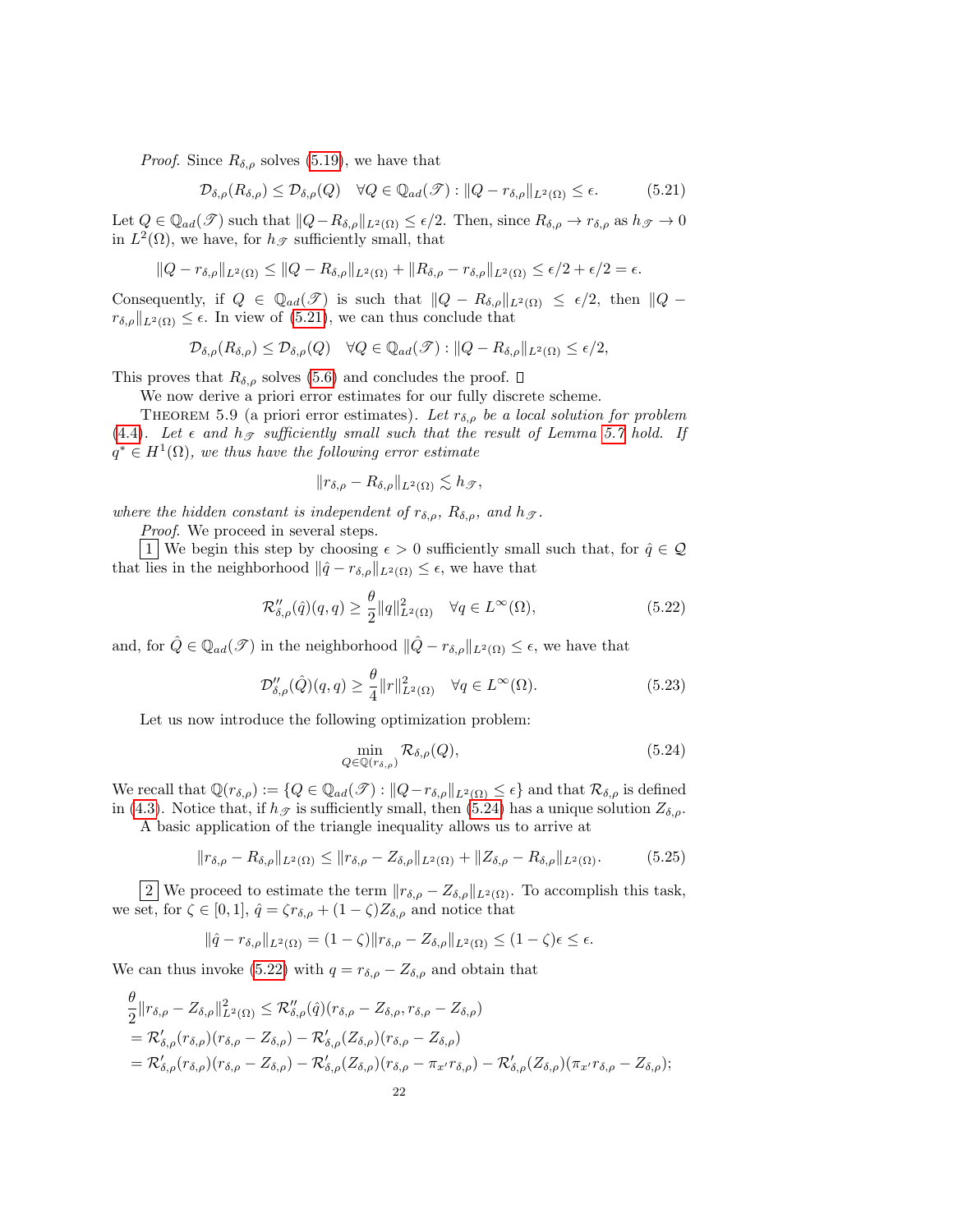$\pi_{x'}$  denotes the  $L^2(\Omega)$ -orthogonal projection operator introduced in [\(5.9\)](#page-18-1).

We now invoke the optimality condition [\(4.7\)](#page-12-2) to arrive at  $\mathcal{R}'_{\delta,\rho}(r_{\delta,\rho})(r_{\delta,\rho}-Z_{\delta,\rho}) \leq$ 0. On the other hand, the optimality condition for problem [\(5.24\)](#page-21-1), for  $h_{\mathscr{T}}$  sufficiently small, yields  $-\mathcal{R}'_{\delta,\rho}(Z_{\delta,\rho})(\pi_{x'}r_{\delta,\rho}-Z_{\delta,\rho})\leq 0$ . Thus,

$$
\frac{\theta}{2} \|r_{\delta,\rho} - Z_{\delta,\rho}\|_{L^2(\Omega)}^2 \leq -\mathcal{R}_{\delta,\rho}'(Z_{\delta,\rho})(r_{\delta,\rho} - \pi_{x'}r_{\delta,\rho}).
$$

Notice that  $\mathcal{R}'_{\delta,\rho}(Z_{\delta,\rho})(r_{\delta,\rho}-\pi_{x'}r_{\delta,\rho}) = (\mathfrak{r}(Z_{\delta,\rho})+\rho(Z_{\delta,\rho}-q^*), r_{\delta,\rho}-\pi_{x'}r_{\delta,\rho})_{L^2(\Omega)}$ . On the other hand, since  $Z_{\delta,\rho} \in \mathbb{Q}(\mathscr{T})$ , [\(5.9\)](#page-18-1) yields  $\rho(Z_{\delta,\rho}, r_{\delta,\rho} - \pi_{x'}r_{\delta,\rho})_{L^2(\Omega)} = 0$ . We can thus use [\(5.9\)](#page-18-1), again, to arrive at the estimate

$$
\frac{\theta}{2} ||r_{\delta,\rho} - Z_{\delta,\rho}||_{L^2(\Omega)}^2 \leq \rho(q^* - \pi_{x'}q^*, r_{\delta,\rho} - \pi_{x'}r_{\delta,\rho})_{L^2(\Omega)} - \rho(\mathfrak{r}(Z_{\delta,\rho}) - \pi_{x'}\mathfrak{r}(Z_{\delta,\rho}), r_{\delta,\rho} - \pi_{x'}r_{\delta,\rho})_{L^2(\Omega)}.
$$

Consequently,

$$
||r_{\delta,\rho} - Z_{\delta,\rho}||_{L^{2}(\Omega)}^{2} \lesssim ||q^{*} - \pi_{x'}q^{*}||_{L^{2}(\Omega)}^{2} + ||r_{\delta,\rho} - \pi_{x'}r_{\delta,\rho}||_{L^{2}(\Omega)}^{2}
$$
  
+ 
$$
||\mathbf{r}(Z_{\delta,\rho}) - \pi_{x'}\mathbf{r}(Z_{\delta,\rho})||_{L^{2}(\Omega)}^{2} \lesssim h_{\mathcal{F}}^{2} (||\nabla q^{*}||_{L^{2}(\Omega)}^{2} + ||\nabla r_{\delta,\rho}||_{L^{2}(\Omega)}^{2} + ||\nabla \mathbf{r}(Z_{\delta,\rho})||_{L^{2}(\Omega)}^{2}).
$$

Notice that, in view of the fact that  $q^* \in H^1(\Omega)$ , the regularity results of Theorem [4.3](#page-12-3) allow us to conclude that the norms involved in the right–hand side of the previous expression are uniformly bounded.

3 We now estimate  $||Z_{\delta,\rho} - R_{\delta,\rho}||_{L^2(\Omega)}$  in [\(5.25\)](#page-21-3). To accomplish this task, we set

$$
\hat{Q} = \zeta R_{\delta,\rho} + (1 - \zeta) Z_{\delta,\rho}, \quad \zeta \in [0,1],
$$

and notice that  $\|\hat{Q} - r_{\delta,\rho}\|_{L^2(\Omega)} \leq \zeta \|R_{\delta,\rho} - r_{\delta,\rho}\|_{L^2(\Omega)} + (1 - \zeta)\|Z_{\delta,\rho} - r_{\delta,\rho}\|_{L^2(\Omega)} \leq \epsilon$ . We can thus invoke the second order optimality condition [\(5.23\)](#page-21-4) with  $q = Z_{\delta,\rho} - R_{\delta,\rho}$ to arrive at

$$
\frac{\theta}{4} ||R_{\delta,\rho} - Z_{\delta,\rho}||_{L^2(\Omega)}^2 \leq \mathcal{D}_{\delta,\rho}''(\hat{Q})(R_{\delta,\rho} - Z_{\delta,\rho}, R_{\delta,\rho} - Z_{\delta,\rho})
$$
  
=  $\mathcal{D}_{\delta,\rho}'(R_{\delta,\rho})(R_{\delta,\rho} - Z_{\delta,\rho}) - \mathcal{D}_{\delta,\rho}'(Z_{\delta,\rho})(R_{\delta,\rho} - Z_{\delta,\rho}).$ 

We now invoke the first–order optimality condition for problem [\(5.6\)](#page-17-2) and conclude that  $\mathcal{D}'_{\delta,\rho}(R_{\delta,\rho}) (R_{\delta,\rho} - Z_{\delta,\rho}) \leq 0$ . On the other hand, the first–order optimality con-dition for [\(5.24\)](#page-21-1) yields  $\mathcal{R}'_{\delta,\rho}(Z_{\delta,\rho})(R_{\delta,\rho}-Z_{\delta,\rho})\geq 0$ . Thus,

$$
\frac{\theta}{4}||R_{\delta,\rho}-Z_{\delta,\rho}||_{L^2(\Omega)}^2 \leq \mathcal{R}'_{\delta,\rho}(Z_{\delta,\rho})(R_{\delta,\rho}-Z_{\delta,\rho})-\mathcal{D}'_{\delta,\rho}(Z_{\delta,\rho})(R_{\delta,\rho}-Z_{\delta,\rho}).
$$

Consequently, we can obtain that  $||R_{\delta,\rho} - Z_{\delta,\rho}||_{L^2(\Omega)} \lesssim h_{\mathcal{F}}$ .

4 The assertion follows from collecting all the estimates we obtained in previous steps.  $\square$ 

We conclude with the following result.

COROLLARY 5.10 (a priori error estimates). Let  $r_{\delta,\rho}$  be a local solution for prob-lem [\(4.4\)](#page-11-1). Let  $\epsilon$  and  $h_{\mathcal{T}}$  sufficiently small such that the result of Lemma [5.7](#page-20-3) hold. If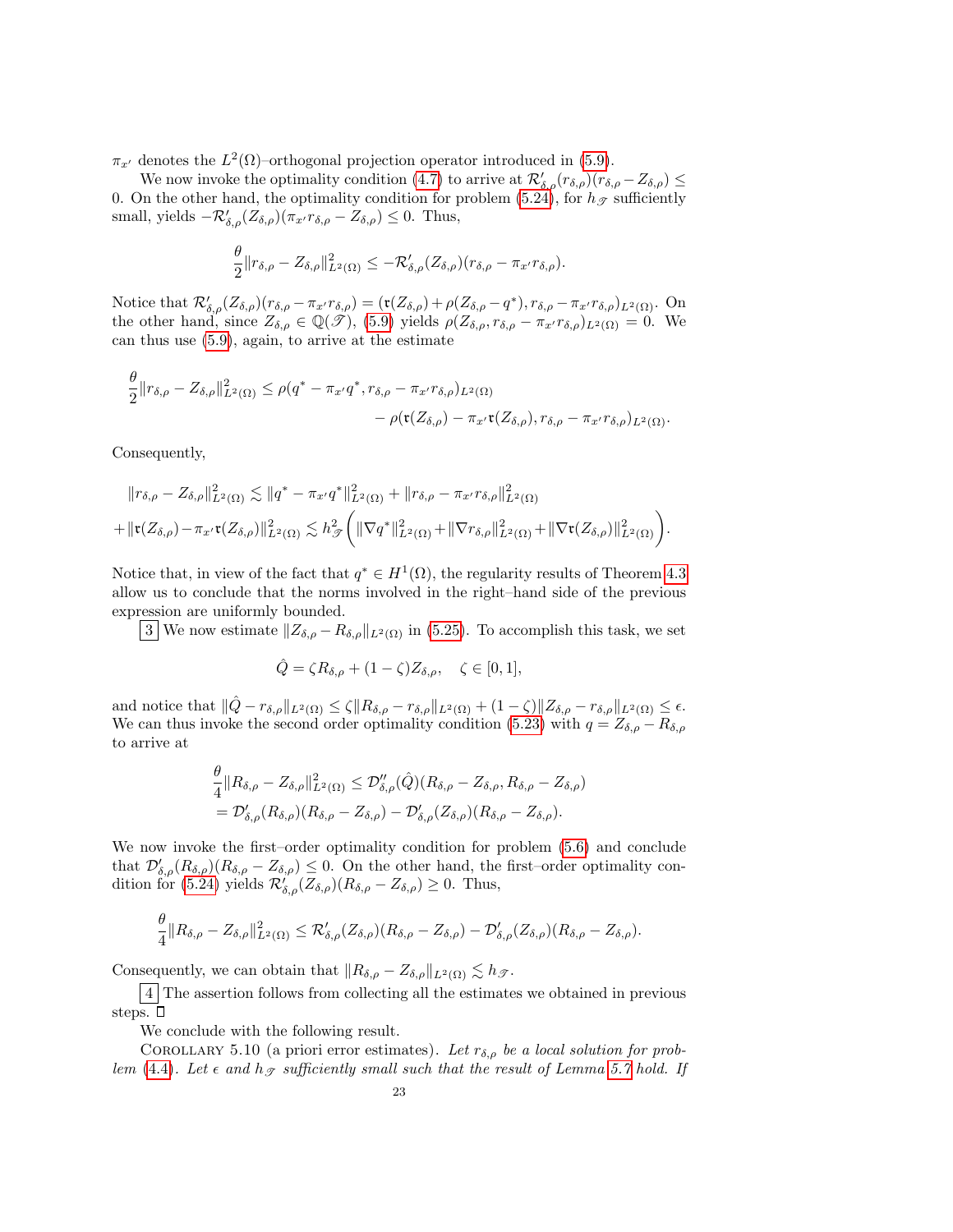$q^* \in H^1(\Omega)$ , we thus have the existence of a sequence  $\{Q_{\delta,\rho}\}\$  of local minima of [\(5.6\)](#page-17-2) such that

$$
||r_{\delta,\rho} - Q_{\delta,\rho}||_{L^2(\Omega)} \lesssim h_{\mathscr{T}},
$$

where the hidden constant is independent of  $r_{\delta,\rho}$ ,  $Q_{\delta,\rho}$ , and  $h_{\mathcal{T}}$ .

*Proof.* The results of Lemma [5.8](#page-20-4) show that  $R_{\delta,\rho}$  solves [\(5.6\)](#page-17-2). The desired error estimate thus follows from Theorem [5.9.](#page-21-5)  $\Box$ 

### REFERENCES

- <span id="page-23-17"></span>[1] M. Abramowitz and I.A. Stegun. Handbook of mathematical functions with formulas, graphs, and mathematical tables, volume 55 of National Bureau of Standards Applied Mathematics Series. For sale by the Superintendent of Documents, U.S. Government Printing Office, Washington, D.C., 1964.
- <span id="page-23-12"></span>[2] L. Banjai, J.M. Melenk, R.H. Nochetto, E. Otárola, A.J. Salgado, and Ch. Schwab. Tensor FEM for spectral fractional diffusion.  $arXiv:1707.07367v1$ , 2017.
- <span id="page-23-9"></span>[3] H.T. Banks and K. Kunisch. Estimation Techniques for Distributed Parameter Systems. Birkhauser Boston, 1989.
- <span id="page-23-10"></span>[4] M. Benning and M. Burger. Modern regularization methods for inverse problems. Acta Numer., 27:1–111, 2018.
- <span id="page-23-13"></span>[5] M.S. Birman and M.Z. Solomjak. Spektralnaya teoriya samosopryazhennykh operatorov v gilbertovom prostranstve. Leningrad. Univ., Leningrad, 1980.
- <span id="page-23-14"></span>[6] C. Brändle, E. Colorado, A. de Pablo, and U. Sánchez. A concave-convex elliptic problem involving the fractional Laplacian. Proc. Roy. Soc. Edinburgh Sect. A, 143(1):39–71, 2013.
- <span id="page-23-18"></span>[7] H. Brezis. Functional analysis, Sobolev spaces and partial differential equations. Universitext. Springer, New York, 2011.
- <span id="page-23-2"></span>[8] C. Bucur and E. Valdinoci. Nonlocal diffusion and applications, volume 20 of Lecture Notes of the Unione Matematica Italiana. Springer, [Cham]; Unione Matematica Italiana, Bologna, 2016.
- <span id="page-23-3"></span>[9] X. Cabr´e and Y. Sire. Nonlinear equations for fractional Laplacians II: Existence, uniqueness, and qualitative properties of solutions. Trans. Amer. Math. Soc., 367(2):911–941, 2015.
- <span id="page-23-4"></span>[10] X. Cabré and J. Tan. Positive solutions of nonlinear problems involving the square root of the Laplacian. Adv. Math., 224(5):2052–2093, 2010.
- <span id="page-23-5"></span>[11] L. Caffarelli and L. Silvestre. An extension problem related to the fractional Laplacian. Comm. Part. Diff. Eqs., 32(7-9):1245–1260, 2007.
- <span id="page-23-8"></span>[12] L. A. Caffarelli and A. Vasseur. Drift diffusion equations with fractional diffusion and the quasi-geostrophic equation. Ann. of Math. (2), 171(3):1903–1930, 2010.
- <span id="page-23-6"></span>[13] L.A. Caffarelli and P.R. Stinga. Fractional elliptic equations, Caccioppoli estimates and regularity. Ann. Inst. H. Poincaré Anal. Non Linéaire, 33(3):767–807, 2016.
- <span id="page-23-7"></span>[14] A. Capella, J. Dávila, L. Dupaigne, and Y. Sire. Regularity of radial extremal solutions for some non-local semilinear equations. Comm. Partial Differential Equations, 36(8):1353– 1384, 2011.
- <span id="page-23-21"></span>[15] E. Casas and F. Tröltzsch. Error estimates for the finite-element approximation of a semilinear elliptic control problem. Control Cybernet., 31(3):695–712, 2002. Well-posedness in optimization and related topics (Warsaw, 2001).
- <span id="page-23-0"></span>[16] G. Chavent. Nonlinear least squares for inverse problems. Scientific Computation. Springer, New York, 2009. Theoretical foundations and step-by-step guide for applications.
- <span id="page-23-19"></span>[17] F. Clarke. Functional analysis, calculus of variations and optimal control, volume 264 of Graduate Texts in Mathematics. Springer, London, 2013.
- <span id="page-23-11"></span>[18] D. Colton and R. Kress. Inverse Acoustic and Electromagnetic Scattering Theory. Vol. 93 of Applied Mathematical Sciences, Springer, 2012.
- <span id="page-23-15"></span>[19] J. Duoandikoetxea. Fourier analysis, volume 29 of Graduate Studies in Mathematics. American Mathematical Society, Providence, RI, 2001. Translated and revised from the 1995 Spanish original by David Cruz-Uribe.
- <span id="page-23-1"></span>[20] H. W. Engl, M. Hanke, and A. Neubauer. Regularization of inverse problems, volume 375 of Mathematics and its Applications. Kluwer Academic Publishers Group, Dordrecht, 1996.
- <span id="page-23-20"></span>[21] A. Ern and J.-L. Guermond. Theory and practice of finite elements, volume 159 of Applied Mathematical Sciences. Springer-Verlag, New York, 2004.
- <span id="page-23-16"></span>[22] E.B. Fabes, C.E. Kenig, and R.P. Serapioni. The local regularity of solutions of degenerate elliptic equations. Comm. Part. Diff. Eqs., 7(1):77–116, 1982.